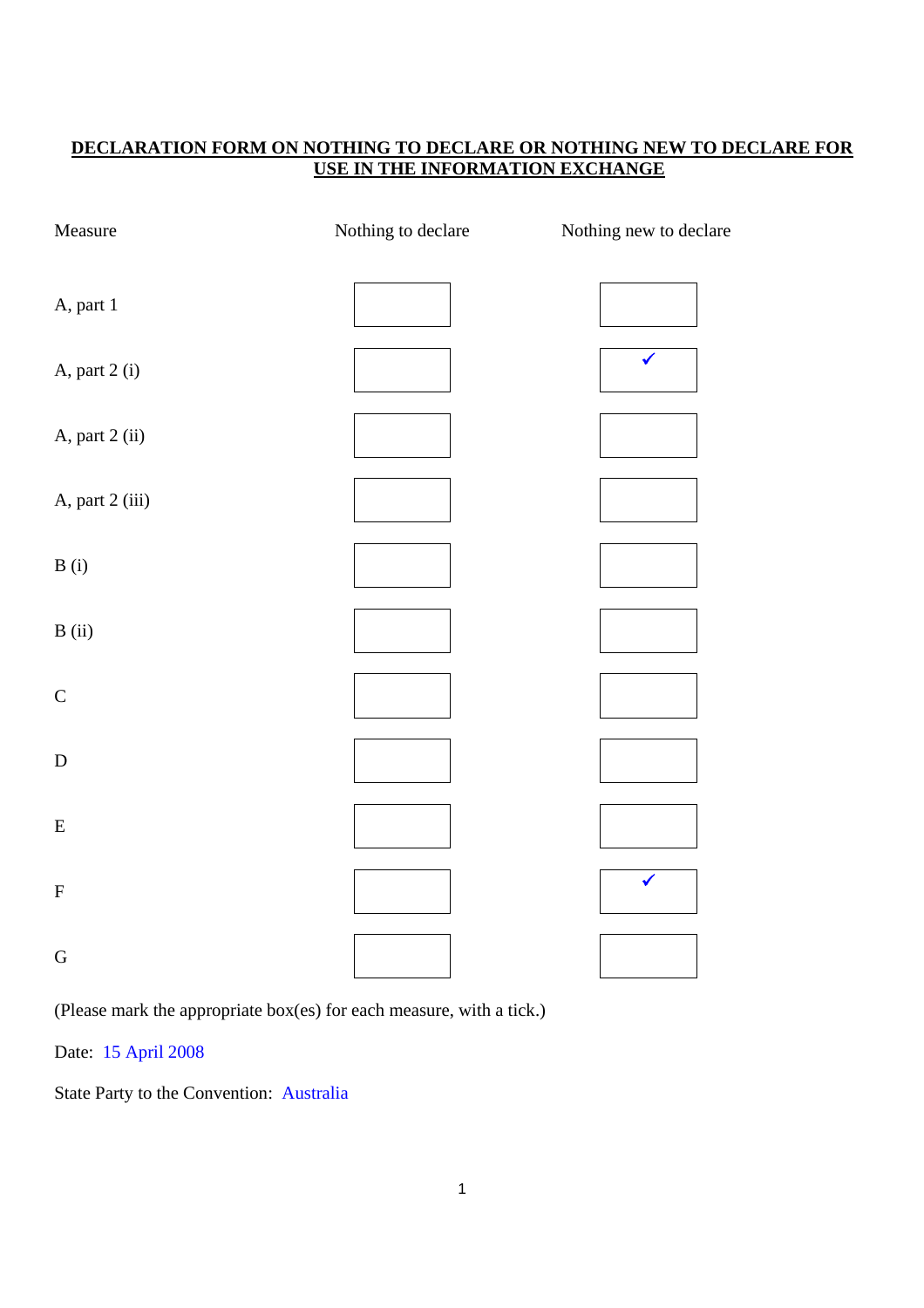### **CONFIDENCE BUILDING MEASURE A (Part 1)** *[Form A, part 1]*

### **Exchange of data on research centres and laboratories**<sup>1</sup>

Australia's submission regarding questions 1-7 of Form A, part 1 is at **Attachment 1.1 to 1.5**, below.

| 1. | Name(s) of facility <sup>2</sup>                         |  |
|----|----------------------------------------------------------|--|
| 2. | Responsible public or private<br>organization or company |  |
| 3. | Location and postal address                              |  |
|    |                                                          |  |

4. Source(s) of financing of the reported activity, including indication if the activity is wholly or partly financed by the Ministry of Defence

\_\_\_\_\_\_\_\_\_\_\_\_\_\_\_\_\_\_\_\_\_\_\_\_\_\_\_\_\_\_\_\_\_\_\_\_\_\_\_\_\_\_\_\_\_\_\_\_\_\_\_\_\_\_\_\_\_\_\_\_\_\_\_\_\_\_\_\_\_

\_\_\_\_\_\_\_\_\_\_\_\_\_\_\_\_\_\_\_\_\_\_\_\_\_\_\_\_\_\_\_\_\_\_\_\_\_\_\_\_\_\_\_\_\_\_\_\_\_\_\_\_\_\_\_\_\_\_\_\_\_\_\_\_\_\_\_\_\_

\_\_\_\_\_\_\_\_\_\_\_\_\_\_\_\_\_\_\_\_\_\_\_\_\_\_\_\_\_\_\_\_\_\_\_\_\_\_\_\_\_\_\_\_\_\_\_\_\_\_\_\_\_\_\_\_\_\_\_\_\_\_\_\_\_\_\_\_\_

- 5. Number of maximum containment units<sup>3</sup> within the research centre and/or laboratory, with an indication of their respective size  $(m<sup>2</sup>)$
- 6. If no maximum containment unit, indicate highest level of protection
- 7. Scope and general description of activities, including type(s) of microorganisms and/or toxins as appropriate

\_\_\_\_\_\_\_\_\_\_\_\_\_\_\_\_\_\_\_\_\_\_\_\_\_\_\_\_\_\_\_\_\_\_\_\_\_\_\_\_\_\_\_\_\_\_\_\_\_\_\_\_\_\_\_\_\_\_\_\_\_\_\_\_\_\_\_\_\_ \_\_\_\_\_\_\_\_\_\_\_\_\_\_\_\_\_\_\_\_\_\_\_\_\_\_\_\_\_\_\_\_\_\_\_\_\_\_\_\_\_\_\_\_\_\_\_\_\_\_\_\_\_\_\_\_\_\_\_\_\_\_\_\_\_\_\_\_\_ \_\_\_\_\_\_\_\_\_\_\_\_\_\_\_\_\_\_\_\_\_\_\_\_\_\_\_\_\_\_\_\_\_\_\_\_\_\_\_\_\_\_\_\_\_\_\_\_\_\_\_\_\_\_\_\_\_\_\_\_\_\_\_\_\_\_\_\_\_

<sup>&</sup>lt;sup>1</sup>The containment units which are fixed patient treatment modules, integrated with laboratories, should be identified separately.

<sup>&</sup>lt;sup>2</sup>For facilities with maximum containment units participating in the national biological defence research and development programme, please fill in name of facility and mark "Declared in accordance with Form A, part 2 (iii)".

<sup>&</sup>lt;sup>3</sup>In accordance with the 1983 WHO Laboratory Biosafety Manual, or equivalent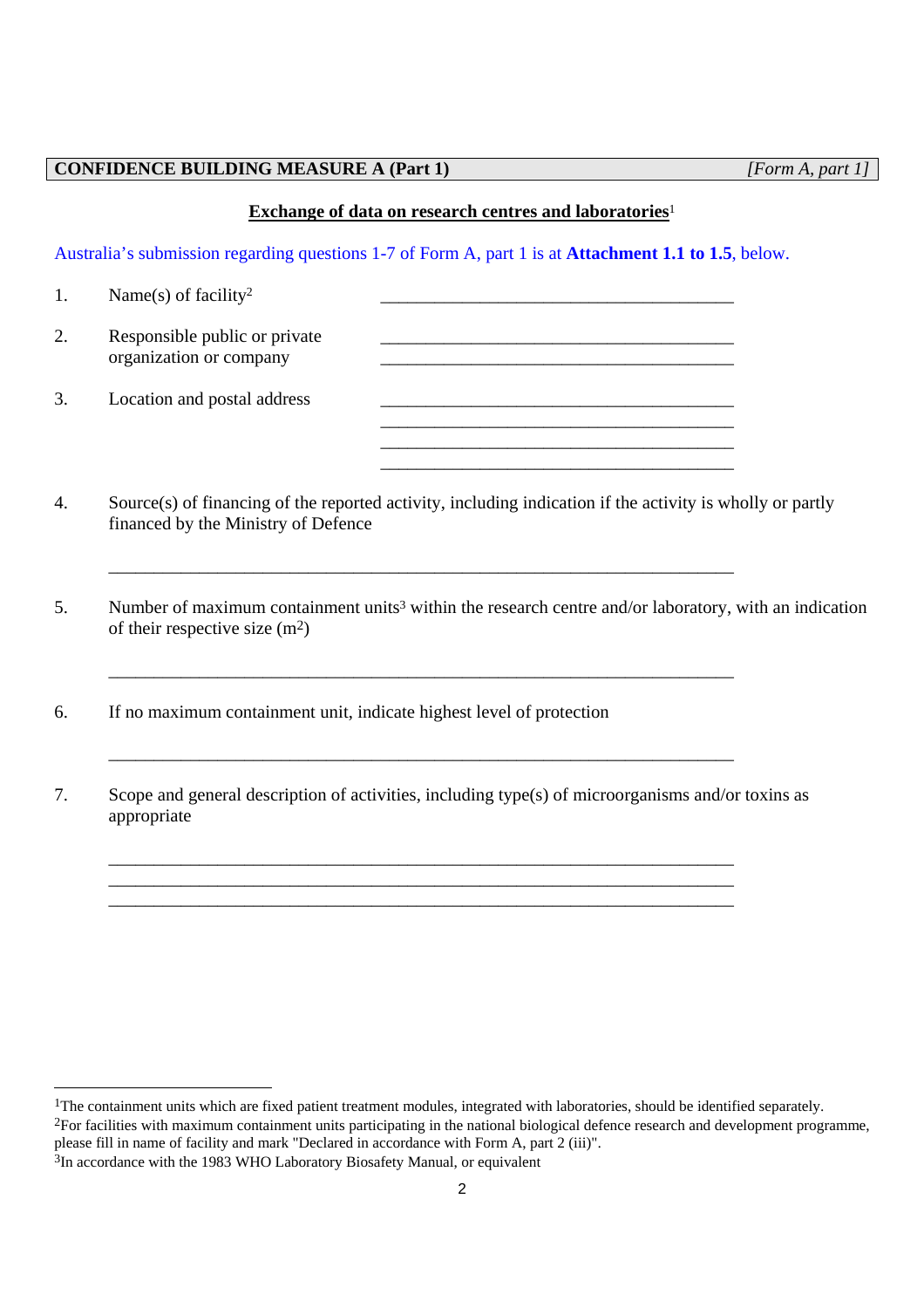# *Attachment 1.1*

### **CONFIDENCE BUILDING MEASURE A (Part 1)** *[Form A, part 1]*

# **Exchange of data on research centres and laboratories**

### *Background Information*

Australia has four maximum containment units which meet the criteria for a "maximum containment laboratory" as specified in the 1983 WHO Laboratory Biosafety Manual.

They are:

- The Australian Animal Health Laboratory (**Attachment 1.2**)
- The National High Security Quarantine Laboratory (**Attachment 1.3**)
- The Queensland Health Forensic and Scientific Services Virology Laboratory (**Attachment 1.4**)
- The Emerging Infectious Diseases and Biohazard Response Unit (**Attachment 1.5)**

Data on these facilities relating to questions 1 to 7 of Form A, Part 1 are provided below in accordance with the Annex to the Final Declaration on Confidence Building Measures.

The Emerging Infectious Diseases and Biohazard Response Unit is operated by the Institute of Clinical Pathology and Medical Research (ICPMR) at Westmead in New South Wales. During 2007 the PC3+ high containment facility at the ICPMR was upgraded to the highest containment level, PC4.

The National High Security Laboratory (NHSQL) operates under the auspices of the Victorian Infectious Diseases Reference Laboratory (VIDRL) in Melbourne. In 2007 additional maximum containment laboratory facilities are being established at VIDRL that will boost capability for responding to a terrorist attack involving bioagents. In addition, some Australian hospitals and university departments have lower level containment units where diagnostic and research work is conducted.

On 13 April 2007, the Council of Australian Governments (COAG) considered the recommendations of the *Report on the Regulation and Control of Biological Agents* (the COAG Report) and agreed to the establishment of a national regulatory scheme for biological agents of security concern.

The COAG Report's recommendations encompass:

- the development of a national authority to oversee the regulatory scheme a section within the Department of Health and Ageing has been established to fulfil this role;
- the development of legislation: the *National Health Security (NHS) Act 2007,* which was passed by Parliament on 20 September 2007 and given Royal Assent on 28 September 2007, fulfils this role;
- establishment of a National Register (informed by mandatory reporting) identifying entities handling SSBA and allowing for the provision of this information to intelligence agencies [the *NHS Act 2007* provides the legislative basis for the National Register];
- the development of a registration scheme addressing physical, personnel and transport security concerns and including a security audit and inspection process; and
- the delivery of an education and awareness-raising campaign covering the proposed security requirements, use of the National Register, and coordination with other existing schemes.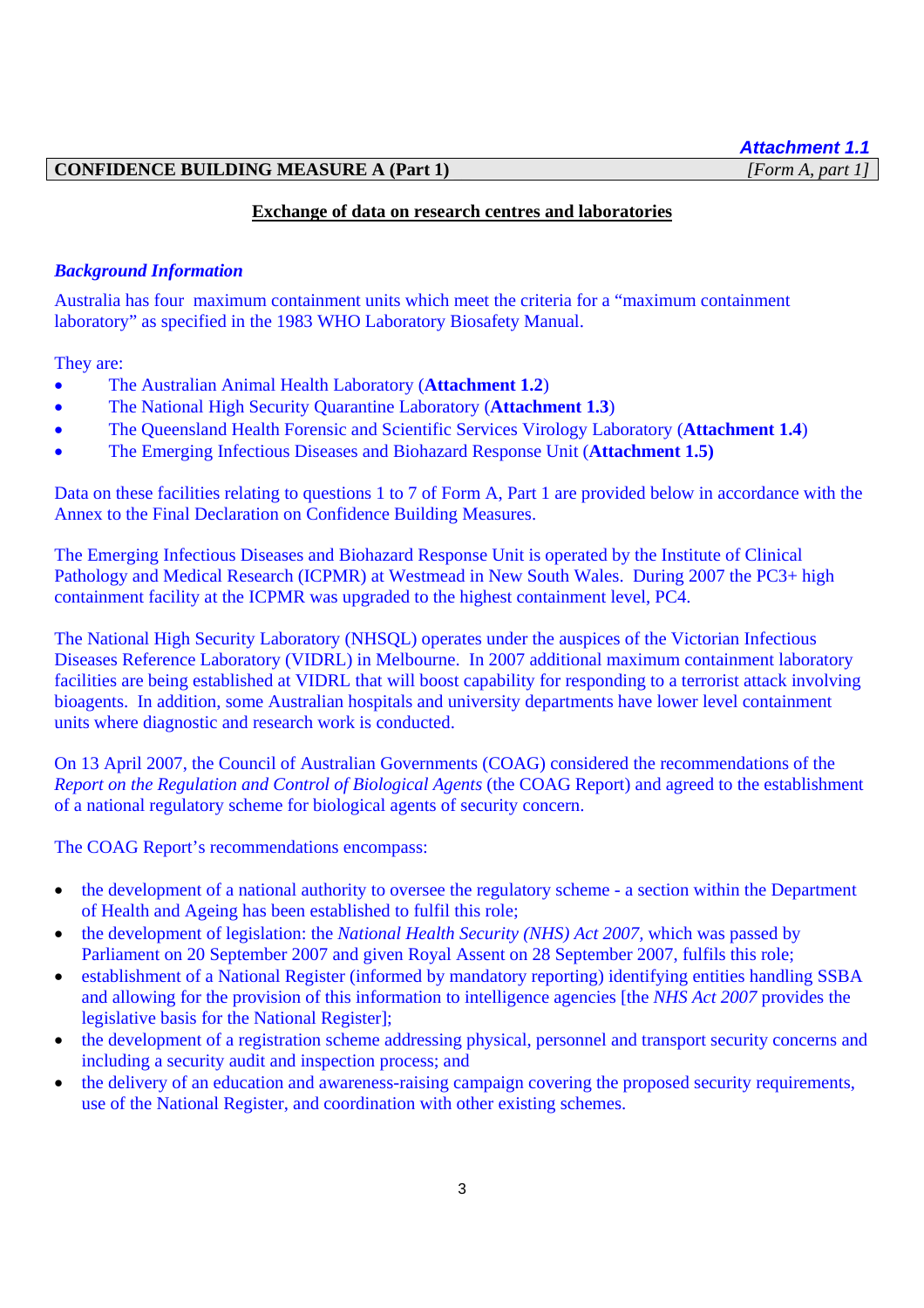The COAG Report also recommended the establishment of a two-tiered list of security-sensitive biological agents (SSBA). There are 22 SSBA on the list recommended by COAG—12 on Tier 1 (agents of the highest security concern) and 10 on Tier 2 (agents of high security concern). Tier 1 agents will be regulated from January 2009 with Tier 2 agents being regulated from January 2010. The regulatory measures proposed by this review are proportional to the risk posed by agents on the list.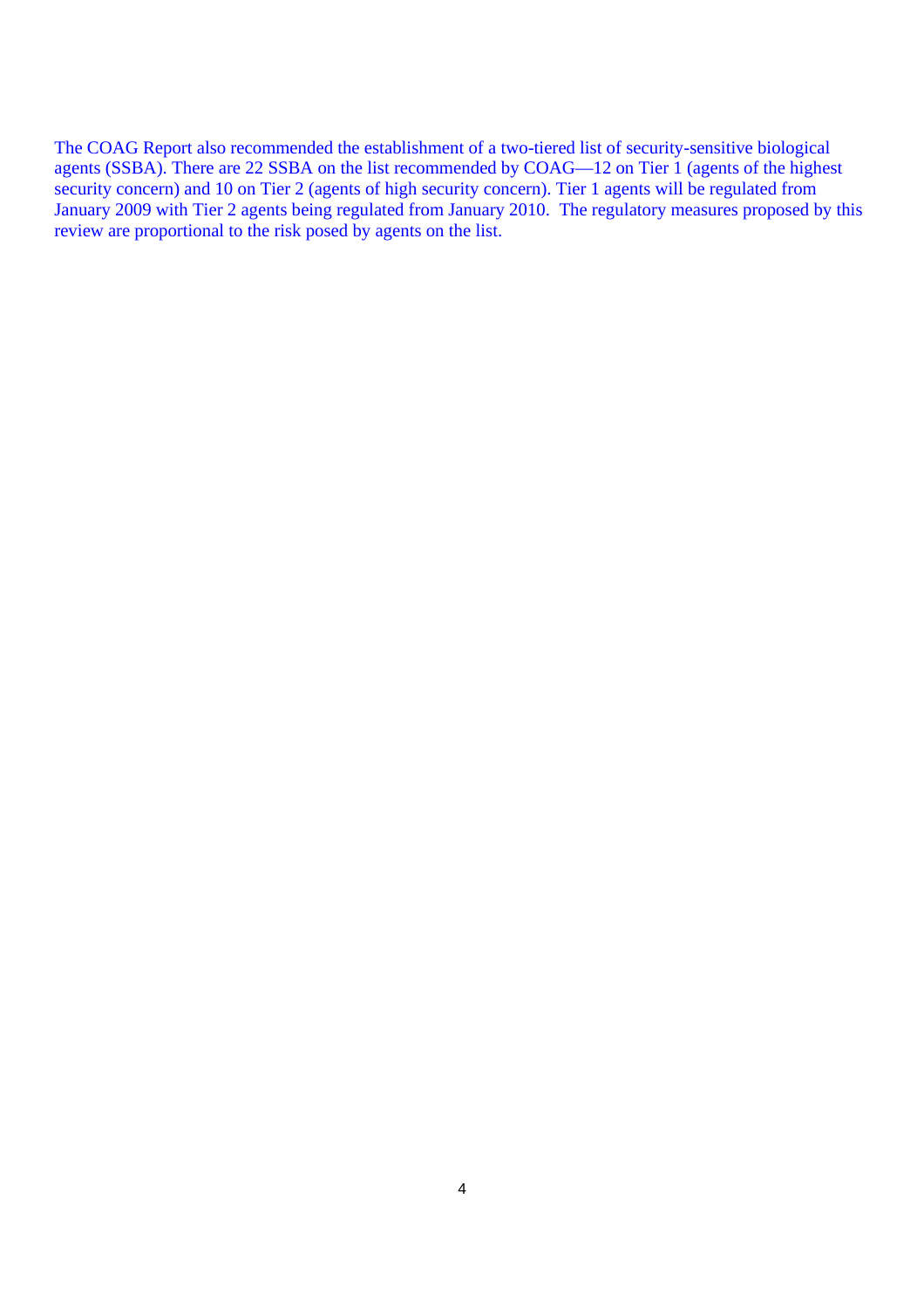# **CONFIDENCE BUILDING MEASURE A (Part 1)** *[Form A, part 1]*

# **Exchange of data on research centres and laboratories**

### **1. Name of facility**

Australian Animal Health Laboratory

### **2. Responsible public or private organisation/ company**

Commonwealth Scientific and Industrial Research Organisation (Federal Government) and the Department of Agriculture, Fisheries and Forestry (Federal Government). Note: Australia has a two-tiered system of Government, with the Federal Government and, to a lesser extent, the six respective State Governments and two Territories all involved in the formulation and implementation of Government policy.

### **3. Location and postal address**

| Location              | <b>Postal address</b> |
|-----------------------|-----------------------|
| 5 Port Arlington Road | $PO$ Bag 24           |
| Geelong, Victoria     | Geelong VIC 3220      |
| <b>AUSTRALIA</b>      | <b>AUSTRALIA</b>      |

# **4. Source(s) of financing of the reported activity, including indication if the activity is wholly or partly financed by the Ministry of Defence**

This facility receives no funding from the Australian Government Department of Defence. The AAHL is funded by the Australian Government, via CSIRO and the Department of Agriculture, Fisheries and Forestry. It is also funded by industry organisations and commercial companies.

# **5. Number of maximum containment units within the research centre and/or laboratory, with an**  indication of their respective size  $(m^2)$

One maximum containment system and enclosure. Total floor space  $11,000\,\text{m}^2$ , comprising three main parts: a large-animal accommodation area, total floor area about  $3,500 \text{ m}^2$  made up of 29 rooms – each of these with a floor area of about  $24 \text{ m}^2$  – and with a service area, incinerator, and autopsy area.

A laboratory complex of total floor area about 3,500  $m^2$  made up of three functional laboratory suites – each of these with a floor area of about  $1,100 \text{ m}^2$  – and each comprised of six laboratories and four attached smallanimal rooms. The laboratory suites are for diagnosis, pathology and virology. There are attached service areas.

A common support area for glass washing, tissue culture, laundry and other services.

# **6. If no maximum containment unit, indicate highest level of protection**

N/A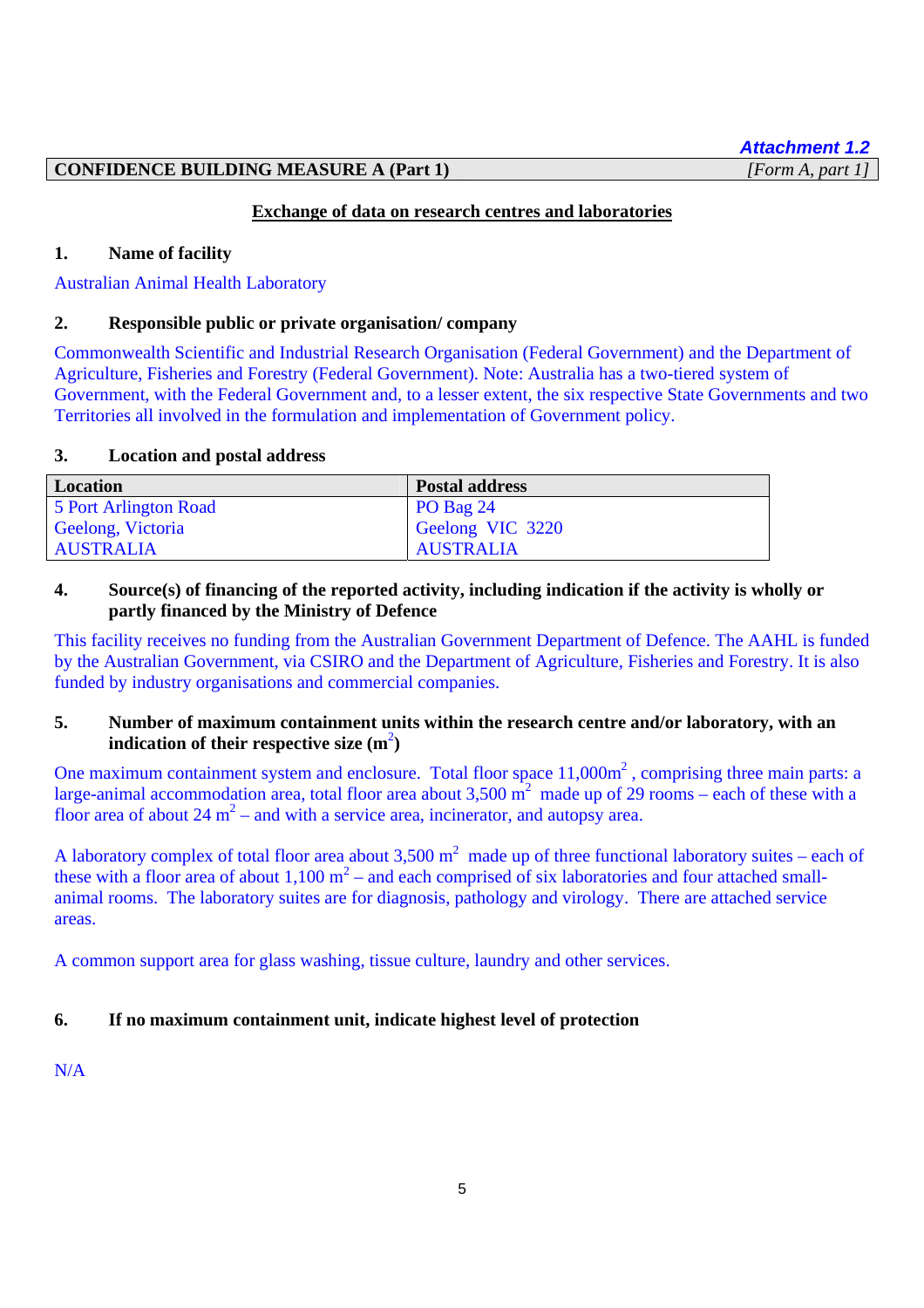### **CONFIDENCE BUILDING MEASURE A (Part 1)** *[Form A, part 1 continued]*

### **Exchange of data on research centres and laboratories**

# **7. Scope and general description of activities, including type(s) of microorganisms and/or toxins as appropriate.**

The AAHL plays a vital role in maintaining Australia's capability to quickly diagnose exotic (foreign) and emerging animal diseases. This is achieved through ongoing research programs to develop the most sensitive, accurate and timely diagnostic tests, which are critical to the success of any eradication campaign in the event of a disease outbreak.

AAHL also undertakes research to develop new diagnostic tests, vaccines and treatments for endemic animal diseases of national importance. Major diseases of livestock, aquaculture animals, and wildlife, are studied. AAHL includes a high-biocontainment facility, to safely fulfil its major role of diagnosing emergency animal disease outbreaks.

The laboratory is a World Animal Health Organisation reference laboratory for avian influenza, Newcastle disease, bluetongue disease, and epizootic haematopoietic necrosis virus (EHNV). The AAHL is also an OIE Collaborating Centre for New and Emerging Diseases, a WHO Collaborating Centre for Severe Acute Respiratory Syndrome (SARS), and a national reference laboratory for rabies and brucella.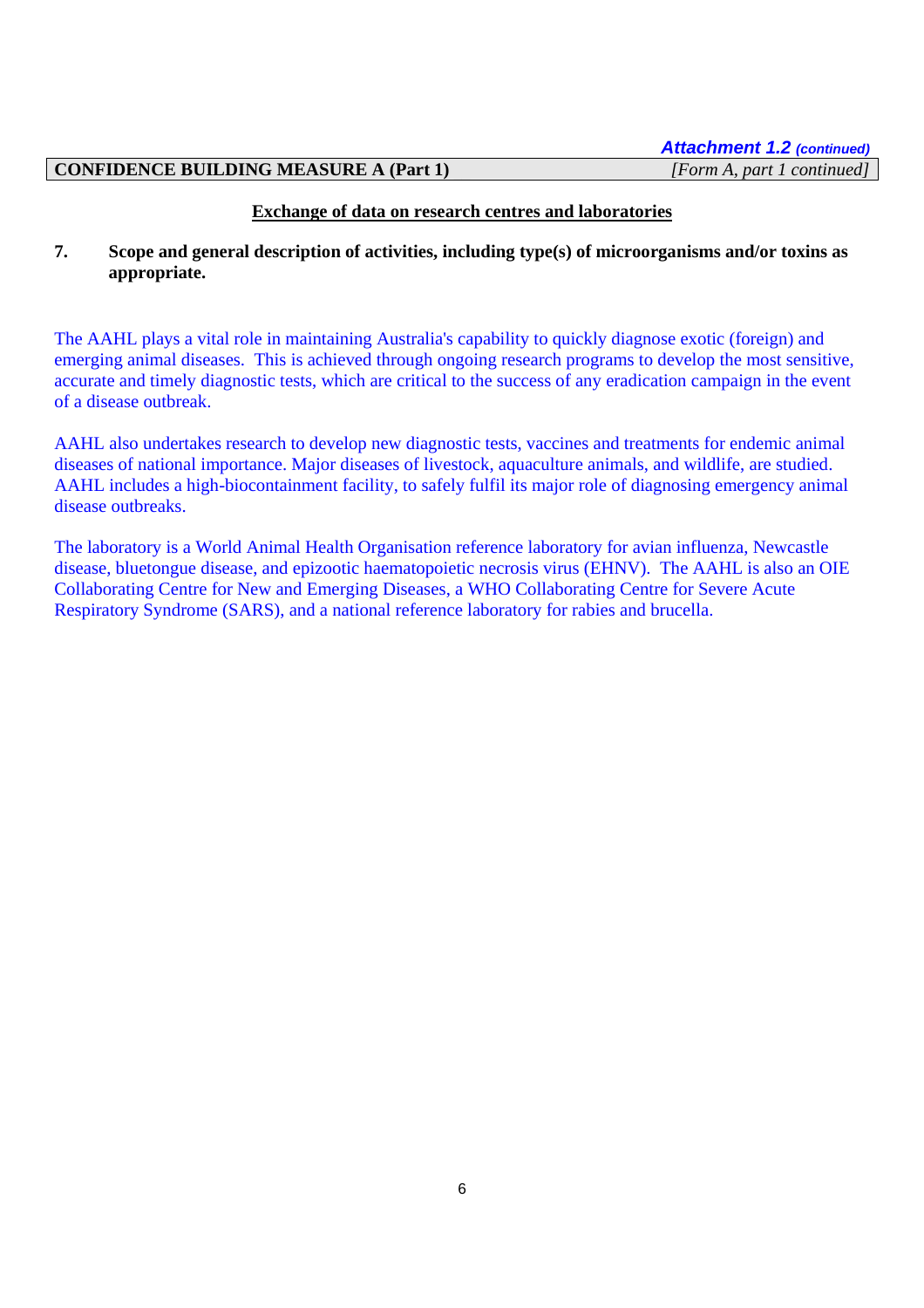*Attachment 1.3*

**CONFIDENCE BUILDING MEASURE A (Part 1)** *[Form A, part 1 continued]*

# **Exchange of data on research centres and laboratories**

# **1. Name of facility**

National High Security Quarantine Laboratory (NHSQL)

# **2. Responsible public or private organisation/company:**

Department of Health and Ageing (Commonwealth Government), Department of Human Services (State government).

# **3. Location and postal address:**

| Location                                       | <b>Postal address</b>                               |
|------------------------------------------------|-----------------------------------------------------|
| <b>Victorian Infectious Diseases Reference</b> | <b>National High Security Quarantine Laboratory</b> |
| Laboratory                                     | c/o VIDRL                                           |
| 10 Wreckyn Street                              | Locked Bag 815                                      |
| North Melbourne Victoria                       | Carlton South VIC 3053                              |
| <b>AUSTRALIA</b>                               | <b>AUSTRALIA</b>                                    |

# **4. Source(s) of financing, of the reported activity, including indication if the activity is wholly or partly financed by the Ministry of Defence**

This facility receives no funding from the Australian Government Department of Defence. It receives funding from Commonwealth and State Departments of Health.

# **5. Number of maximum containment units within the research centre and/or**  laboratory, with an indication of their respective size  $(m^2)$

One high security laboratory, containing two portable isolation units. Total area 90m2.

# **6. If no maximum containment unit, indicate highest level of protection**

N/A

# **7. Scope and general description of activities, including type(s) of micro-organism and/or toxins as appropriate**

The diagnosis of possible imported cases of viral haemorrhagic fever or other quarantinable viral diseases such as yellow fever. Development of laboratory tests and protocols for exotic respiratory viral diseases, including *influenzavirus* A/H5N1 ('bird flu') and SARS. In addition, VIDRL has established and maintained the capability to perform diagnostic testing for the *variolavirus*. See also, background information at Attachment 1.1.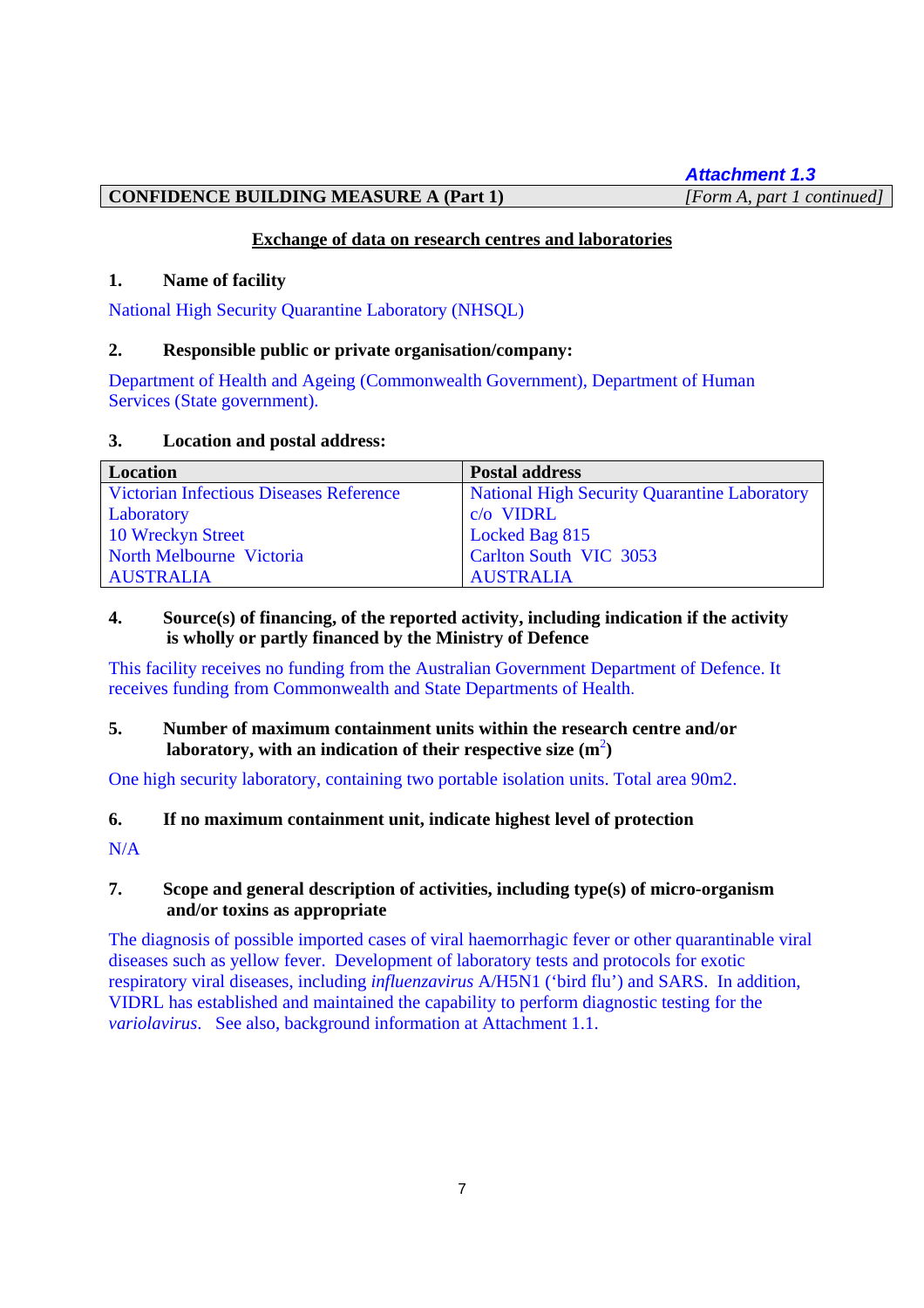*Attachment 1.4*

## **CONFIDENCE BUILDING MEASURE A (Part 1)** *[Form A, part 1 continued]*

### **Exchange of data on research centres and laboratories**

### **1. Name of facility**

Queensland Health and Forensic Scientific Services (QHFSS).

# **2. Responsible public or private organisation/company:**

Queensland Department of Health (State Government).

### **3. Location and postal address:**

| Location               | <b>Postal address</b> |
|------------------------|-----------------------|
| <b>39 Kessels Road</b> | <b>PO Box 594</b>     |
| <b>Coopers Plains</b>  | Archerfield QLD 4108  |
| Queensland             | <b>AUSTRALIA</b>      |
| <b>AUSTRALIA</b>       |                       |

# **4. Source(s) of financing, of the reported activity, including indication if the activity is wholly or partly financed by the Ministry of Defence**

This facility receives no funding from the Australian Government Department of Defence. It receives funding from Commonwealth and State Departments of Health.

# **5. Number of maximum containment units within the research centre and/or laboratory, with an indication of their respective size (m2)**

Two. Total area  $150m^2$ .

# **If no maximum containment unit, indicate highest level of protection**

N/A.

# **7. Scope and general description of activities, including type(s) of micro-organism and/or toxins as appropriate**

The maximum containment facility at QHFSS, a state government public health virology laboratory, has both a diagnostic and a research function. The maximum containment facilities are used for the development and performance of diagnostic tests on patients with suspected exotic or endemic viral illness. This includes Hendra virus or exotic haemorrhagic fever viruses. The only PC4 level pathogens that the laboratory has are Hendra virus and SARS coronavirus, which are used for diagnostic purposes. The laboratory intends to introduce reagents useful for the diagnosis of a number of exotic viral diseases including Ebola, Lassa, Junin, Rift Valley fevers and Hantavirus among others. These reagents will consist of either inactivated diagnostic reagents, cloned viral subunits or live virus.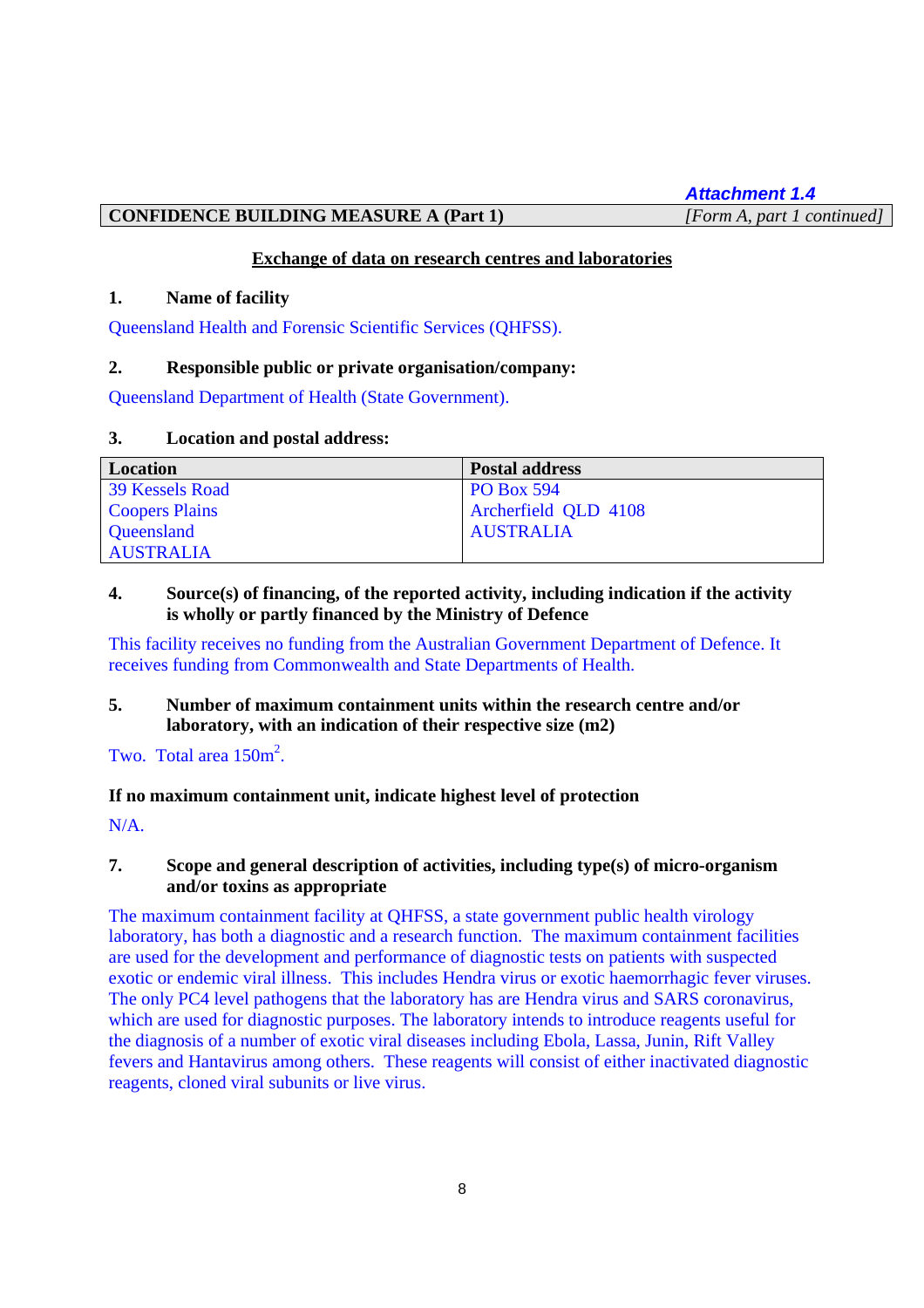No research involving PC4 level organisms was conducted in the facility in 2007. Hendra virus was isolated from a horse in 2007.

# *Attachment 1.5*

### **Exchange of data on research centres and laboratories**

| 1. | Name $(s)$ of facility                                   | <b>Emerging Infectious Diseases and Biohazard</b><br>Response Unit (EIBRU).                                                                                  |
|----|----------------------------------------------------------|--------------------------------------------------------------------------------------------------------------------------------------------------------------|
| 2. | Responsible public or private<br>organization or company | <b>Institute for Clinical Pathology and Medical</b><br>Research, Sydney West Area Health Service.                                                            |
| 3. | Location and postal address                              | <b>Centre for Infectious Diseases and Microbiology</b><br><b>Laboratory Services (CIDMLS)</b><br><b>ICPMR</b><br><b>Institute Road.</b><br>Westmead NSW 2145 |

4. Source(s) of financing of the reported activity, including indication if the activity is wholly or partly financed by the Ministry of Defence

Funded by New South Wales Department of Health

5. Number of maximum containment units within the research centre and/or laboratory, with an indication of their respective size  $(m^2)$ 

One maximum containment PC4 unit—Laboratory work area  $85.5 \text{m}^2$ 

6. If no maximum containment unit, indicate highest level of protection

N/A

7. Scope and general description of activities, including type(s) of microorganisms and/or toxins as appropriate

Laboratory investigation of human specimens or substances suspected of containing an exotic agent, emerging infectious disease or bioterrorism agent such as pandemic influenza, anthrax and ricin toxin for the state of New South Wales.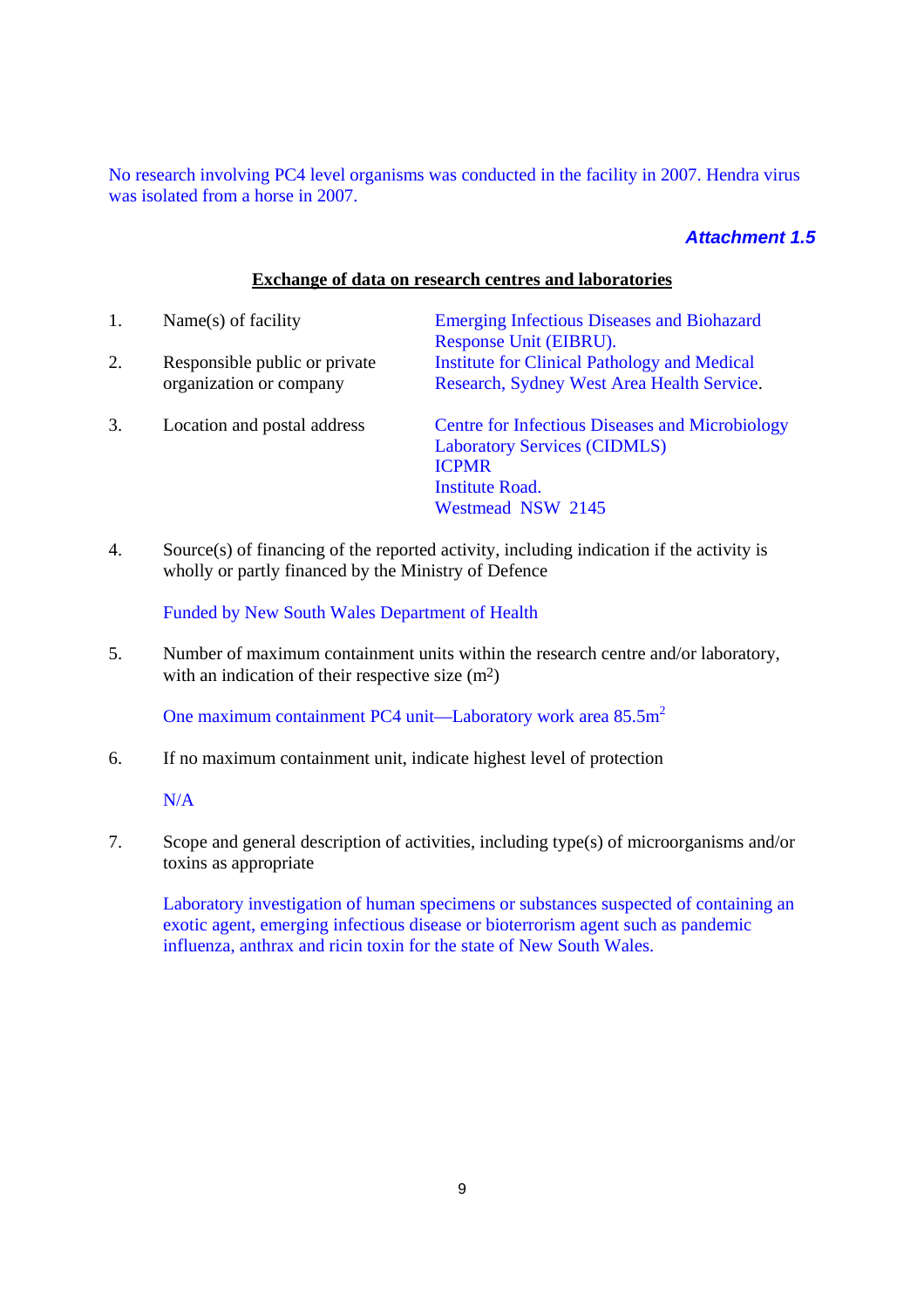# **CONFIDENCE BUILDING MEASURE A (Part 2(i))** *[Form A, part 2(i)]*

### **National biological defence research and development programme Declaration**

Is there a national programme to conduct biological defence research and development within the territory of the State Party, under its jurisdiction or control anywhere? Activities of such a programme would include prophylaxis, studies on pathogenicity and virulence, diagnostic techniques, aerobiology, detection, treatment, toxinology, physical protection, decontamination and other related research.

Yes. Australia has a science and technology program in defence against biological agents, which occurs in the Defence Science and Technology Organisation (DSTO), Department of Defence, as detailed below (see Form A, Part 2(ii)).

If the answer is Yes, complete Form A, part 2 (ii) which will provide a description of the programme.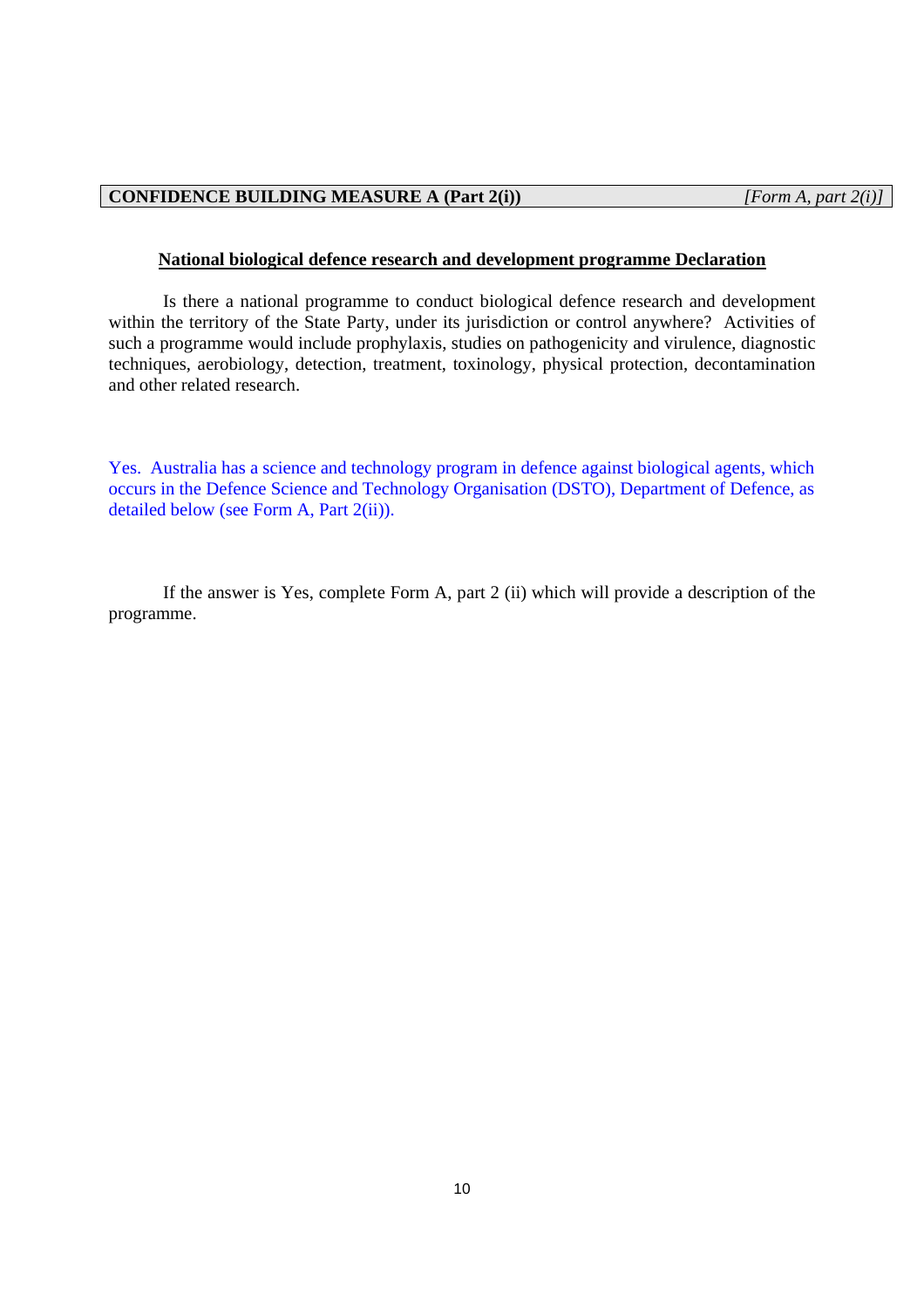# **CONFIDENCE BUILDING MEASURE A (Part 2(ii))** *[Form A, part 2(ii)]*

## **National biological defence research and development programme**

## **Description**

1. State the objectives and funding of the programme and summarize the principal research and development activities conducted in the programme. Areas to be addressed shall include: prophylaxis, studies on pathogenicity and virulence, diagnostic techniques, aerobiology, detection, treatment, toxinology, physical protection, decontamination and other related research.

The objective of the program is to provide the Australian Government with an appropriate understanding of the issues pertinent to protection against biological weapons. The program also assists in the provision of a defensive capability for the Australian Defence Force (ADF) and contributes to Defence support to the civil power in the management of biological threats to the community. The program enhances the ability of the ADF to operate in parts of the world where biological weapons might be used. It also enhances Australia's ability to contribute to biological arms control verification. The principal research activities are concerned with the detection and analysis of biological species that have been identified as potential biological warfare agents and development of medical countermeasures to those agents. The program also covers toxins that are considered threats in terms of both the Biological and Chemical Weapons Conventions.

2. State the total funding for the programme and its source.

The program is funded solely by the Australian Department of Defence, with an allocation for the current financial year (July 2007-June 2008) of approximately \$2 652 000.

3. Are aspects of this programme conducted under contract with industry, academic institutions, or in other non-defence facilities?

Yes. Work is contracted to non-defence facilities.

4. If yes, what proportion of the total funds for the programme is expended in these contracted or other facilities?

For the calendar year 2007, the following payments were made;

- \$125 000 to James Cook University
- \$62 000 to the Cooperative Research Centre (CRC) for Diagnostics.
- \$15 000 to CSIRO Australian Animal Health Laboratories part of the Cooperative Research Centre (CRC) for Biosecurity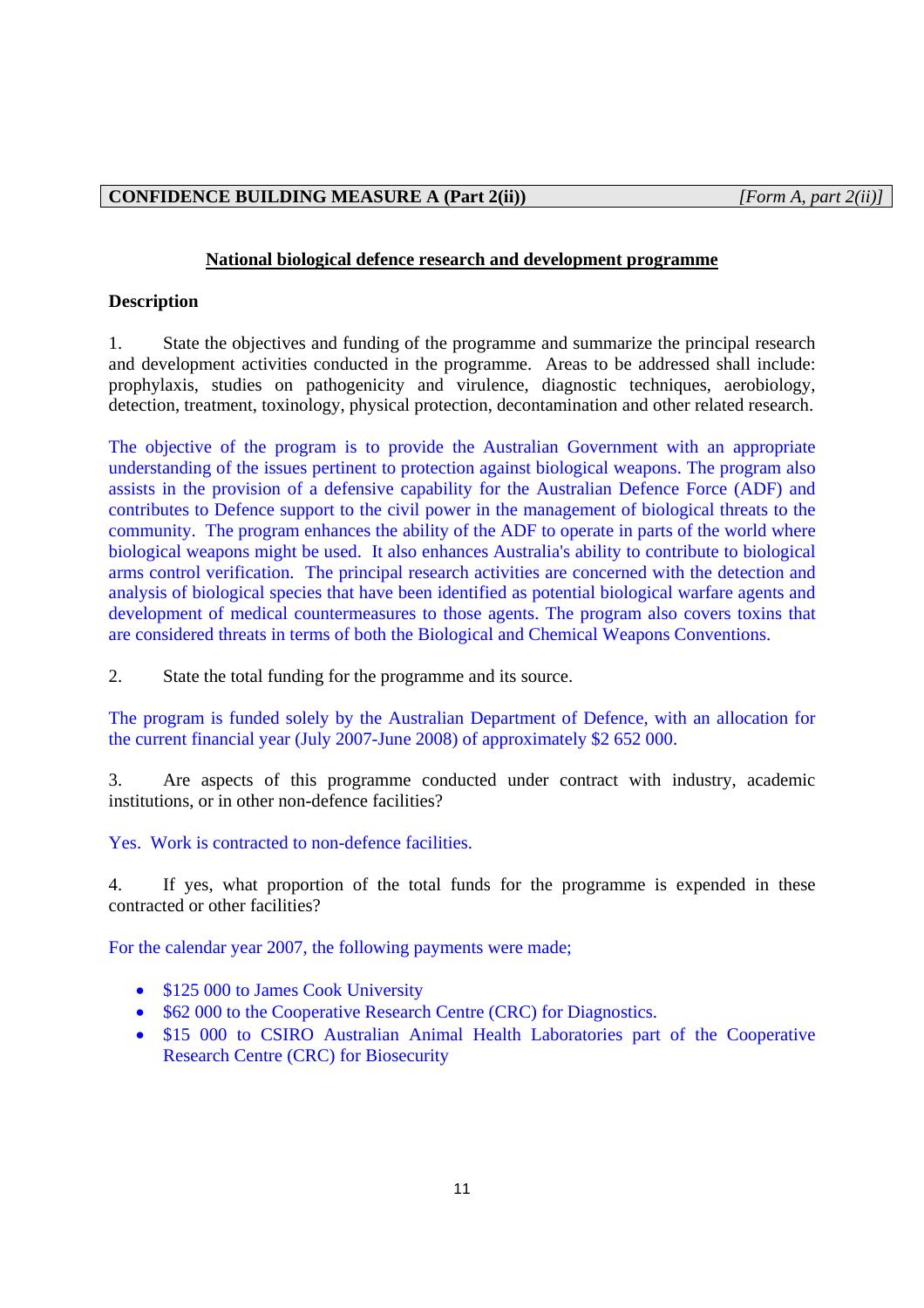### **CONFIDENCE BUILDING MEASURE A (Part 2(ii))** *[Form A, part 2(ii) continued]*

5. Summarize the objectives and research areas of the programme performed by contractors and in other facilities with the funds identified under paragraph 4.

The James Cook University of Technology funding is to support a post doctoral fellow to undertake investigations into the causative organism of the disease Q-Fever. This work is to be completed in June 2008 however, depending on progress, there will be further consideration of another 2-3 years.

In a collaborative research project, DSTO and CSIRO are examining the neutralizing capacity of mesophase nanomaterials to bind the plant toxin ricin. Completion date expected to be 30 June 2008.

The program includes an association with the CRC - Diagnostics that aims to produce high affinity reagents that can be used in the treatment or detection of biological agents. This interaction is through the funding of two PhD students, one located at the Commonwealth Scientific and Industrial Research Organisation (CSIRO) - Health Science and Nutrition, Parkville, Victoria, and the other at LaTrobe, University, Bundoora, Victoria.

The funding to CSIRO Australian Animal Health Laboratories supports a DSTO employee undertaking doctoral studies in developing detection methods for uncharacterised viruses.

6. Provide a diagram of the organizational structure of the programme and the reporting relationships (include individual facilities participating in the programme).

The organisational structure is as follows. There is a single active research cell operating within the Department of Defence within the hierarchy represented below.

> Defence Department  $\triangledown$ Defence Science and Technology Organisation  $\bigtriangledown$ Platforms and Human Sciences  $\nabla$ Human Protection and Performance Division  $\nabla$ Biological Defence Research

7. Provide a declaration in accordance with Form A, part 2 (iii) for each facility, both governmental and non-governmental, which has a substantial proportion of its resources devoted to the national biological defence research and development programme, within the territory of the reporting State, or under its jurisdiction or control anywhere.

See Form A, Part 2(iii) and the associated attachment (**Attachment 2**) for Australia's response.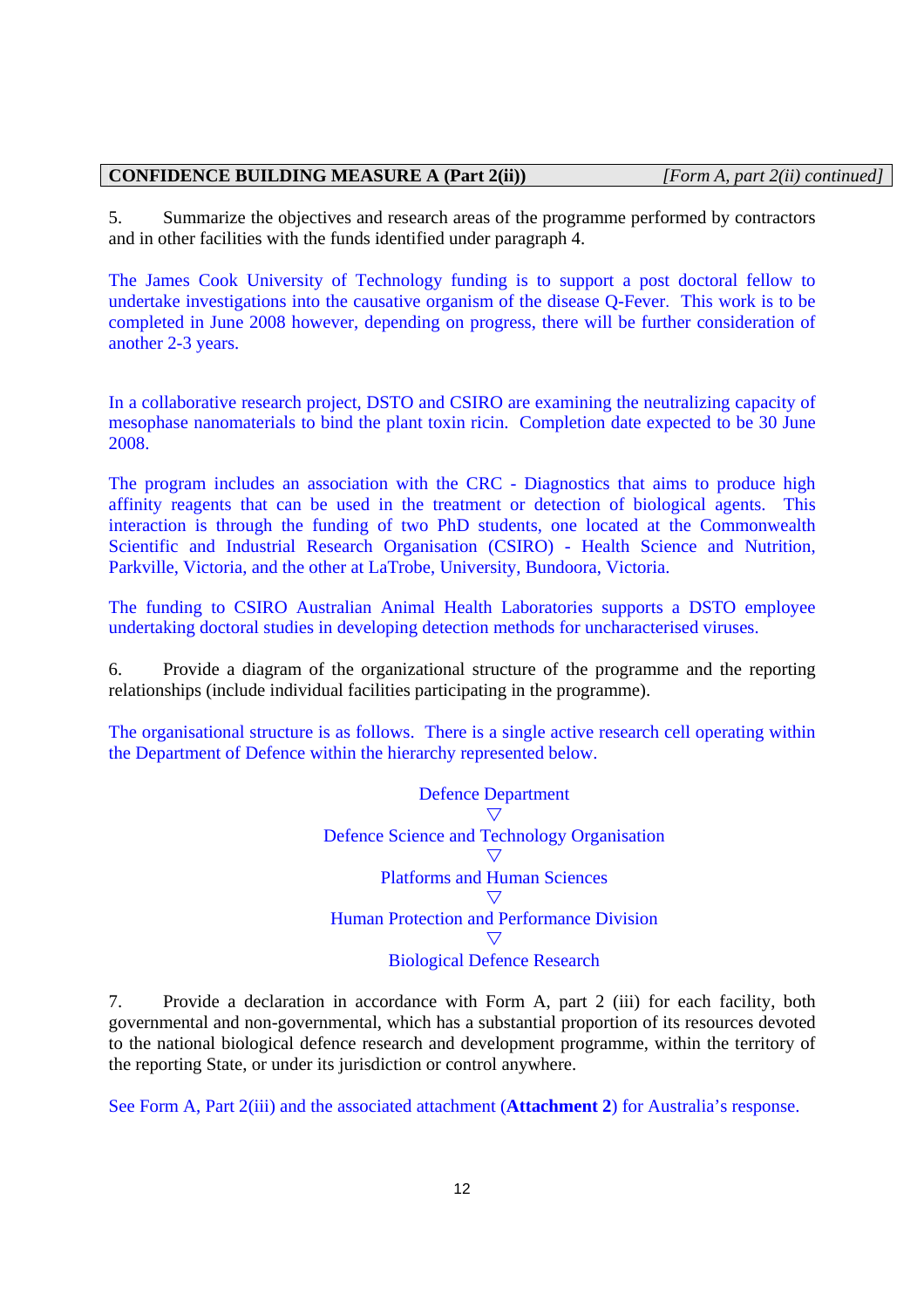### **National biological defence research and development programme**

### **Facilities**

Complete a form for each facility declared in accordance with paragraph 7 in Form A, part 2 (ii).

# Australia's submission of Form A, Part 2 (iii) is at **Attachment 2**.

In shared facilities, provide the following information for the biological defence research and development portion only.

- 1. What is the name of the facility?
- 2. Where is it located (include both address and geographical location)?
- 3. Floor area of laboratory areas by containment level:
	- BL2 \_\_\_\_\_\_\_\_\_\_\_\_\_\_\_\_\_\_\_\_\_\_\_\_\_\_ (sqM)
	- $BL3$   $(sqM)$
	- $BL4$  (sqM)

Total laboratory floor area \_\_\_\_\_\_\_\_\_\_\_\_\_\_\_\_\_\_\_\_\_\_\_\_\_\_\_\_\_\_\_\_\_\_\_\_\_\_\_\_\_ (sqM)

- 4. The organizational structure of each facility.
	- (I) Total number of personnel
	- (ii) Division of personnel: Military \_\_\_\_\_\_\_\_\_\_\_\_\_\_\_\_\_\_\_\_\_\_\_\_\_\_
		- $Civilian$
	- (iii) Division of personnel by category: Scientists Engineers

Technicians

Administration and support staff

- (iv) List the scientific disciplines represented in the scientific/ engineering staff.
- (v) Are contractor staff working in the facility? If so, provide an approximate number.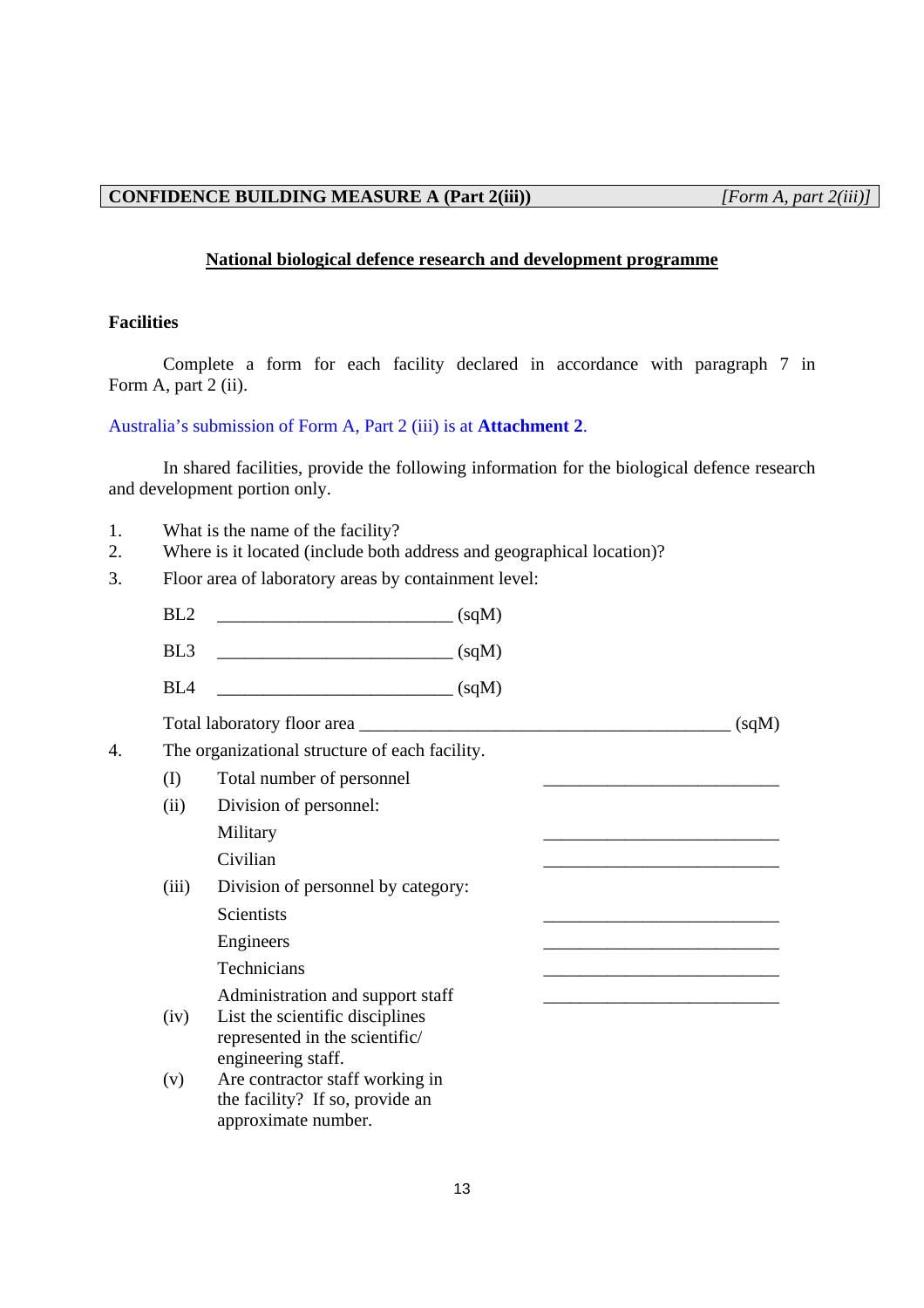- (vi) What is (are) the source(s) of funding for the work conducted in the facility, including indication if activity is wholly or partly financed by the Ministry of Defence?
- (vii) What are the funding levels for the following programme areas:

Research

Development

Test and evaluation

- (viii) Briefly describe the publication policy of the facility:
- (ix) Provide a list of publicly-available papers and reports resulting from the work during the previous 12 months. (To include authors, titles and full references.)

5. Briefly describe the biological defence work carried out at the facility, including type(s) of microorganisms\* and/or toxins studied, as well as outdoor studies of biological aerosols.

-

<sup>\*</sup>Including viruses and prions.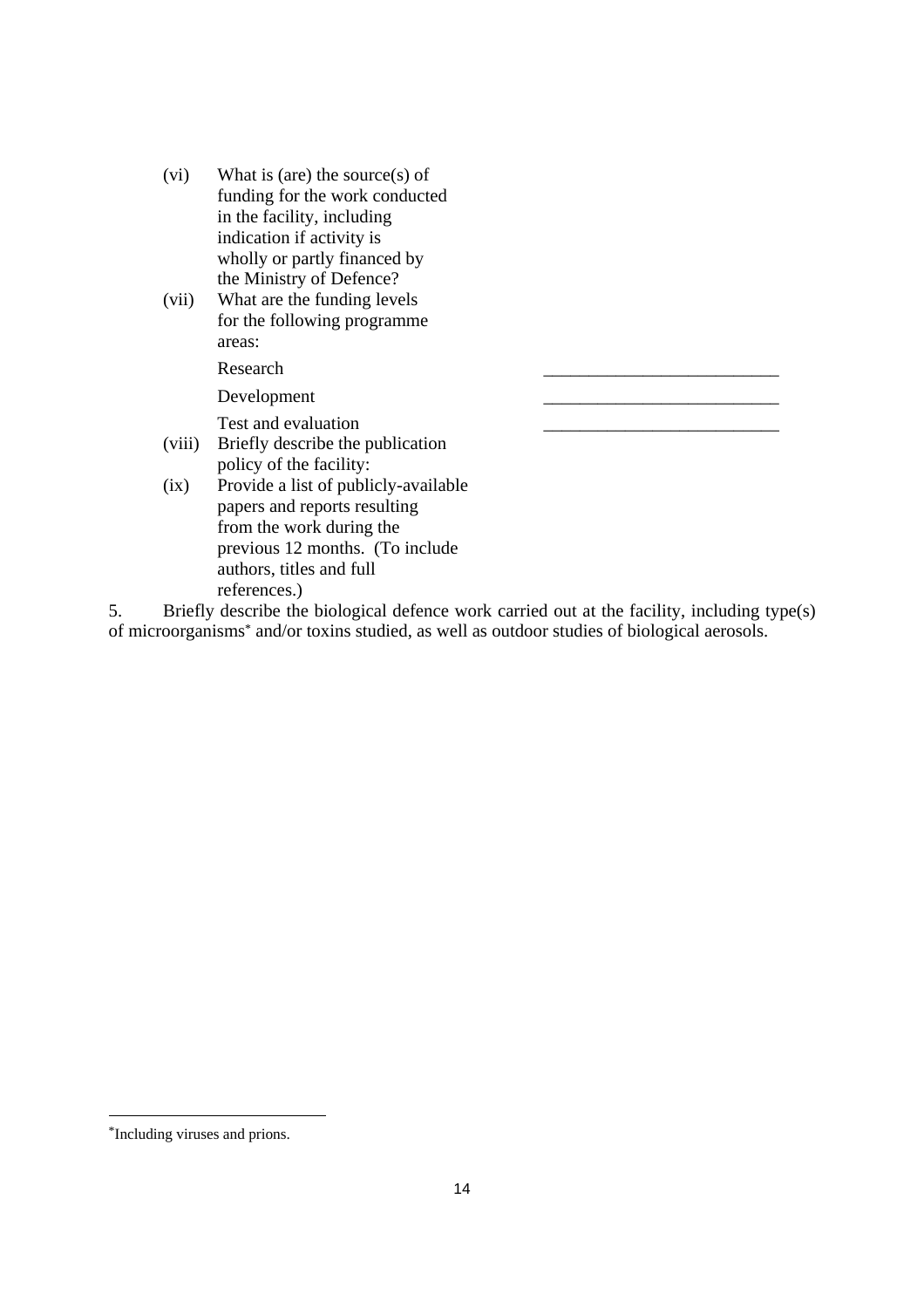*Attachment 2*

# **CONFIDENCE BUILDING MEASURE A (Part 2(iii))** *[Form A, part 2(iii)]*

### **National biological defence research and development programme**

### **Facilities**

Australia has one facility that meets the criteria of paragraph 7 in Form A, part 2 (ii).

### 1. **Name**

Human Protection and Performance Division, DSTO

### **2. Location**

| <b>Location</b>        | <b>Postal address</b>                      |
|------------------------|--------------------------------------------|
| 506 Lorimer Street     | <b>Platforms Sciences Laboratory (PSL)</b> |
| <b>Fishermans Bend</b> | 506 Lorimer Street                         |
| Victoria               | <b>Fishermans Bend</b>                     |
| <b>AUSTRALIA</b>       | Victoria                                   |
|                        | <b>AUSTRALIA</b>                           |

| 3. Floor Area | $\mathbf{R}$ $\mathbf{L}$ | 150 square metres |
|---------------|---------------------------|-------------------|
|               | BL <sub>3</sub>           | 60                |
|               | $\overline{BIA}$          | nil               |

# **4. Personnel**

- (i) Total of 25 staff years effort for the combined biological defence and arms control programs, with contributions from 33 personnel.
- (ii) All are civilian.
- (iii) 32 scientists, 1 technician, nil engineers, shared administrative and support staff.
- (iv) Biochemistry, molecular biology, microbiology, immunology, chemistry, pharmacology, physicists.
- (v) Yes**—**there are two PhD students working as contractors on this program at the facility.
- (vi) Currently wholly financed by the Department of Defence, there is expected to be other funding in the 2006-2007 financial year from the Department of Health and Ageing, Emergency Management Australia and Australia Post, amounts are as yet unknown.
- (vii) Research funded at ca. \$2 385 000 per annum.
- (viii) Publication in scientific journals is encouraged, and staff are expected to maintain their professional status by such publication.
- (ix) The publications are listed at **Attachment 4** (see Form C).

### **5. Description of Biological Defence Work**

Various types of work are undertaken, as outlined in the following sections: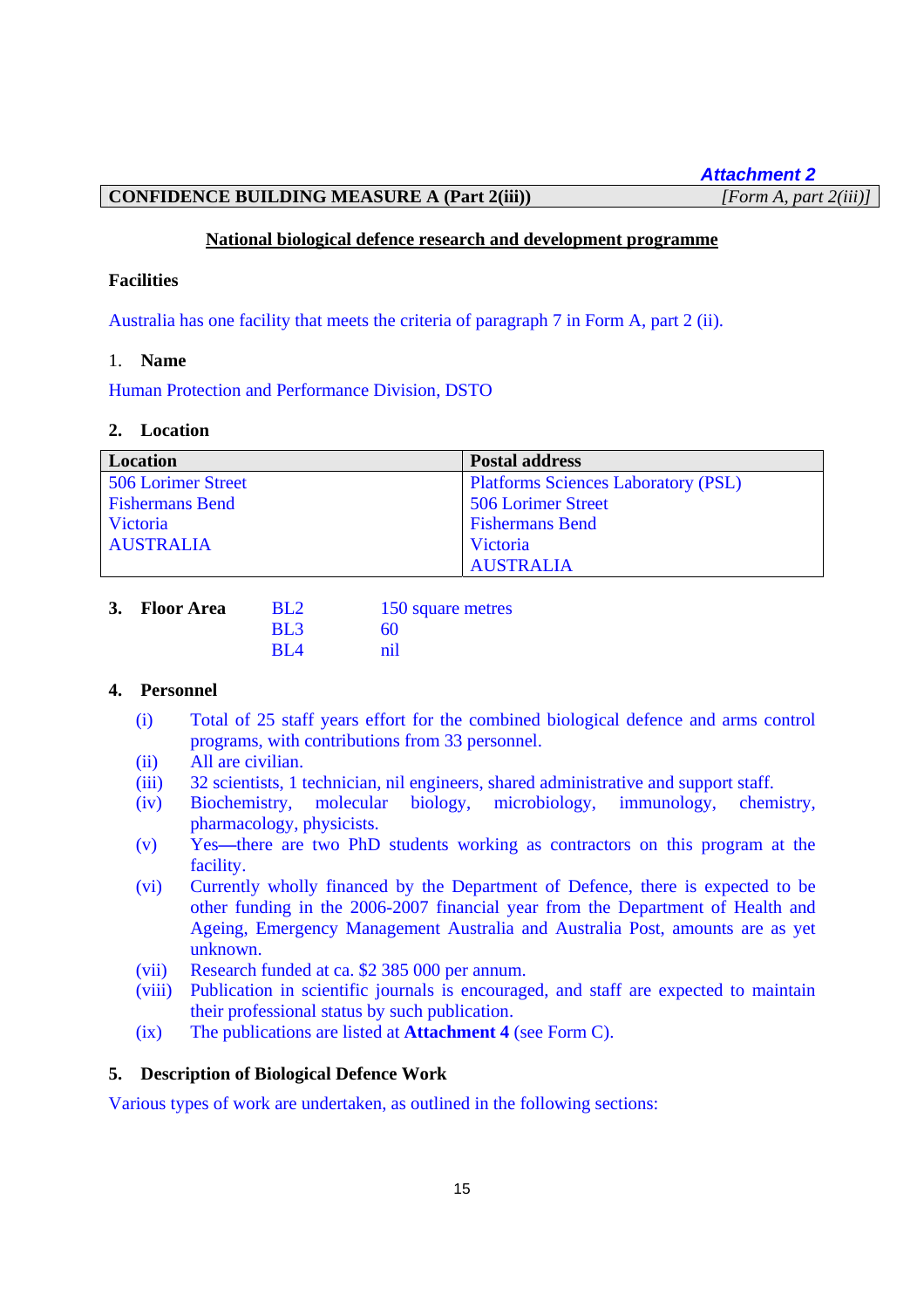# **CONFIDENCE BUILDING MEASURE A (Part 2(iii))** *[Form A, part 2(iii) continued]*

### *(1) Detection of biological entities recognised as potential biological warfare agents*

Immunological and gene based techniques for rapid identification of BW agents are being investigated.

Recombinant and colostrum derived antibodies, and combinatorial peptides are being produced to a number of BW agents, including *B. pseudomallei*, *Bacillus anthracis*, anthrax toxins and ricin. Platforms for the amplification of antibody avidity, such as self-assembling gels, are also being investigated. Binding inhibition and cytotoxicity assays are being developed to assess the usefulness of potential therapeutic agents such as antibodies, peptides and aptamers.

PCR assays for the rapid detection of potential BW agents. Current research focuses on the evaluation of diagnostic tools that enable rapid detection of microbial antibiotic resistance and genetically manipulated bacteria.

### *(2) Physical methods for rapid detection of bio-aerosols*

Methods of particle characterisation for provision of rapid warning of a bio-aerosol are being assessed.

### *(3) Treatment/Toxicology*

Cultured human lung cells are being developed as a test bed for examining potential therapeutic compounds against toxin agents. Compounds for treatment of ricin intoxication are currently being examined.

A program for the development of DNA vaccines against selected agents is being pursued.

### *(4) Detection of biological toxins using physico-chemical methods*

Studies on detection of biological material using mass spectrometry and other physico-chemical methods are being conducted to determine their utility for field detection of biological toxins and BWC verification procedures. This work has included the analysis of ricin and crude extracts of ricin by MALDI and FT-ICR mass spectrometry.

### *(5) Strengthening the Biological Weapons Convention (BWC)*

A BWC Regional Workshop, co-hosted by Australia and Indonesia, was convened in 2007 to help BWC States Parties in South East Asia become better engaged with the Geneva-based intersessional program of work as a means to reduce the possibility of bioterrorism in the region, or the inadvertent assistance by states in the region to biological weapons programs being developed elsewhere. This workshop was followed up by more specialised regional workshops on biosafety and biosecurity.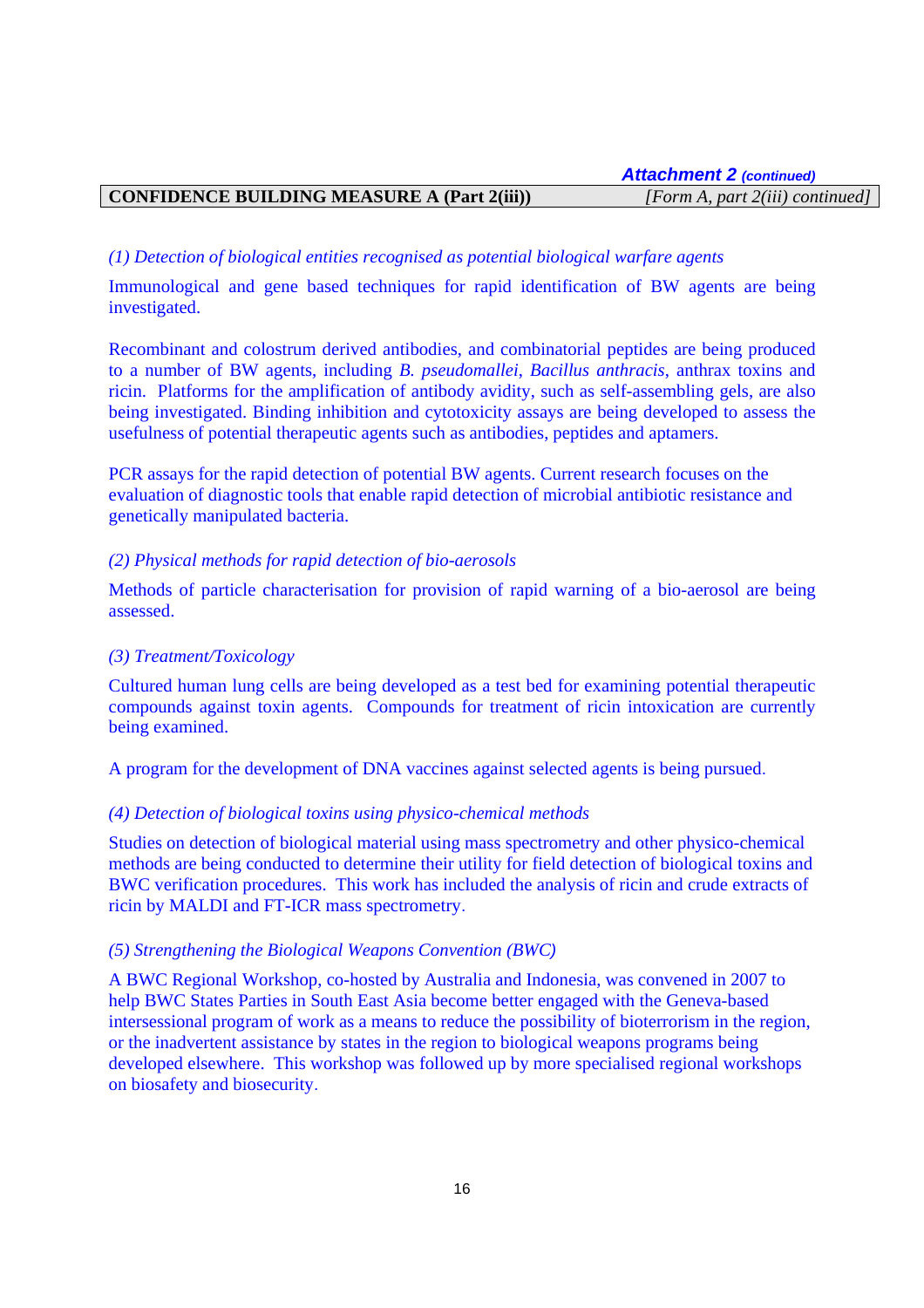# **Background information on outbreaks of reportable infectious diseases**

In 2006, Australia had no outbreaks of infectious diseases and similar occurrences caused by toxins that deviate from the normal pattern. For this reason, we report the information requested in Form B(i) with respect to diseases of humans (see **Attachment 3.1**), animals (see **Attachment 3.2**) and plants (see **Attachment 3.3)**, but make no formal report regarding the information requested in Form B(ii). We provide, however, information relevant to Form B(ii) regarding animal plant diseases in Attachments 3.2 and 3.3, respectively.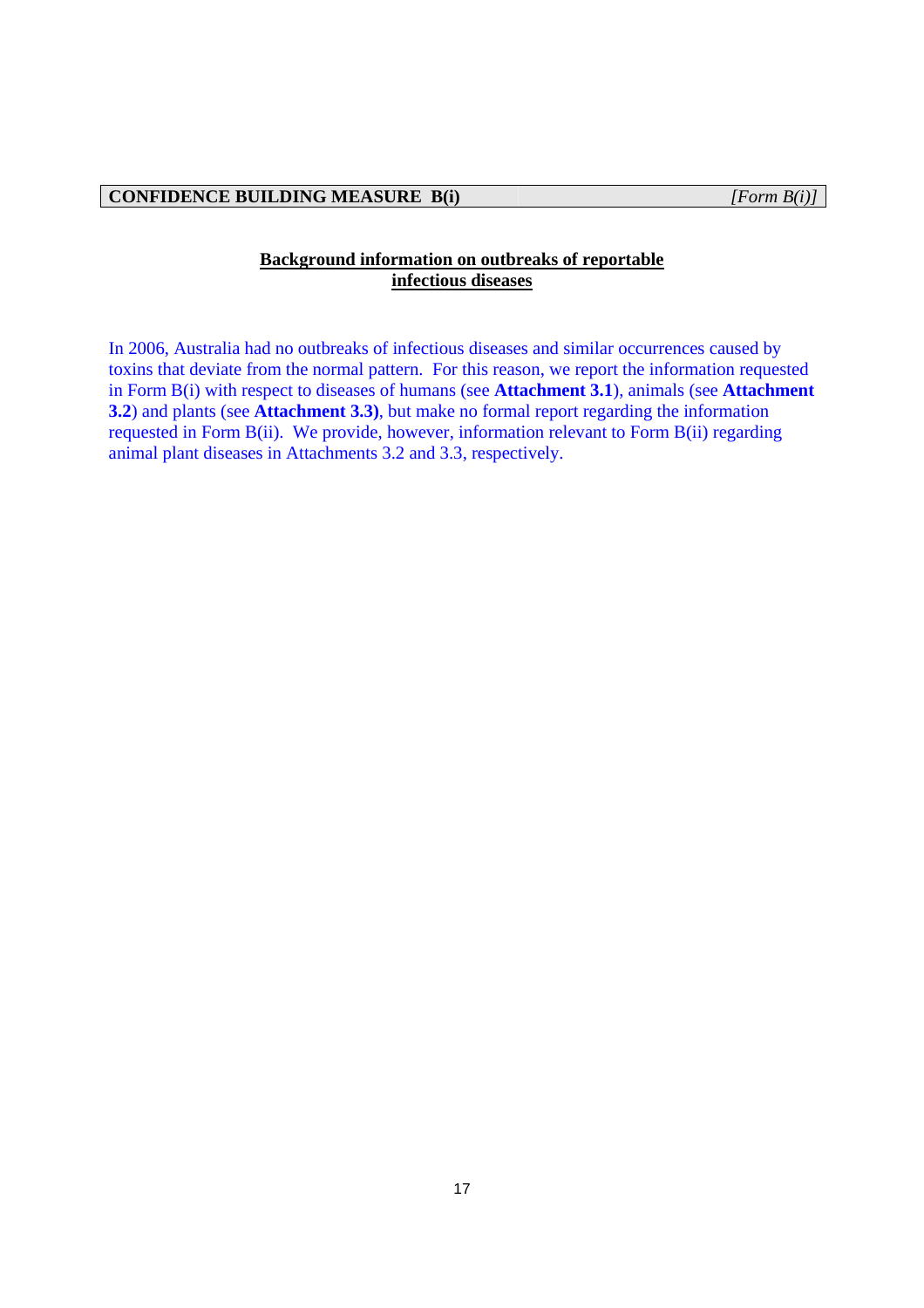# **CONFIDENCE BUILDING MEASURE B(i)** *[Form B(i)]*

### **Background information on outbreaks of reportable infectious diseases**

In accordance with the requirements agreed at the Third Review Conference, a summary table of notifiable diseases for Australia for the years 2000 to 2007 is attached as Form B (i).

### **(A) Human diseases**

The Australian Government Department of Health and Ageing has overall responsibility for national disease surveillance. The Department's Office of Health Protection routinely receives diagnostic data from key medical laboratories throughout Australia.

Each Australian State and Territory has legislation which requires doctors, hospitals and/or laboratories to report the occurrence of certain diseases, known as "notifiable diseases". Under the auspices of the Communicable Diseases Network of Australia (the Network), the State and Territory health authorities provide data on an agreed set of notifiable diseases to the Australian Government Department of Health and Ageing. The data are collated by the Department and published quarterly in the *Communicable Diseases Intelligence* and updated three times per week on the Department's website (www.health.gov.au/cda). *Communicable Diseases Intelligence* is sent to the World Health Organization and to approximately 1,100 health professionals and researchers both nationally and internationally as well as published on the Department website.

The Network meets fortnightly by teleconference. It provides a forum for information exchange on communicable disease activity in Australia and New Zealand and enables Federal and State health authorities to cooperate in taking prompt action to control outbreaks.

| <b>Disease</b>                       | 2000                    | 2001                    | 2002  | 2003      | 2004      | 2005      | 2006      | $2007*$        |
|--------------------------------------|-------------------------|-------------------------|-------|-----------|-----------|-----------|-----------|----------------|
| <b>AIDS</b>                          | 206                     | 261                     | 208   | 225       | 222       | 160       | <b>NA</b> | <b>NA</b>      |
| <b>HIV</b>                           | 714                     | 755                     | 765   | 848       | 861       | 886       | <b>NA</b> | <b>NA</b>      |
| Anthrax                              | <b>NN</b>               | 0                       | 0     | 0         | 0         | 0         |           |                |
| <b>Barmah Forest virus infection</b> | 646                     | 1142                    | 910   | 1367      | 1105      | 1323      | 2122      | 1701           |
| <b>Botulism</b>                      | $\overline{\mathbf{2}}$ | $\overline{\mathbf{2}}$ |       | 1         |           | 3         |           |                |
| <b>Brucellosis</b>                   | 29                      | 20                      | 40    | 20        | 38        | 41        | 50        | 40             |
| Campylobacteriosis                   | 13669                   | 16131                   | 14732 | 15361     | 15579     | 16492     | 15406     | 17677          |
| <b>Congenital Rubella</b>            |                         | $\overline{\mathbf{0}}$ | 2     | 3         |           |           | 0         |                |
| <b>Congenital Syphilis</b>           | 5                       | 21                      | 18    | 13        | 13        | 15        | 13        | $\overline{9}$ |
| Chancroid                            |                         | $\overline{0}$          | 0     | <b>NN</b> | <b>NN</b> | <b>NN</b> | <b>NN</b> | <b>NN</b>      |
| <b>Chlamydial (NEC)</b>              | 16963                   | 20325                   | 24459 | 30439     | 36224     | 41376     | 47243     | 51458          |
| Cholera                              | 2                       | 4                       | 5     |           | 5         | 3         | 3         | 3              |
| Cryptosporidiosis                    | 1152                    | 1629                    | 3273  | 1223      | 1684      | 3212      | 3205      | 2877           |

### **No. of cases of Nationally Notifiable Communicable Diseases in Humans, 2000 to 2007**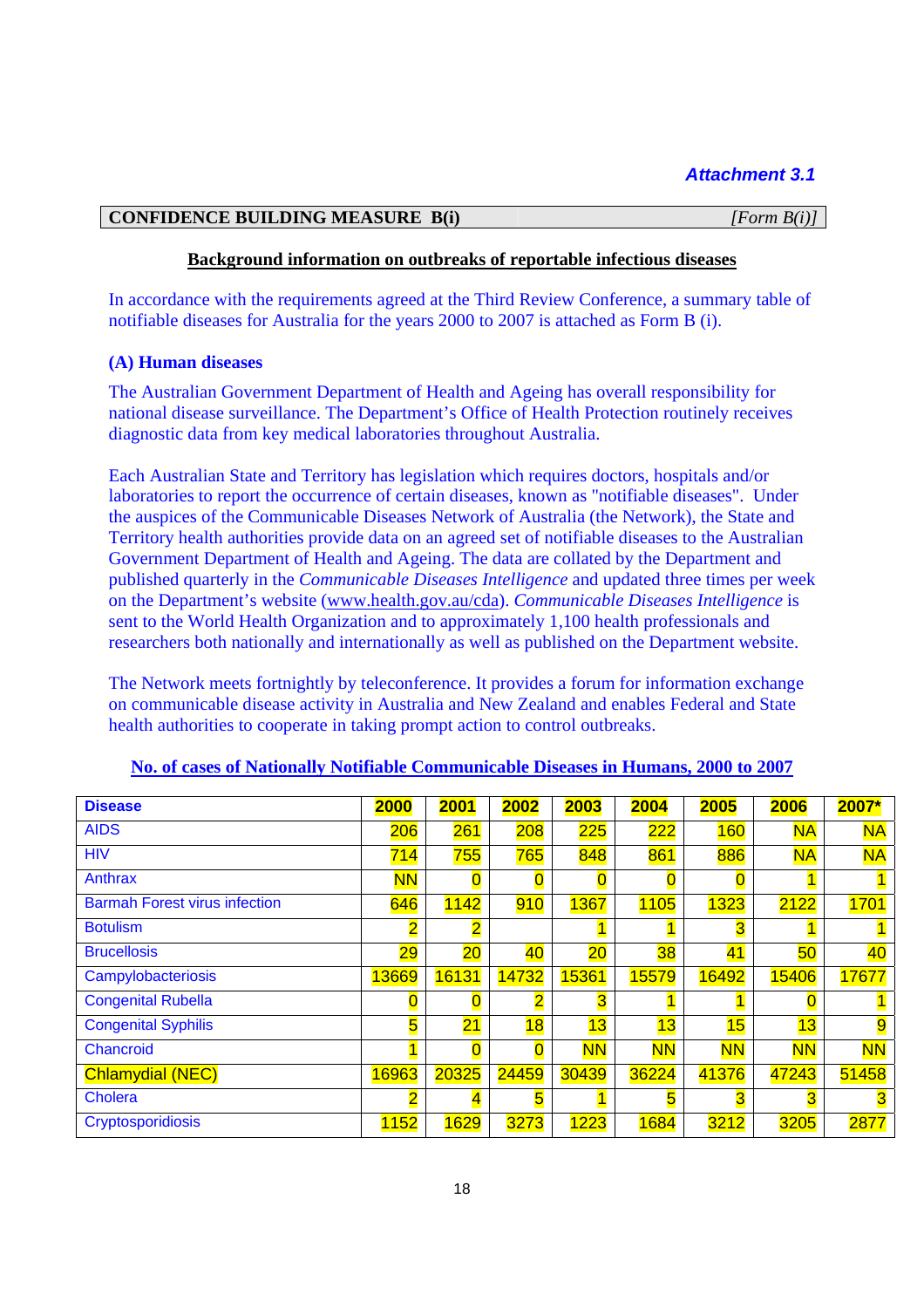# **CONFIDENCE BUILDING MEASURE B(i)** *[Form B(i) continued]*

# *Attachment 3.1 continued*

| <b>Disease</b>                    | 2000                    | 2001                    | 2002                    | 2003                    | 2004                                  | 2005                    | 2006                    | 2007*                   |
|-----------------------------------|-------------------------|-------------------------|-------------------------|-------------------------|---------------------------------------|-------------------------|-------------------------|-------------------------|
| <b>Dengue</b>                     | 198                     | 131                     | <b>170</b>              | 861                     | 351                                   | 221                     | <b>188</b>              | 322                     |
| <b>Diphtheria</b>                 | 0                       | $\overline{1}$          | $\overline{\text{o}}$   | $\overline{\mathbf{0}}$ | $\overline{\mathbf{0}}$               | $\overline{\mathbf{0}}$ | $\overline{0}$          | $\overline{\mathbf{0}}$ |
| <b>Donovanosis</b>                | $\overline{22}$         | 32                      | 17                      | 16                      | 10                                    | 13                      | $\overline{6}$          | $\overline{\textbf{3}}$ |
| <b>Flavivirus NEC</b>             | 67                      | 87                      | 73                      | 60                      | 61                                    | $\overline{27}$         | 32                      | $\overline{23}$         |
| <b>Gonococcal infection</b>       | 5893                    | 6287                    | 6440                    | 6790                    | 7183                                  | 8084                    | 8592                    | 7622                    |
| Haemolytic uraemic syndrome       | 17                      | $\overline{\mathbf{3}}$ | 13                      | 15                      | 16                                    | 20                      | 13                      | 20                      |
| Haemophilus influenzae type b     | $\overline{27}$         | $\overline{20}$         | 31                      | 19                      | 15                                    | 17                      | $\overline{22}$         | 17                      |
| <b>Hepatitis (NEC)</b>            |                         | $\overline{\mathbf{3}}$ | $\overline{\mathbf{0}}$ | $\overline{\mathbf{0}}$ | $\overline{\mathbf{0}}$               | $\overline{\mathbf{0}}$ | 1                       | $\overline{\mathbf{0}}$ |
| <b>Hepatitis A</b>                | 816                     | 539                     | 392                     | 431                     | 319                                   | $\overline{327}$        | <b>280</b>              | 164                     |
| <b>Hepatitis B (incident)</b>     | 415                     | 421                     | 392                     | 348                     | 283                                   | 251                     | <b>293</b>              | 290                     |
| <b>Hepatitis B (unspecified)</b>  | 7767                    | 8035                    | 6673                    | 5814                    | 5788                                  | 6327                    | 6244                    | 7520                    |
| <b>Hepatitis C (incident)</b>     | 535                     | 693                     | 452                     | 520                     | 453                                   | 376                     | 437                     | 354                     |
| <b>Hepatitis C (unspecified)</b>  | 19688                   | 19433                   | 15611                   | 13680                   | 12726                                 | 12009                   | 11994                   | 13034                   |
| <b>Hepatitis D</b>                | $\overline{28}$         | 20                      | $\overline{22}$         | 27                      | 29                                    | 30                      | 31                      | 34                      |
| <b>Hepatitis E</b>                | 12                      | 14                      | 12                      | 12                      | $\overline{28}$                       | 30                      | 24                      | 18                      |
| <b>Hydatid infection</b>          | 4                       | <b>NN</b>               | <b>NN</b>               | <b>NN</b>               | <b>NN</b>                             | <b>NN</b>               | <b>NN</b>               | <b>NN</b>               |
| Influenza (laboratory confirmed)  | 104                     | <b>1293</b>             | 3669                    | 3481                    | 2136                                  | 4565                    | 3258                    | 10703                   |
| Japanese encephalitis             | $\overline{\mathbf{0}}$ | $\overline{\mathbf{0}}$ | $\overline{\mathbf{0}}$ | $\overline{\mathbf{1}}$ | $\overline{\mathbf{1}}$               |                         |                         |                         |
| <b>Kunjin virus</b>               | 4                       | $\overline{\mathbf{5}}$ |                         | 18                      | 12                                    | $\overline{1}$          | $\overline{\mathbf{3}}$ | $\overline{\mathbf{1}}$ |
| Legionellosis                     | 470                     | 311                     | 315                     | 333                     | 312                                   | 331                     | 350                     | 313                     |
| Leprosy                           | 4                       | 10                      | 6                       | 5                       | 7                                     | 10                      | 5                       | 12                      |
| Leptospirosis                     | 239                     | $\overline{246}$        | <b>160</b>              | 126                     | 177                                   | 129                     | 147                     | 106                     |
| Listeriosis                       | 67                      | 64                      | 62                      | 69                      | 67                                    | 54                      | 61                      | 50                      |
| <b>Malaria</b>                    | 967                     | 717                     | 468                     | 592                     | 557                                   | 822                     | 771                     | 578                     |
| <b>Measles</b>                    | 110                     | 141                     | 32                      | 93                      | 45                                    | 10                      | 125                     | 11                      |
| Meningococcal infection           | 628                     | 686                     | 689                     | 558                     | 405                                   | 392                     | 317                     | 311                     |
| <b>Mumps</b>                      | 212                     | 116                     | 69                      | 77                      | 102                                   | 241                     | 275                     | 584                     |
| Murray Valley encephalitis        | 16                      | $6\overline{6}$         | $\overline{\mathbf{2}}$ | $\overline{\mathbf{0}}$ | $\overline{\mathbf{1}}$<br><u>e d</u> | $\overline{\mathbf{2}}$ | $\overline{\mathbf{1}}$ | $\overline{\mathbf{0}}$ |
| <b>Ornithosis</b>                 | 102                     | 137                     | 213                     | 200                     | <b>239</b>                            | 164                     | 171                     | 97                      |
| <b>Pertussis</b>                  | 5981                    | 9510                    | 5564                    | 5096                    | 8757                                  | <b>11201</b>            | 10997                   | 5472                    |
| Pneumococcal disease (invasive)   | 538                     | 1762                    | 2441                    | 2232                    | 2370                                  | <b>1745</b>             | 1453                    | <b>1498</b>             |
| Q fever                           | 574                     | 693                     | 795                     | 560                     | 464                                   | 353                     | 407                     | 458                     |
| <b>Ross River virus infection</b> | 4224                    | 3227                    | <b>1459</b>             | 3850                    | 4209                                  | 2544                    | 5490                    | 4183                    |
| <b>Rubella</b>                    | 322                     | 264                     | <b>253</b>              | 54                      | 31                                    | 31                      | 59                      | 36                      |
| <b>Salmonellosis (NEC)</b>        | 6194                    | 7053                    | 7880                    | 7011                    | 7844                                  | 8425                    | 8255                    | 9725                    |
| <b>Shigellosis</b>                | 491                     | 567                     | 507                     | <mark>442</mark>        | 520                                   | 729                     | 545                     | 618                     |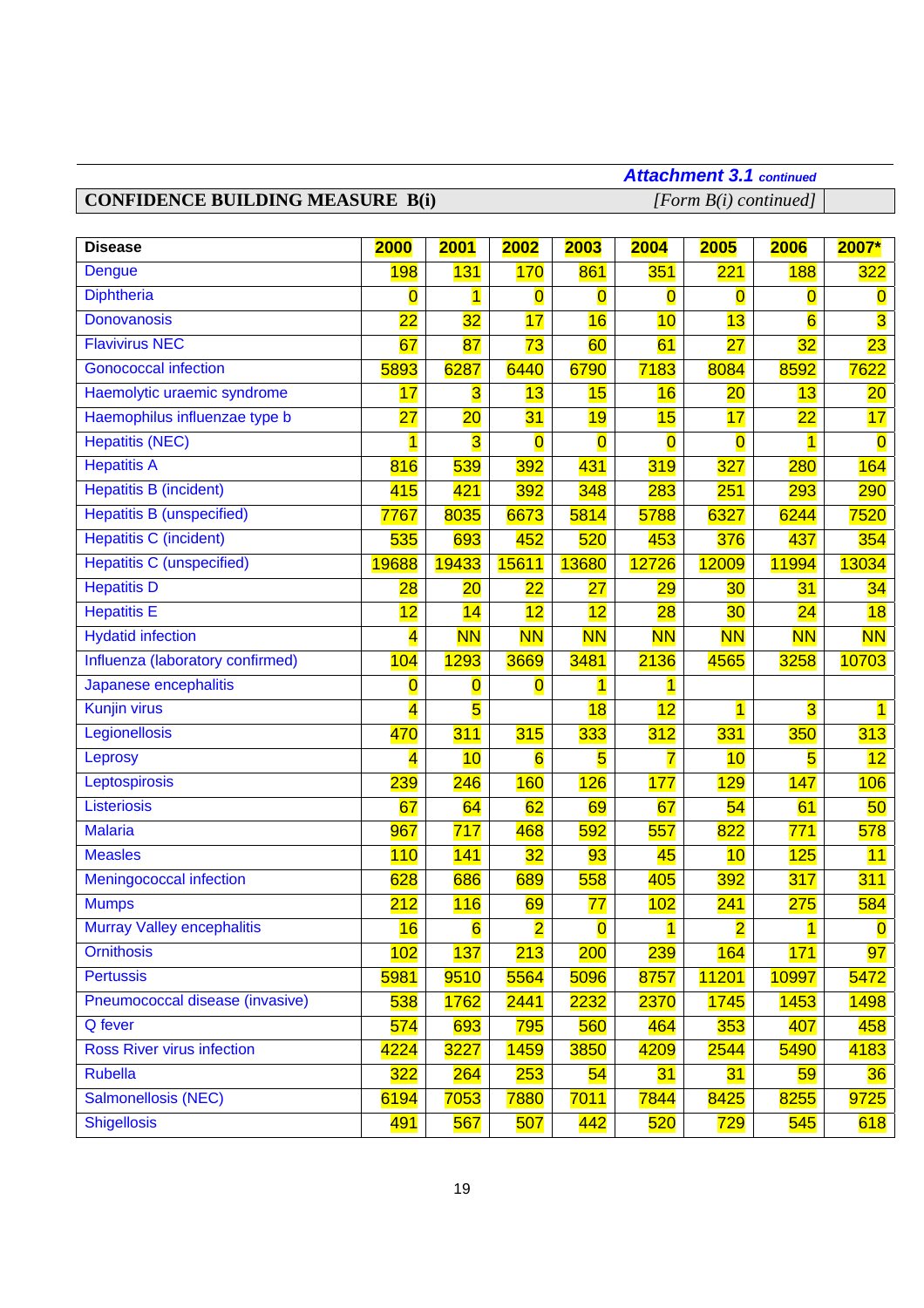# **CONFIDENCE BUILDING MEASURE B(i)** *[Form B(i) continued]*

# *Attachment 3.1 continued*

| <b>Disease</b>                        | 2000  | 2001           | 2002                | 2003                    | 2004        | 2005 | 2006           | 2007*                   |
|---------------------------------------|-------|----------------|---------------------|-------------------------|-------------|------|----------------|-------------------------|
| <b>SLTEC/VTEC</b>                     | 43    | 46             | 59                  | 52                      | 49          | 86   | 70             | 111                     |
| <b>Syphilis</b>                       | 2101  | 1830           | <b>2013</b>         | 2005                    | 138         |      | 42             | 49                      |
| <b>Syphilis - Infectious</b>          | 177   | 251            | 359                 | 453                     | 622         | 641  | 830            | <b>1291</b>             |
| Syphilis - duration more than 2 years | 1,602 | 1,135          | 1,084               | 1,204                   | 1583        | 1598 | <b>1819</b>    | 1793                    |
| <b>Tetanus</b>                        | 8     | <mark>3</mark> | $\overline{\bf{4}}$ | $\overline{\mathbf{4}}$ | 5           |      | <mark>3</mark> | $\overline{\mathbf{3}}$ |
| <b>Tuberculosis</b>                   | 1520  | 1430           | 1131                | 1048                    | <b>1138</b> | 1083 | 1193           | <b>1131</b>             |
| <b>Typhoid</b>                        | 58    | 75             | <mark>69</mark>     | 51                      | 76          | 52   | 77             | 91                      |

NA - not available

NN - not nationally notifiable in that year

NEC - Not Elsewhere Classified

\* 2007 provisional figures only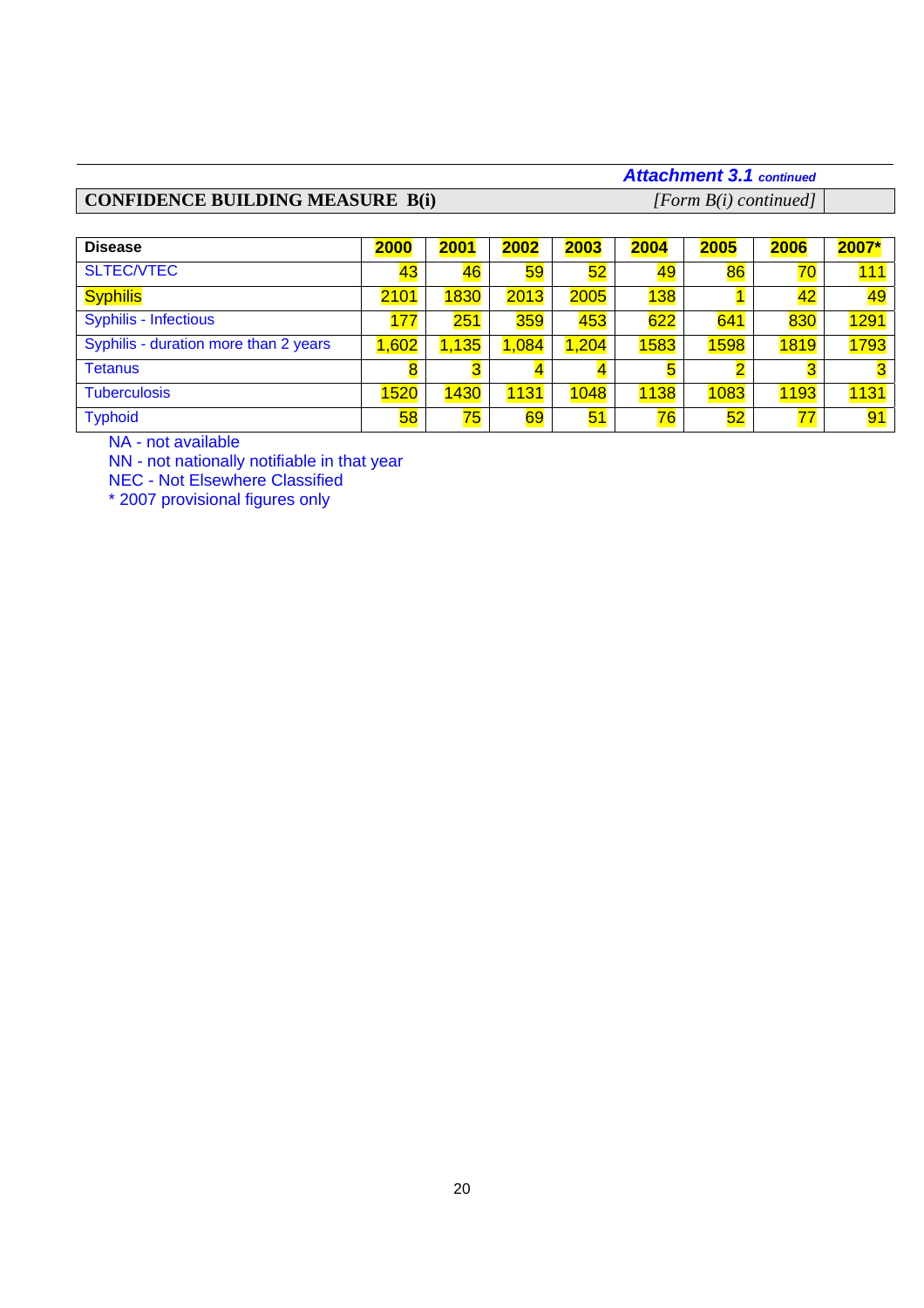**Information relevant to Measure B(ii) –** *no formal declaration necessary, as explained on Form B(i)*

# **Background information on outbreaks of reportable infectious diseases**

### **(B) Animal disease**

The Australian Government Department of Agriculture, Fisheries and Forestry is responsible for national coordination on animal health matters and for providing reports on Australia's animal health status, including a joint annual return to the World Organisation for Animal Health (OIE), the Food and Agriculture Organization (FAO) and the WHO.

The following sections contain information on significant animal disease events/issues in 2007. Australia publishes quarterly reports<sup>4</sup> and annual reports<sup>5</sup> on animal health incidents and status, as well as providing emergency, monthly, quarterly and annual reports to the World Organisation for Animal Health (OIE)6. Australia's status for OIE-listed diseases for 2007 is shown in the table that follows.

 $\overline{a}$ 

<sup>4</sup> http://www.animalhealthaustralia.com.au/status/ahia.cfm

<sup>5</sup> http://www.animalhealthaustralia.com.au/status/ahsq.cfm

<sup>6</sup> http://www.oie.int/eng/info/en\_infoan.htm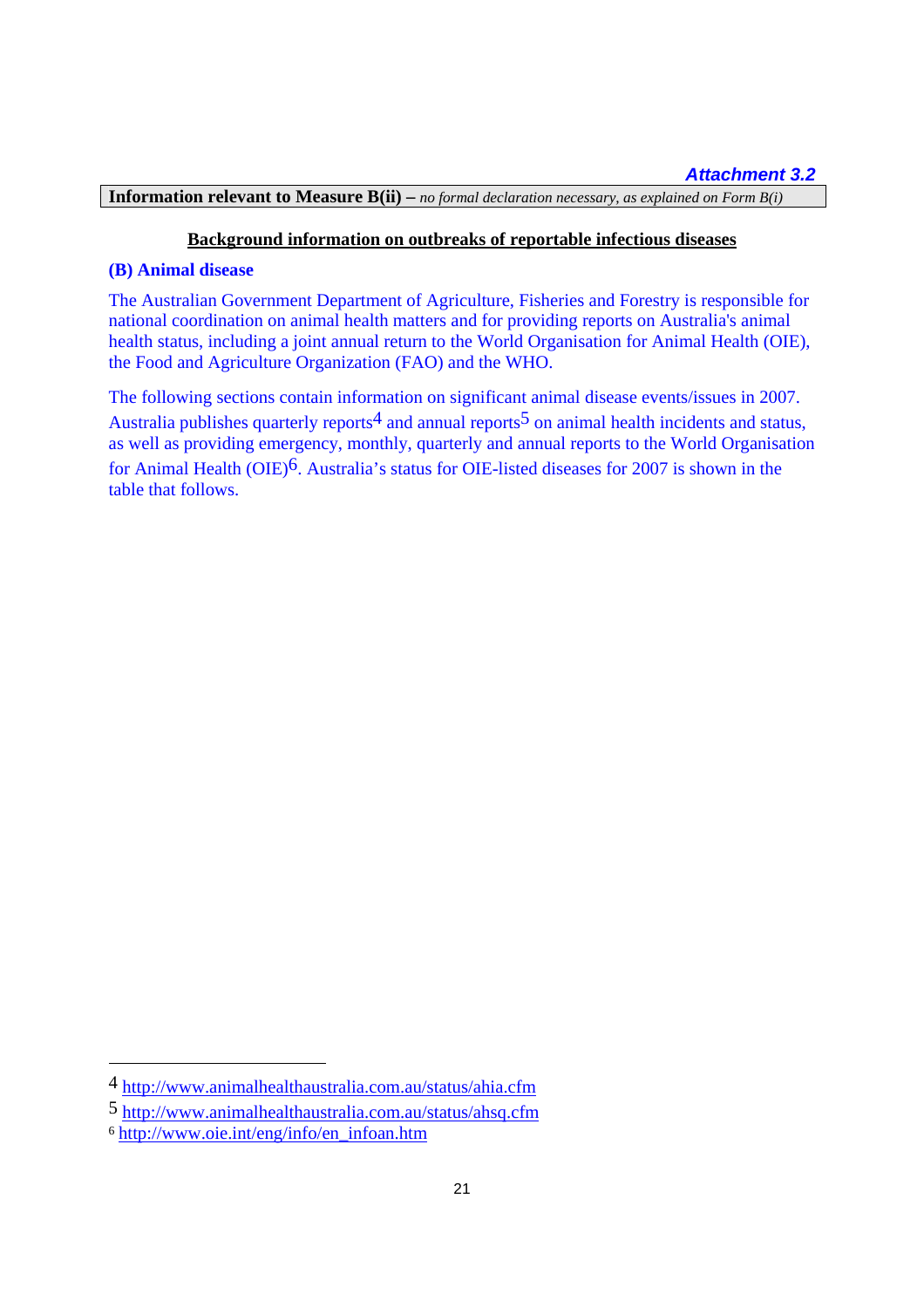# **Status for OIE-listed diseases in 2007**

| <b>Disease</b>                                        | <b>Status</b>          | Date of last occurrence and notes                                                                                                                                       |
|-------------------------------------------------------|------------------------|-------------------------------------------------------------------------------------------------------------------------------------------------------------------------|
| <b>Multiple-species diseases</b>                      |                        |                                                                                                                                                                         |
| <b>Anthrax</b>                                        | Present                | <b>Limited distribution</b>                                                                                                                                             |
| Aujeszky's disease                                    | Free                   | Never occurred                                                                                                                                                          |
| <b>Bluetongue</b>                                     | <b>Viruses</b> present | Restricted to specific northern areas of the<br>country; sentinel herd program                                                                                          |
| <b>Brucellosis (Brucella abortus)</b>                 | Free                   | Australia declared freedom in 1989                                                                                                                                      |
| Brucellosis (B. melitensis)                           | Free                   |                                                                                                                                                                         |
| Brucellosis (B. suis)                                 | Serological evidence   | Occurs only in feral pigs in northern Australia                                                                                                                         |
| Crimean Congo haemorrhagic<br>fever                   | Free                   | Never occurred                                                                                                                                                          |
| Echinococcosis/hydatidosis                            | Present                |                                                                                                                                                                         |
| Foot-and-mouth disease                                | Free                   | 1872; officially recognised by OIE as free<br>without vaccination                                                                                                       |
| Heartwater                                            | Free                   | Never occurred                                                                                                                                                          |
| Japanese encephalitis                                 | Serological evidence   | Detected annually in Torres Strait, and on<br>Cape York in 1998 and 2004                                                                                                |
| Leptospirosis                                         | Present                |                                                                                                                                                                         |
| New World screw-worm fly<br>(Cochliomyia hominivorax) | Free                   | Never occurred                                                                                                                                                          |
| Old World screw-worm fly<br>(Chrysomya bezziana)      | Free                   | Never occurred                                                                                                                                                          |
| Paratuberculosis                                      | Present                | National control/management programs                                                                                                                                    |
| Q fever                                               | Present                |                                                                                                                                                                         |
| <b>Rabies</b>                                         | Free                   | 1867                                                                                                                                                                    |
| <b>Rift Valley fever</b>                              | Free                   | Never occurred                                                                                                                                                          |
| Rinderpest                                            | Free                   | 1923; officially recognised by OIE as free                                                                                                                              |
| Trichinellosis                                        | Not reported           | Trichinella spiralis not present;<br>T. pseudospiralis present in wildlife                                                                                              |
| Tularaemia                                            | Free                   | Never occurred                                                                                                                                                          |
| <b>Vesicular stomatitis</b>                           | Free                   | Never occurred                                                                                                                                                          |
| <b>West Nile fever</b>                                | Free                   | Never occurred                                                                                                                                                          |
| <b>Cattle diseases</b>                                |                        |                                                                                                                                                                         |
| <b>Bovine</b> anaplasmosis                            | Present                |                                                                                                                                                                         |
| <b>Bovine</b> babesiosis                              | Present                |                                                                                                                                                                         |
| Bovine genital campylobacteriosis                     | Present                |                                                                                                                                                                         |
| Bovine spongiform encephalopathy                      | Free                   | Never occurred; National Transmissible<br><b>Spongiform Encephalopathy Freedom</b><br>Assurance Program includes surveillance;<br>official OIE 'negligible risk' status |
| <b>Bovine</b> tuberculosis                            | Free                   | Australia declared freedom in 1997; because<br>of the nature of the disease, sporadic residual<br>cases may occur (the last case was in 2002)                           |
| Bovine viral diarrhoea                                | Present                | Bovine viral diarrhoea virus (BVDV) 1 —<br>present; BVDV 2 — never occurred                                                                                             |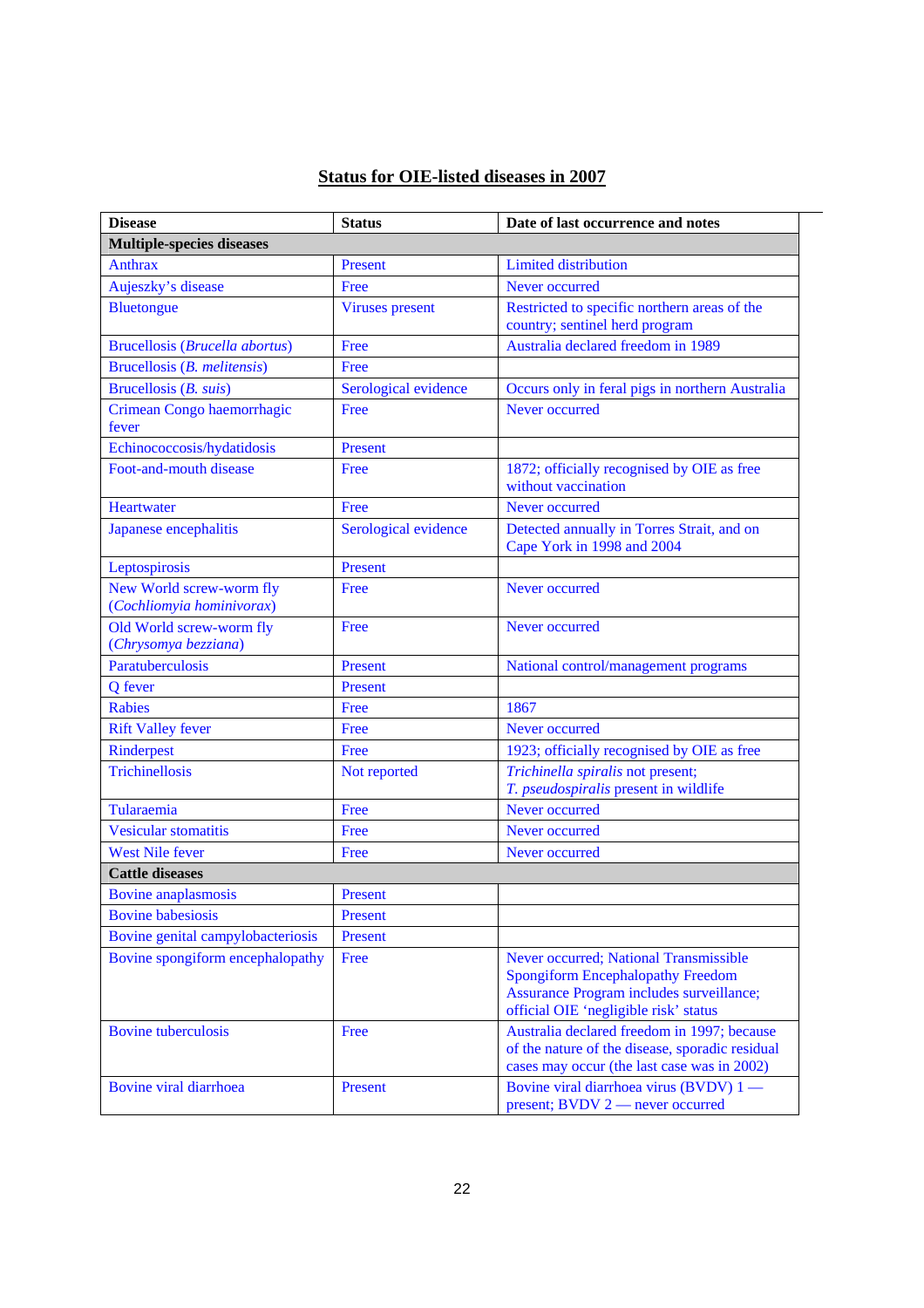| Contagious bovine<br>pleuropneumonia                                              | Free                 | 1967; Australia declared freedom in 1973;<br>officially recognised by OIE as free                                                         |
|-----------------------------------------------------------------------------------|----------------------|-------------------------------------------------------------------------------------------------------------------------------------------|
| <b>Enzootic bovine leucosis</b>                                                   | Present              | Voluntary accreditation and testing programs<br>in place; very low prevalence                                                             |
| Haemorrhagic septicaemia                                                          | Free                 | Never occurred; strains of Pasteurella<br><i>multocida</i> present, but not the 6b or 6e strains<br>that cause haemorrhagic septicaemia   |
| <b>Infectious</b> bovine<br>rhinotracheitis/infectious pustular<br>vulvovaginitis | Present              | Bovine herpesvirus (BHV) 1.2b — present;<br>BHV 1.1 and 1.2a - never occurred                                                             |
| Lumpy skin disease                                                                | Free                 | Never occurred                                                                                                                            |
| Malignant catarrhal fever<br>(wildebeest only)                                    | Free                 |                                                                                                                                           |
| <b>Theileriosis</b>                                                               | Free                 | Nonpathogenic Theileria buffeli only present;<br>T. parva and T. annulata not present                                                     |
| <b>Trichomonosis</b>                                                              | Present              |                                                                                                                                           |
| Trypanosomosis (tsetse borne)                                                     | Free                 | Never occurred                                                                                                                            |
| Sheep and goat diseases                                                           |                      |                                                                                                                                           |
| Caprine arthritis/encephalitis                                                    | Present              |                                                                                                                                           |
| Contagious agalactia                                                              | Not reported         | Mycoplasma agalactiae has been isolated, but<br>Australian strains do not produce agalactia in<br>sheep                                   |
| Contagious caprine<br>pleuropneumonia                                             | Free                 | Never occurred                                                                                                                            |
| Enzootic abortion of ewes (ovine<br>chlamydiosis)                                 | Not reported         | Never occurred                                                                                                                            |
| Maedi-visna                                                                       | Free                 | Never occurred                                                                                                                            |
| Nairobi sheep disease                                                             | Free                 | Never occurred                                                                                                                            |
| Ovine epididymitis (Brucella ovis)                                                | Present              | Voluntary accreditation schemes in all states                                                                                             |
| Peste des petits ruminants                                                        | Free                 | Never occurred                                                                                                                            |
| Salmonellosis (Salmonella<br>Abortusovis)                                         | Free                 | Never occurred; S. Abortusovis was isolated<br>in 1994 from two children, but surveillance<br>has shown no evidence of infection in sheep |
| <b>Scrapie</b>                                                                    | Free                 | 1952                                                                                                                                      |
| Sheep-and-goat pox                                                                | Free                 | Never occurred                                                                                                                            |
| <b>Equine diseases</b>                                                            |                      |                                                                                                                                           |
| African horse sickness                                                            | Free                 | Never occurred                                                                                                                            |
| Contagious equine metritis                                                        | Free                 | 1980                                                                                                                                      |
| <b>Dourine</b>                                                                    | Free                 | Never occurred                                                                                                                            |
| Equine encephalomyelitis (Eastern)                                                | Free                 | Never occurred                                                                                                                            |
| Equine encephalomyelitis<br>(Western)                                             | Free                 | Never occurred                                                                                                                            |
| Equine infectious anaemia                                                         | Present              | Limited distribution/sporadic occurrence                                                                                                  |
| Equine influenza                                                                  | Present              | Outbreak occurred in last quarter of 2007; the<br>last reported case occurred on 25 December<br>2007.                                     |
| Equine piroplasmosis                                                              | Free                 | Last reported in 1976                                                                                                                     |
| Equine rhinopneumonitis                                                           | Present              |                                                                                                                                           |
| Equine viral arteritis                                                            | Serological evidence |                                                                                                                                           |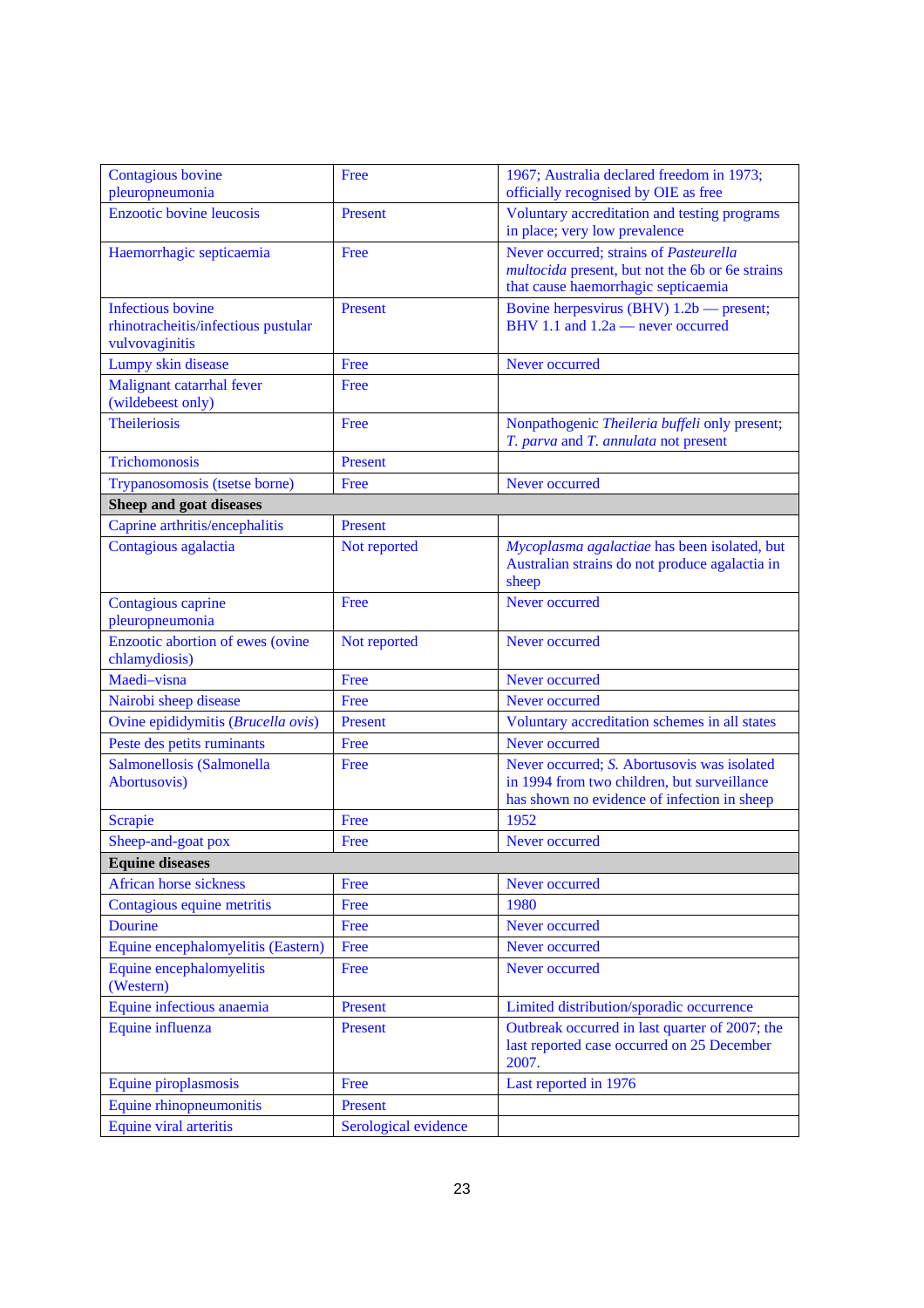| <b>Glanders</b>                                        | Free                   | 1891                                                                               |
|--------------------------------------------------------|------------------------|------------------------------------------------------------------------------------|
| Surra (Trypanosoma evansi)                             | Free                   | Never occurred                                                                     |
| Venezuelan equine                                      | Free                   | Never occurred                                                                     |
| encephalomyelitis                                      |                        |                                                                                    |
| <b>Swine diseases</b>                                  |                        |                                                                                    |
| African swine fever                                    | Free                   | Never occurred                                                                     |
| <b>Classical swine fever</b>                           | Free                   | 1962                                                                               |
| Nipah virus encephalitis                               | Free                   | Never occurred                                                                     |
| Porcine cysticercosis                                  | Free                   | Never occurred                                                                     |
| Porcine reproductive and                               | Free                   | Never occurred                                                                     |
| respiratory syndrome                                   |                        |                                                                                    |
| Swine vesicular disease                                | Free                   | Never occurred                                                                     |
| Transmissible gastroenteritis                          | Free                   | Never occurred                                                                     |
| <b>Avian diseases</b>                                  |                        |                                                                                    |
| Avian chlamydiosis                                     | Present                |                                                                                    |
| Avian infectious bronchitis                            | Present                |                                                                                    |
| Avian infectious laryngotracheitis                     | Present                |                                                                                    |
| Avian mycoplasmosis<br>(Mycoplasma gallisepticum)      | Present                |                                                                                    |
| Avian mycoplasmosis<br>(M. synoviae)                   | Present                |                                                                                    |
| Duck virus hepatitis                                   | Free                   | Never occurred                                                                     |
| Fowl cholera                                           | Present                |                                                                                    |
| Fowl typhoid                                           | Free                   | Last reported in 1952                                                              |
| Highly pathogenic avian influenza                      | Free                   | 1997                                                                               |
| <b>Infectious bursal disease (Gumboro</b><br>disease)  | Present                | Infectious bursal disease occurs in a mild<br>form; Gumboro disease does not occur |
| Low pathogenic notifiable avian<br>influenza (poultry) | Free                   | Not present                                                                        |
| Marek's disease                                        | Present                |                                                                                    |
| <b>Newcastle disease</b>                               | <b>Viruses</b> present | Last reported 2002                                                                 |
| <b>Pullorum</b> disease                                | Present                | Not in commercial chickens                                                         |
| <b>Turkey rhinotracheitis</b>                          | Free                   | Never occurred                                                                     |
| <b>Lagomorph diseases</b>                              |                        |                                                                                    |
| <b>Myxomatosis</b>                                     | Present                | Used as a biological control agent for wild<br>rabbits                             |
| Rabbit haemorrhagic disease                            | Present                | Used as a biological control agent for wild<br>rabbits                             |
| <b>Bee diseases</b>                                    |                        |                                                                                    |
| <b>Acariosis of bees</b>                               | Free                   | Never occurred                                                                     |
| American foulbrood                                     | Present                |                                                                                    |
| European foulbrood                                     | Present                |                                                                                    |
| <b>Small hive beetle</b>                               | Present                | <b>Restricted distribution</b>                                                     |
| Tropilaelaps mite                                      | Free                   | Never occurred                                                                     |
| <b>Varroosis</b>                                       | Free                   | Varroa destructor has never been reported in<br><b>Australia</b>                   |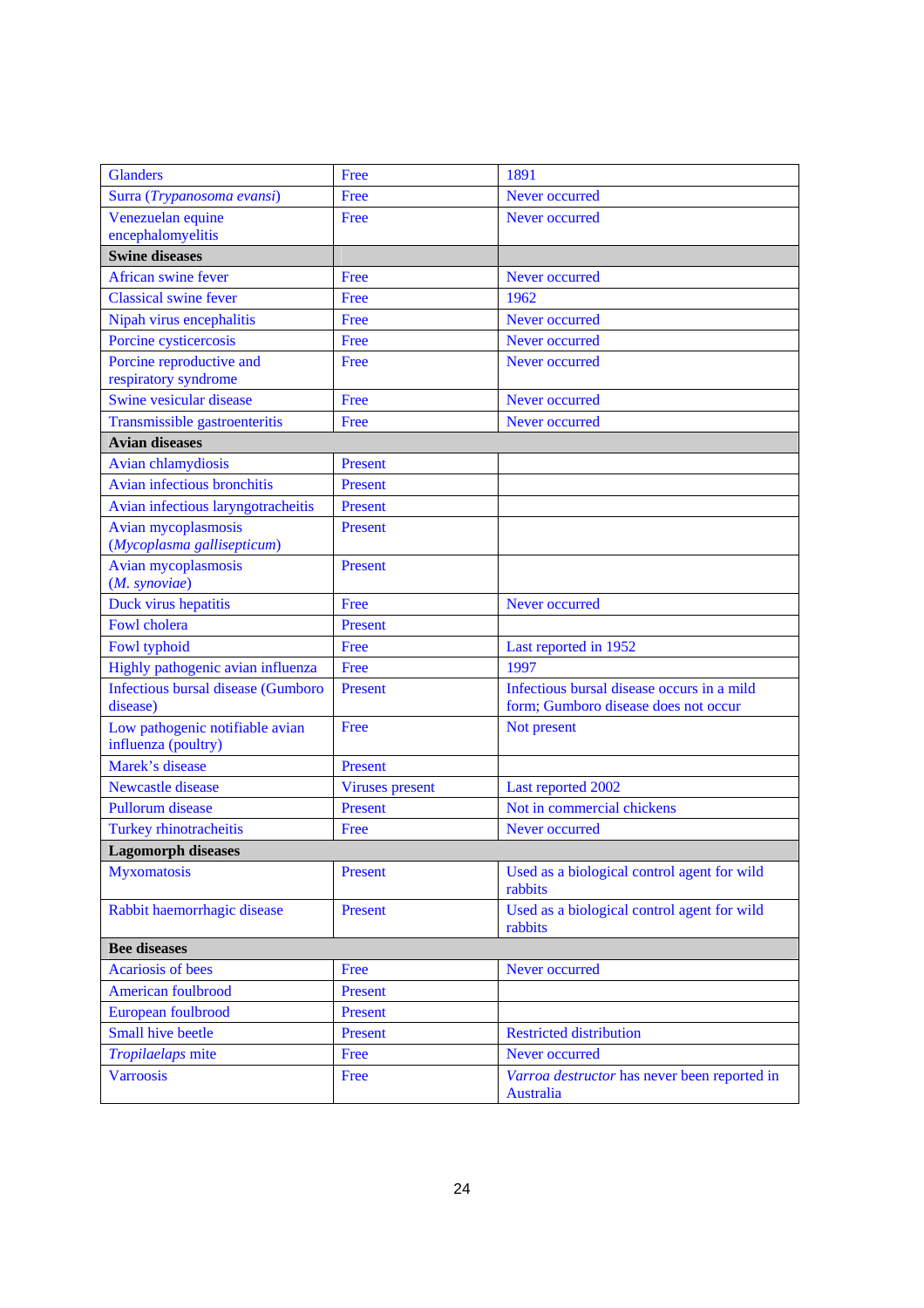| Other diseases |                      |                                                                                                                                                                                |  |
|----------------|----------------------|--------------------------------------------------------------------------------------------------------------------------------------------------------------------------------|--|
| Camel pox      | Free                 | Never occurred                                                                                                                                                                 |  |
| Leishmaniosis  | Novel organism found | A new Leishmania species has been isolated<br>from skin lesions in a group of captive red<br>kangaroos. Occasionally, cases of<br>leishmaniosis are reported in imported dogs. |  |

# **Australia's status for other diseases of interest in 2007**

| <b>Disease</b>                                                       | <b>Status</b>  | Date of last occurrence and notes |
|----------------------------------------------------------------------|----------------|-----------------------------------|
| <b>Actinomycosis</b>                                                 | Present        |                                   |
| Avian encephalomyelitis                                              | Present        |                                   |
| <b>Avian leucosis</b>                                                | Present        |                                   |
| Avian salmonellosis (excluding<br>fowl typhoid and pullorum disease) | <b>Present</b> |                                   |
| Avian spirochaetosis                                                 | Present        |                                   |
| <b>Blackleg</b>                                                      | Present        |                                   |
| <b>Botulism</b>                                                      | Present        |                                   |
| Caseous lymphadenitis                                                | Present        |                                   |
| Coccidiosis                                                          | Present        |                                   |
| Contagious ophthalmia                                                | Present        |                                   |
| Contagious pustular dermatitis                                       | <b>Present</b> |                                   |
| Distomatosis (liver fluke)                                           | Present        | <b>Restricted distribution</b>    |
| Enterotoxaemia                                                       | <b>Present</b> |                                   |
| Equine coital exanthema                                              | Present        |                                   |
| <b>Filariosis</b>                                                    | Present        |                                   |
| <b>Footrot</b>                                                       | Present        | <b>Restricted distribution</b>    |
| Infectious coryza                                                    | Present        |                                   |
| Intestinal salmonella infections                                     | Present        |                                   |
| Listeriosis                                                          | <b>Present</b> |                                   |
| <b>Melioidosis</b>                                                   | Present        | <b>Restricted distribution</b>    |
| Salmonellosis (S. Abortusequi)                                       | Free           | Never reported                    |
| Sheep mange                                                          | Free           | 1896                              |
| <b>Strangles</b>                                                     | Present        |                                   |
| Swine erysipelas                                                     | Present        |                                   |
| Toxoplasmosis                                                        | Present        |                                   |
| <b>Ulcerative lymphangitis</b>                                       | Free           | Never reported                    |
| Vibrionic dysentery                                                  | Present        |                                   |
| Warble fly infestation                                               | Free           | Never reported                    |
| Other clostridial infections                                         | Present        |                                   |
| Other pasteurelloses                                                 | Present        |                                   |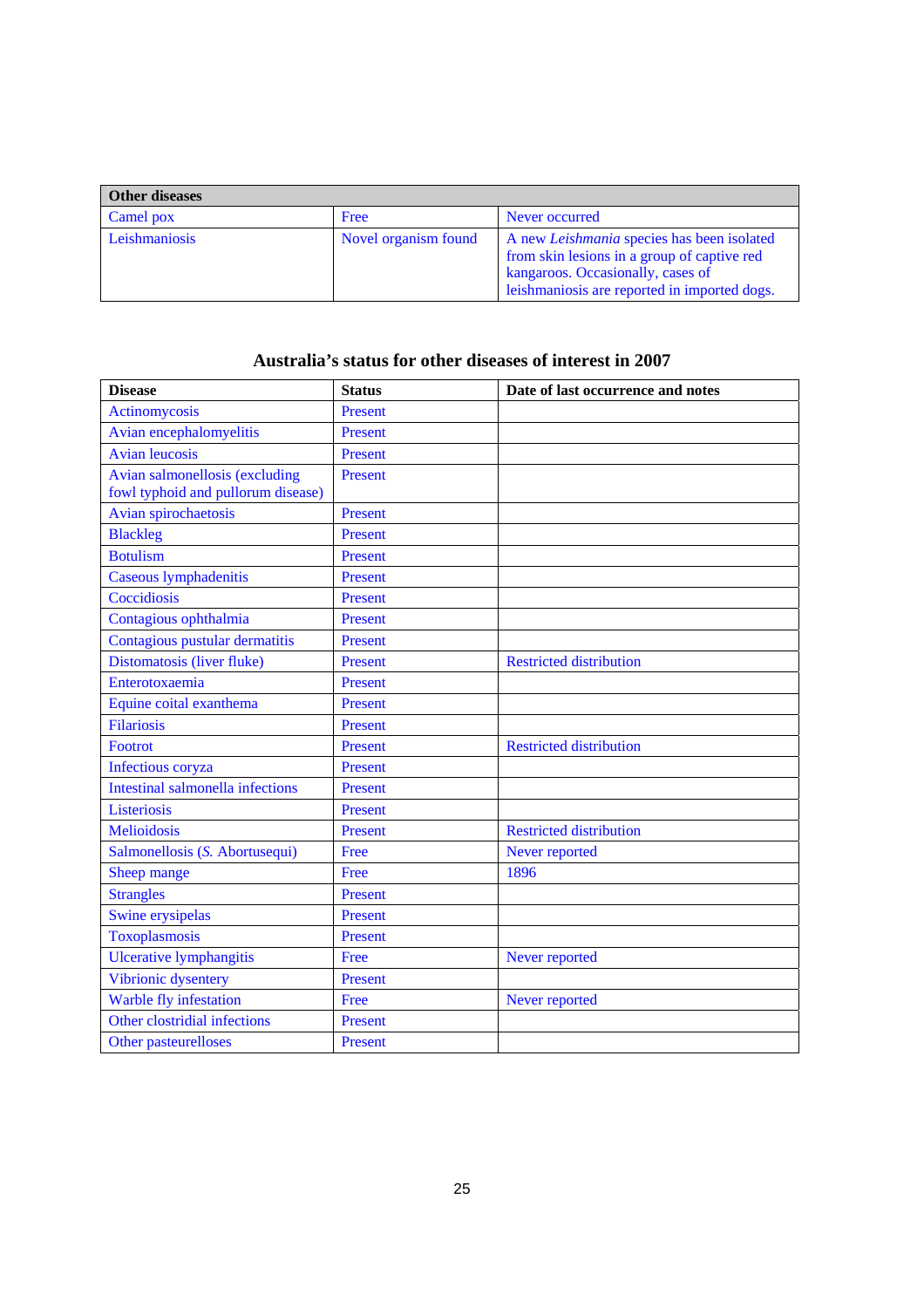#### **Comments on selected OIE-listed diseases**

### *Bluetongue*

Bluetongue viruses capable of causing disease are only found in parts of the far north of the Northern Territory and Western Australia. Relatively nonpathogenic strains (types 1 and 21) are found on the east coast in Queensland and northern New South Wales. There is little overlap between the distribution of vectors of bluetongue virus and major sheep populations, because the climate conditions that favour sheep production are not conducive to the vectors.

Transmission of bluetongue virus was seen in the endemic areas of far northern Australia and coastal New South Wales; in Western Australia bluetongue virus it was detected in the central and north Kimberley, but has almost disappeared from the Pilbara region. In the Northern Territory, bluetongue virus activity was late, with a number of seroconversions detected in May and June. Activity in New South Wales appeared to start on the far north coast and extended inland to Yarrowitch (as in the previous year), but did not reach further south than Kempsey (in contrast to the previous year, when it reached Camden). In Queensland, activity was largely confined to northern herds. Incidence was lower than average in the Northern Territory, low to moderate in Queensland and low to high in coastal New South Wales. Serotyping in the Northern Territory was difficult because there appeared to be a new strain (possibly BTV1) circulating; isolates will be characterised by the Australian Animal Health Laboratory. There was no evidence of bluetongue viruses in proximity to any of the major sheep populations in any state. Nationally, the areas free from bluetongue virus are marginally smaller this year. All regions in southern Australia and most pastoral regions in eastern Australia remain free from the virus.

#### *Anthrax*

Anthrax is a notifiable animal disease subject to compulsory government controls including quarantine, disposal of carcasses, and vaccination. It is present in well-defined areas in the northern and northeastern districts of Victoria and central New South Wales. In these areas, anthrax has a low prevalence, and occurs only sporadically. Occasional outbreaks have occurred in other States. South Australia last recorded an outbreak in 1914, and Tasmania in 1933. Anthrax was diagnosed in Queensland in 1993 and 2002, and in Western Australia in 1995. The disease has never been reported in the Northern Territory. During 2007, there were seven confirmed incidents of anthrax in New South Wales, and one in Victoria.

#### *Equine influenza*

In August, equine influenza (EI) was diagnosed in an equestrian centre in central Sydney. Australia aimed to control and eradicate EI as quickly as possible. During the outbreak, a number of technical working groups, each with a specific focus, were established to ensure that the best possible technical advice was available and to mount an effective and rapid response. The initial horse standstill and subsequent movement restrictions, combined with strong messages on biosecurity, were effective in containing the disease to areas in New South Wales and Queensland. As the outbreak progressed, horse movements were carefully managed and only permitted where risk assessments determined that the chance of carrying EI to another area was very low. By the end of 2007, equestrian and racing events had recommenced where biosecurity could be effectively implemented and the risk had been assessed as low. Vaccine was used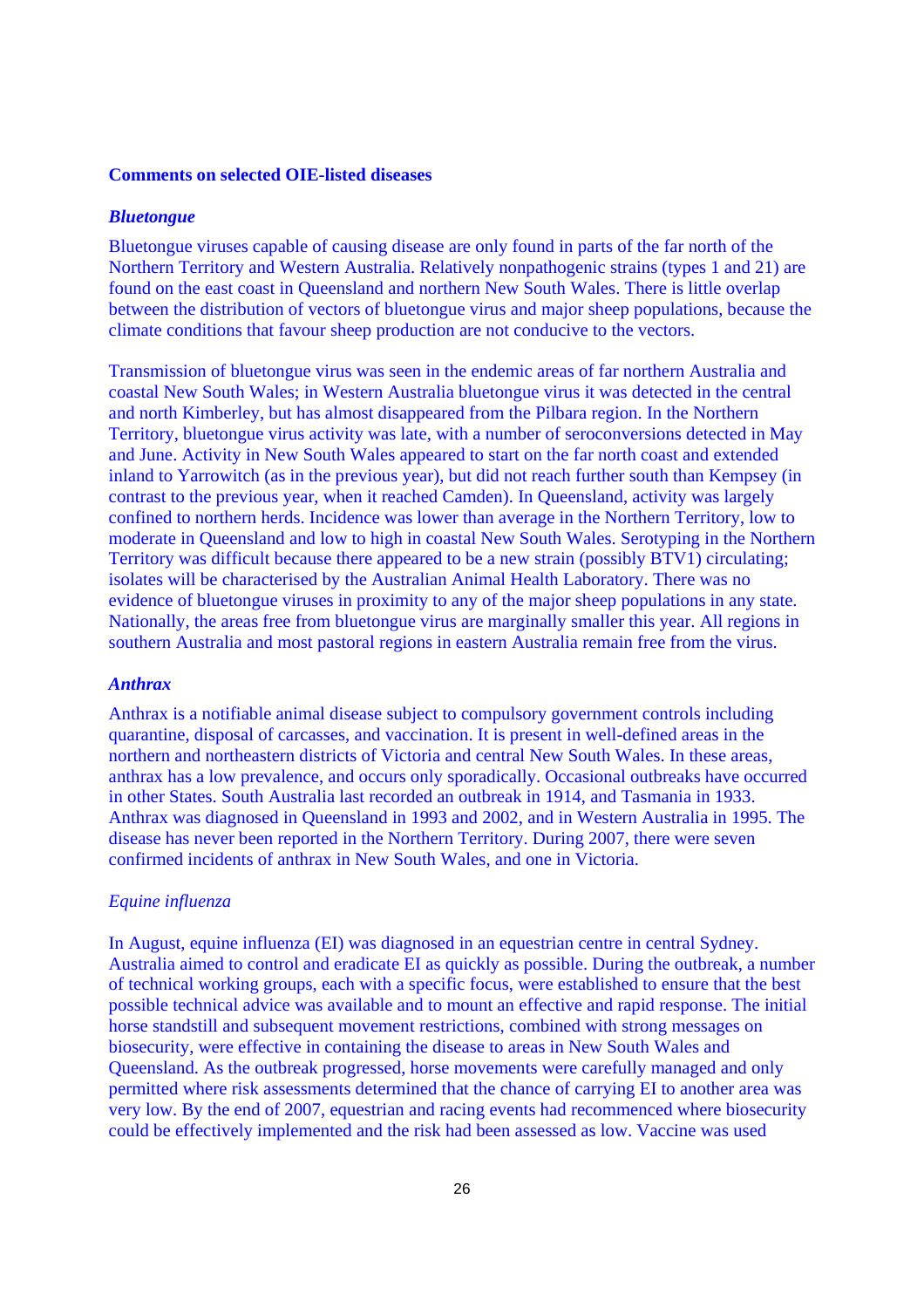during the outbreak to create buffer zones of vaccinated horses around areas of high disease incidence. Where appropriate, vaccination was also used to assist businesses that were at risk as a result of the outbreak. Australia so far remains on track to eradicate EI by mid-2008.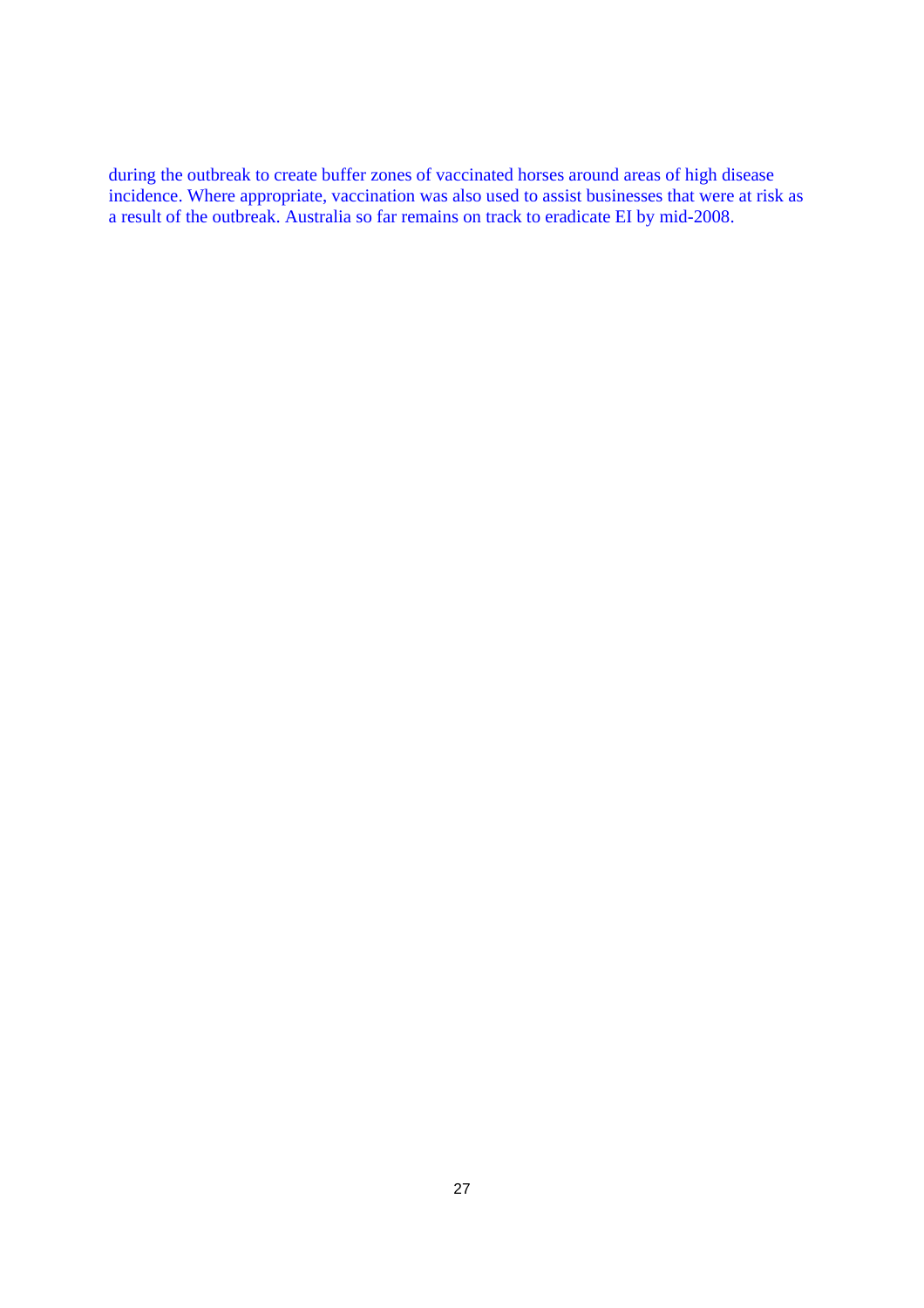# *Attachment 3.3*

# **Information relevant to Measure B(ii) –** *no formal declaration necessary, as explained on Form B(i)*

# **Background information on outbreaks of reportable infectious diseases**

### **(C) Plant diseases**

The Australian Government Department of Agriculture, Fisheries and Forestry, through the Office of the Chief Plant Protection Officer, is the peak organisation that gathers information on pests of plants. The Department is notified of exotic incursions through State Government agricultural, forestry and natural resource agencies. It also provides national leadership in responding to incursions of exotic pests and diseases of plants.

| Pest                               | <b>Where Detected</b>                                 | <b>State</b> | Date of detection |
|------------------------------------|-------------------------------------------------------|--------------|-------------------|
| <b>Sycamore Lace Bug</b>           | <b>Plane Trees</b>                                    | <b>NSW</b>   | 19/03/2007        |
| (Corythuca cilliata)               | <b>Carrots</b>                                        | <b>NSW</b>   | 26/03/2007        |
| <b>Powdery Mildew</b>              | Personal effects consignment                          | <b>WA</b>    | 20/04/2007        |
| (Erysiphe heraclei)                | <b>Plane Trees</b>                                    | <b>NSW</b>   | 8/05/2007         |
| <b>Khapra Beetle</b>               | <b>Cutting propagations</b>                           |              | 23/05/2007        |
| (Trogoderma granarium)             | <b>Cherry</b> tomato                                  |              | 8/06/2007         |
| <b>Canker Stain</b>                | Commercial cultivated mushroom<br>(agaricus bisporus) |              | 4/09/2007         |
| (Ceratocystis platani)             | Brugmansia sp. in a nursery                           | <b>NSW</b>   | 13/09/2007        |
| <b>Chrysanthemum Chloritic</b>     | On catmint within a greenhouse                        | <b>SA</b>    | 26/09/2007        |
| <b>Mottle Viroid</b>               | On surfaces of rotting scales                         | <b>TAS</b>   | 15/10/2007        |
| <b>Potato Spindle Tuber Viroid</b> | On leaves of tomato plants                            |              | 5/11/2007         |
| <b>Hormiactis Cap Spotting</b>     | On two mango trees at a reseach station               | <b>NT</b>    | 13/11/2007        |

### **New plant pests and diseases recorded in Australia for 2007**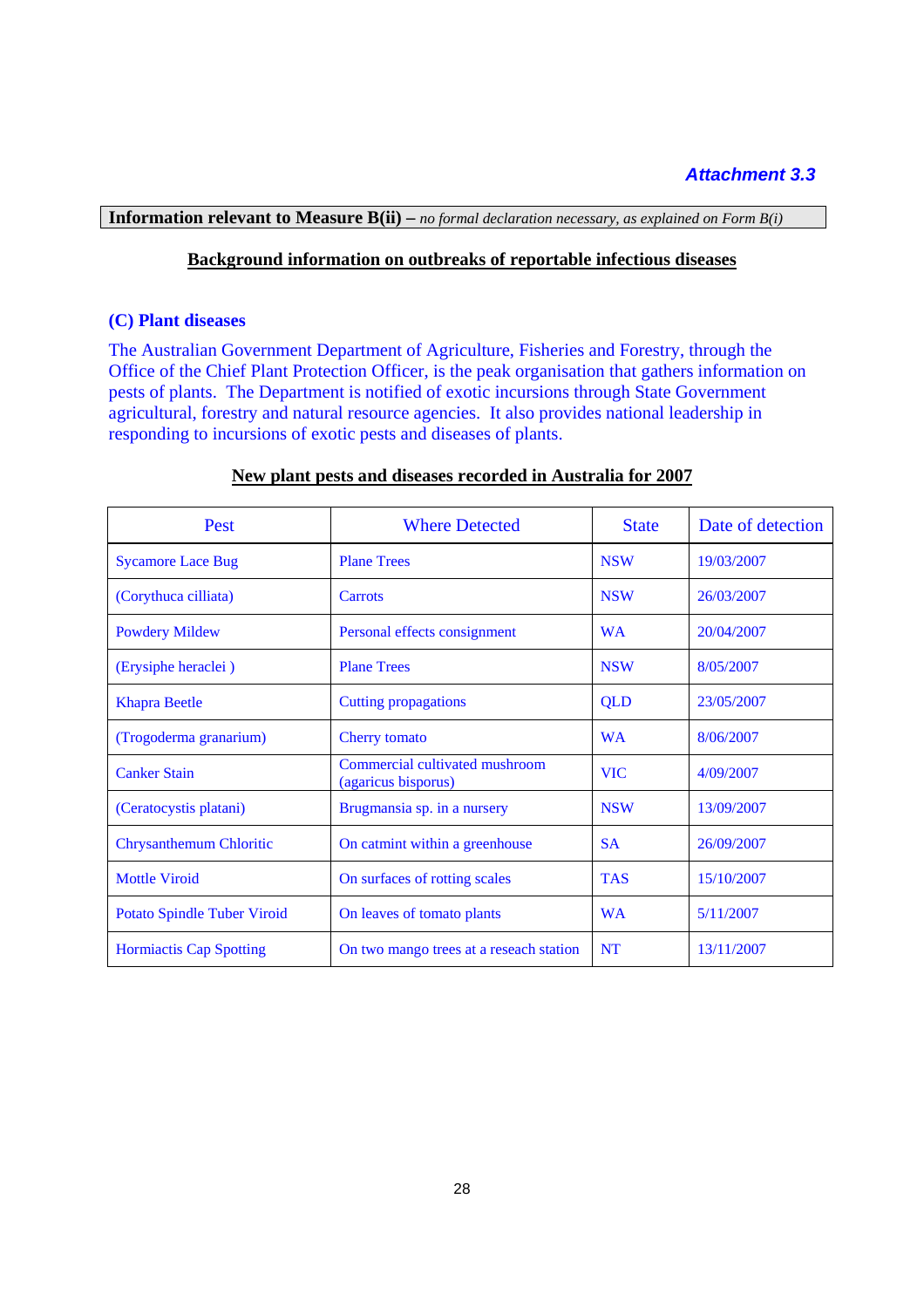### **CONFIDENCE BUILDING MEASURE B(ii)** *[Form B(ii)]*

# **Information on outbreaks of infectious diseases and similar occurrences, that seem to deviate from the normal pattern**

As noted on Form B(i), Australia had no outbreaks of infectious diseases and similar occurrences caused by toxins that deviate from the normal pattern. However, Attachments 3.1 and 3.2 of Form B(i) provide information relevant to that requested below.

| 1. | Time of cognizance of the outbreak              |  |
|----|-------------------------------------------------|--|
| 2. | Location and approximate area affected          |  |
| 3. | Type of disease/intoxication                    |  |
| 4. | Suspected source of disease/<br>intoxication    |  |
| 5. | Possible causative agent(s)                     |  |
| 6. | Main characteristics of systems                 |  |
| 7. | Detailed symptoms, when applicable              |  |
|    | respiratory<br>circulatory                      |  |
|    | neurological/behavioural                        |  |
|    | intestinal                                      |  |
|    | dermatological                                  |  |
|    | nephrological<br>other                          |  |
| 8. | Deviation(s) from the normal pattern as regards |  |
|    | type                                            |  |
|    | development                                     |  |
|    | place of occurrence                             |  |
|    | time of occurrence                              |  |
|    | symptoms                                        |  |
|    | virulence pattern                               |  |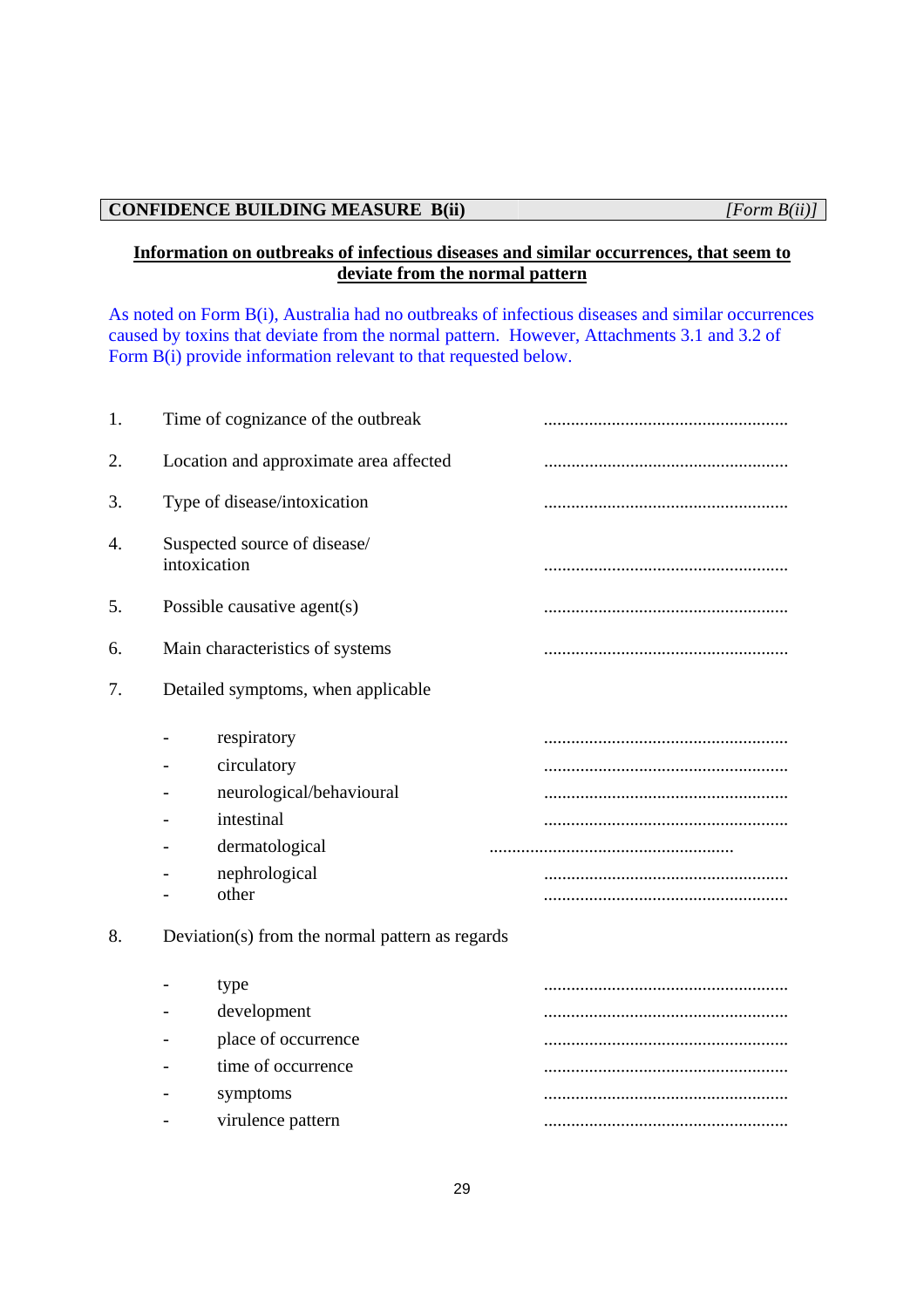|     | drug resistance pattern              |  |
|-----|--------------------------------------|--|
|     | agent(s) difficult to diagnose       |  |
|     | presence of unusual vectors<br>other |  |
|     |                                      |  |
| 9.  | Approximate number of primary cases  |  |
| 10. | Approximate number of total cases    |  |
| 11. | Number of deaths                     |  |
| 12. | Development of the outbreak          |  |
| 13. | Measures taken                       |  |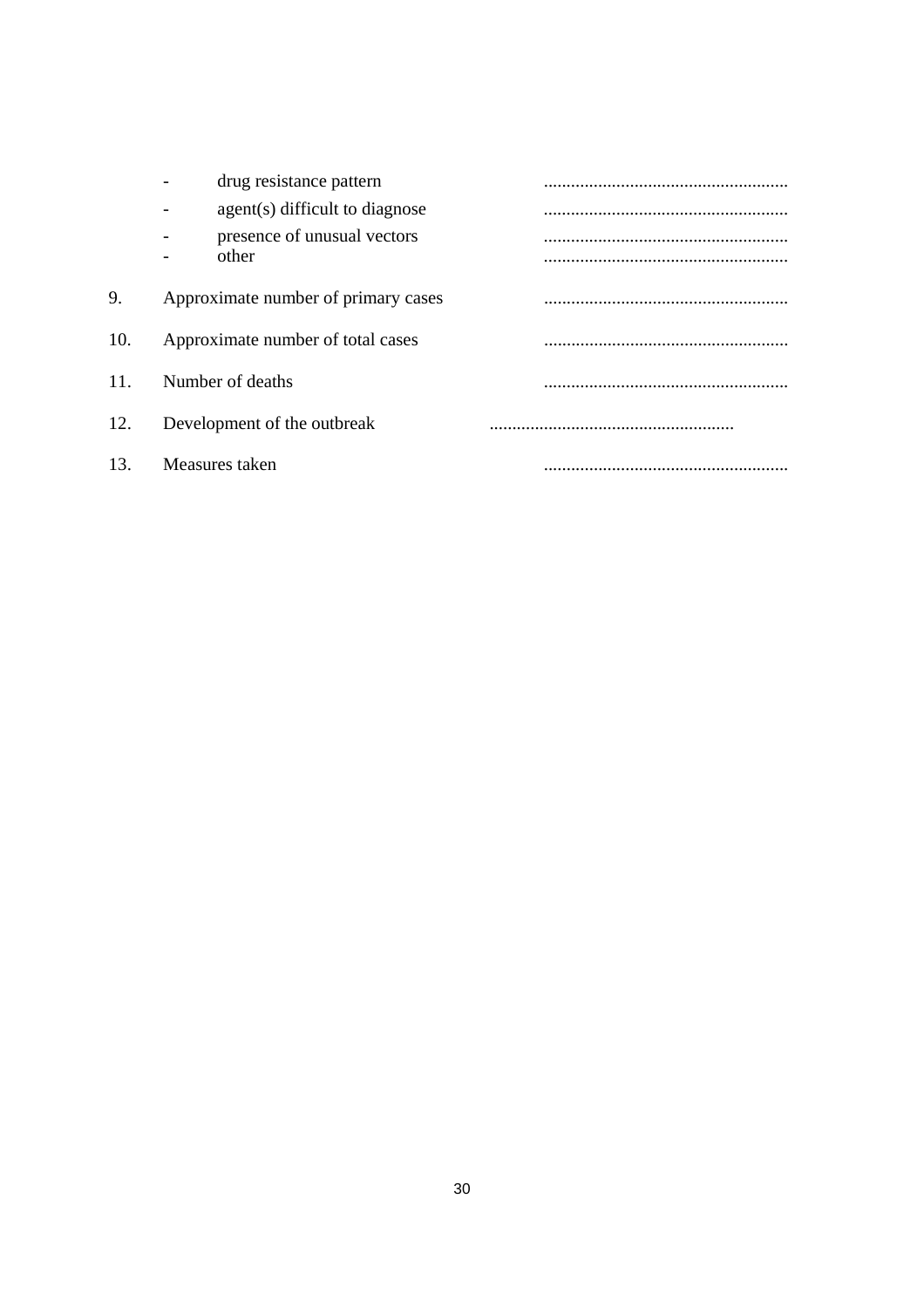# **Encouragement of publication of results and promotion of use of knowledge**

At the Third Review Conference it was agreed that States parties continue to implement the following:

"Encouragement of publication of results of biological research directly related to the Convention, in scientific journals generally available to States parties, as well as promotion of use for permitted purposes of knowledge gained in this research."

Australia's submission of Confidence Building Measure C is at **Attachments 4.1 and 4.2**. Information relating to "Modality 2", below, is provided with respect to (A) The Australian Animal Health Laboratory (see Attachment 4.1), and (B) Defence Science and Technology Organisation (see Attachment 4.2).

### Modalities

The Third Review Conference agreed on the following:

- 1. It is recommended that basic research in biosciences, and particularly that directly related to the Convention should generally be unclassified and that applied research to the extent possible, without infringing on national and commercial interests, should also be unclassified.
- 2. States parties are encouraged to provide information on their policy as regards publication of results of biological research, indicating, inter alia*,* their policies as regards publication of results of research carried out in research centres and laboratories subject to exchange of information under item A and publication of research on outbreaks of diseases covered by item B, and to provide information on relevant scientific journals and other relevant scientific publications generally available to States parties.
	- 3. The Third Review Conference discussed the question of cooperation and assistance as regards the safe handling of biological material covered by the Convention. It concluded that other international forums were engaged in this field and expressed its support for efforts aimed at enhancing such cooperation.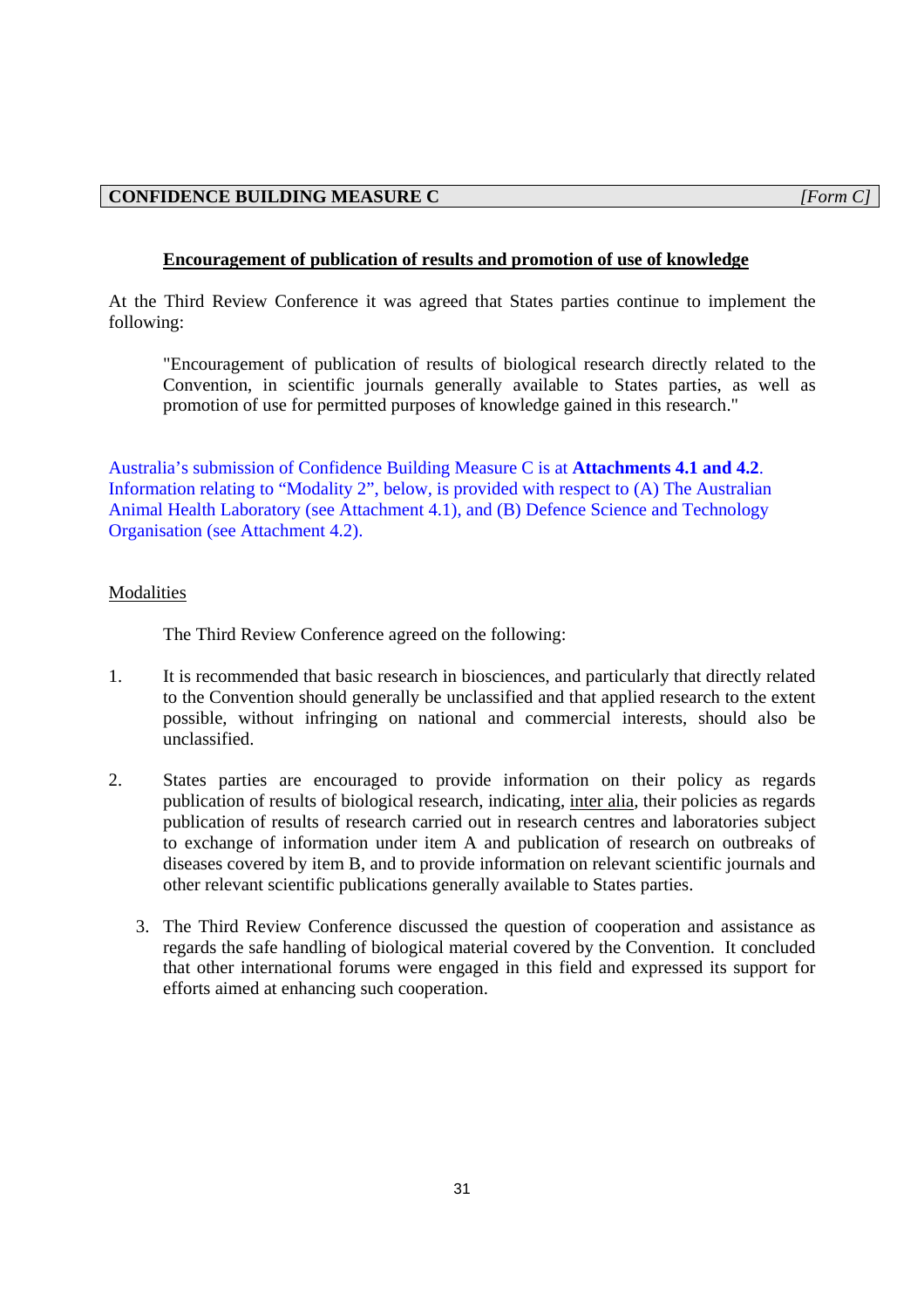*Attachment 4.1* 

## **CONFIDENCE BUILDING MEASURE C** *[Form C]*

### **Encouragement of publication of results and promotion of use of knowledge**

# **(A) The Australian Animal Health Laboratory (AAHL)**

AAHL's policy is to encourage the publication of research results. The following were published by staff at AAHL during 2007.

### **Journal Articles**

Abraham G, McCabe P. 2007. Reliability of ULPA filters in air handling systems. Applied Biosafety. 12: 184-186.

Andrew ME, Morris KR, Bruce MP, O'Neil TE, Jansen E , Coupar BEH, Strom ADG. 2007. Sustained biological effects of porcine Interleukin 5 delivered to pigs as recombinant protein or via a DNA vector. Cytokine. 40: 193-200.

Asif M, Lowenthal JW, Ford ME, Schat KA, Kimpton WG, Bean AGD. 2007. Interleukin-6 expression after infectious bronchitis virus infection in chickens. Viral Immunology. 20: 479-86.

Babiuk SL, Parkyn GR, Copps JS, Laurence JE, Sabara MI, Bowden TR, Boyle DB, Kitching RP. 2007. Evaluation of an ovine testis cell line (OA3.Ts) for propagation of Capripoxvirus isolates and development of an immunostaining technique for viral plaque visualization. Journal of Veterinary Diagnostic Investigation. 19: 486-491.

Bannister SC, Wise TG, Cahill DM, Doran TJ. 2007. Comparison of chicken 7SK and U6 RNA polymerase III promoters for short hairpin RNA expression. BMC Biotechnol. 7: 79.

Bishop KA, Stantchev TS, Hickey AC, Khetawat D, Bossart KN, Krasnoperov V, Gill P, Feng YR, Wang LF, Eaton BT, Wang LF, Broder CC. 2007. Identification of Hendra virus G glycoprotein residues that are critical for receptor binding. Journal of Virology. 81: 5893-5901.

Bossart KN, Bingham J, Middleton DJ. 2007. Targeted strategies for Henipavirus therapeutics. Open Virology Journal. 1: 14-25.

Bossart KN, McEachern JA, Hickey AC, Choudhry V, Dimitrov DS, Eaton BT, Wang LF. 2007. Neutralization assays for differential Henipavirus serology using Bio-Plex protein array systems. Journal of Virological Methods. 142: 29-40.

Bublot M, Pritchard M, Cruz JS, Mickle TR, Selleck PW, Swayne DE. 2007 . Efficacy of a Fowlpox-vectored Avian Influenza H5 Vaccine against Asian H5N1 Highly Pathogenic Avian Influenza Virus Challenge. Avian Diseases. 51: 498-500.

Chen JM, Yaiw KC, Yu M, Wang LF, Wang QH, Crameri GS, Wang ZL. 2007. Expression of truncated phosphoproteins of Nipah virus and Hendra virus in Escherichia coli for the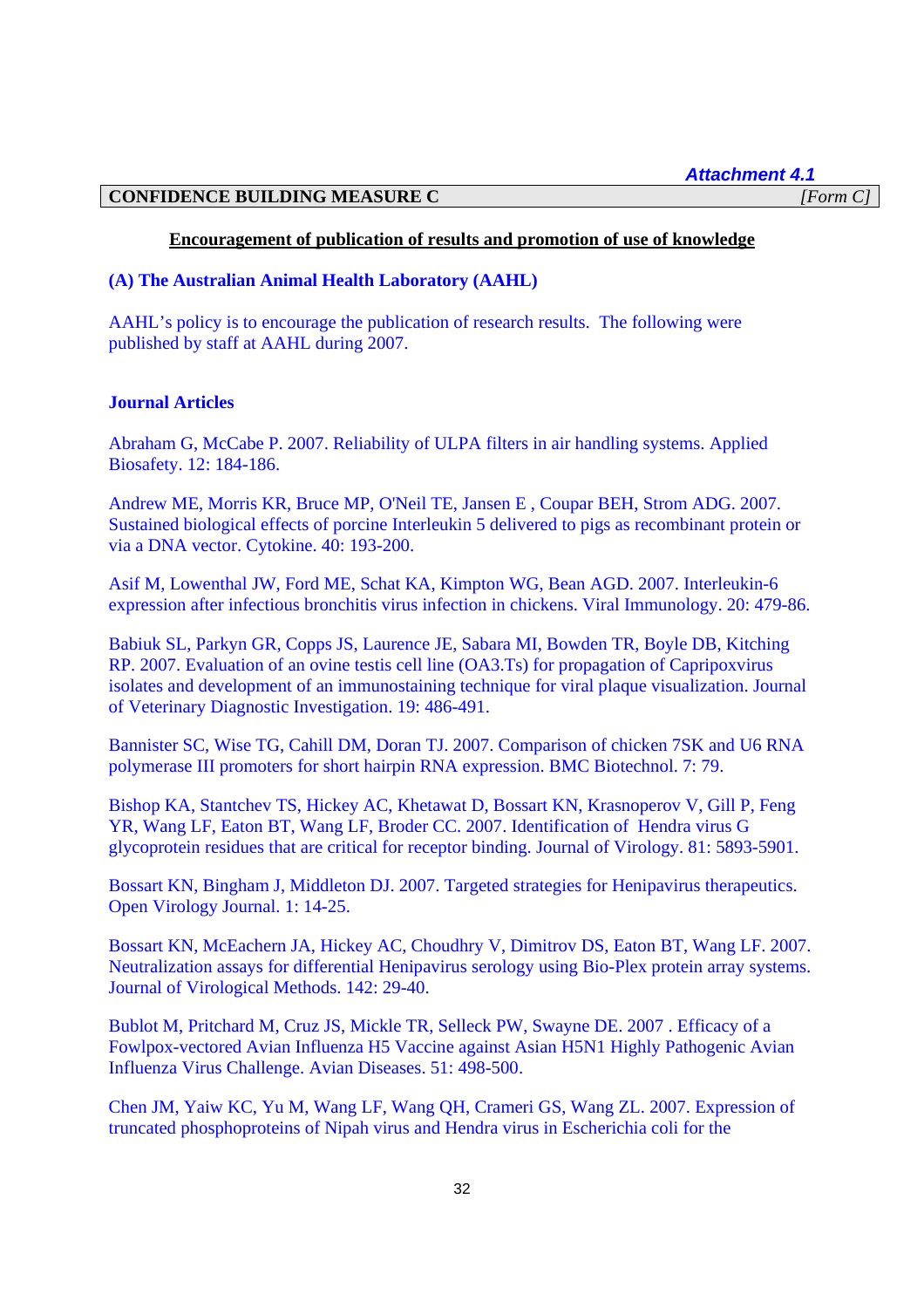differentiation of Henipavirus infections. Biotechnology Letters. 29: 871-875.

Chua KB, Crameri GS, Hyatt AD, Yu M, Tompang MR, Rosli J, McEachern JA, Crameri SG, Kumarasamy V, Eaton BT, Wang LF. 2007. A previously unknown reovirus of bat origin is associated with an acute respiratory disease in humans. Proceedings of the National Academy of the Sciences. 104: 11424-11429.

Chua KB, Wong EMH, Cropp BC, Hyatt AD. 2007. Role of electron microscopy in Nipah virus outbreak investigation and control. Medical Journal of Malaysia. 62: 139.

Chua TH, Ellis TM, Wong CW, Guan Y, Ge SX, Peng G, Lamichhane C, Maliadis C, Tan SW, Selleck PW, Parkinson J. 2007. Performance evaluation of five detection tests for avian influenza antigen with various avian samples. Avian Diseases. 51: 96-105.

Corney B, Diallo IS, Wright L, Hewitson GR, Kelly M, Burrell P, Duffy P, Stephens C, Rodwell B, Boyle DB, Blackall PJ. 2007. Pasteurella multocida detection by 5' Taq nuclease assay: a new tool for use in diagnosing fowl cholera. Journal of Microbial Methods. 69: 376-380.

Cowled CJ, Melville L, Weir R, Walsh S, Hyatt AD, Van driel R, Davis S, Gubala A, Boyle DB. 2007. Genetic and epidemiological characterization of Middle Point orbivirus, a novel virus isolated from sentinel cattle in northern Australia. Journal of General Virology. 88: 3413-3422.

Crane MStJ, McColl KA, Davies KR, Williams LM, Young JG, Moody NJ. 2007. Evaluation of the draft Australian and New Zealand Standard Diagnostic Procedure (ANZSDP) for PCRdetection of Betanodaviruses. Fish Pathology. 42: 173-179.

Cui J, Han N, Streiker D, Li G, Tang X, Shi Z, Hu Z, Zhao G, Fontanet A, Guan Y, Wang LF, Jones G, Field HE, Daszak P, Zhang S. 2007. Evolutionary relationships between bat coronaviruses and their hosts. Emerging Infectious Diseases. 13: 1526-1532.

Cunningham AA, Hyatt AD, Russell P, Bennett OM. 2007. Experimental transmission of a ranavirus disease of common toads (Bufo bufo) to common frogs (Rana temporaria). Epidemiology and Infection. 135: 1213-1216.

Cunningham AA, Hyatt AD, Russell P, Bennett PM. 2007. Emerging epidemic diseases of frogs in Britain are dependent on the source of ranavirus agent and the route of exposure. Epidemiology and Infection. 135: 1200-1212.

Daniels PW, Halpin K, Hyatt AD, Middleton DJ. 2007. Infection and disease in reservoir and spillover hosts: determinants of pathogen emergence. Current Topics in Microbiology and Immunology. 315: 113-31.

De Rose R, Batten CJ, Smith MZ, Fernandez CS, Peut V, Thomson S, Ramshaw IA, Coupar BEH, Boyle DB, Venturi V, Davenport MP, Kent SJ. 2007. Comparative efficacy of subtype AE simian-human immunodeficiency virus priming and boosting vaccines in pigtail macaques. Journal of Virology. 81: 292-300.

Dimitrov DS, Wang LF. 2007. In utero transmission of Nipah virus: role played by pregnancy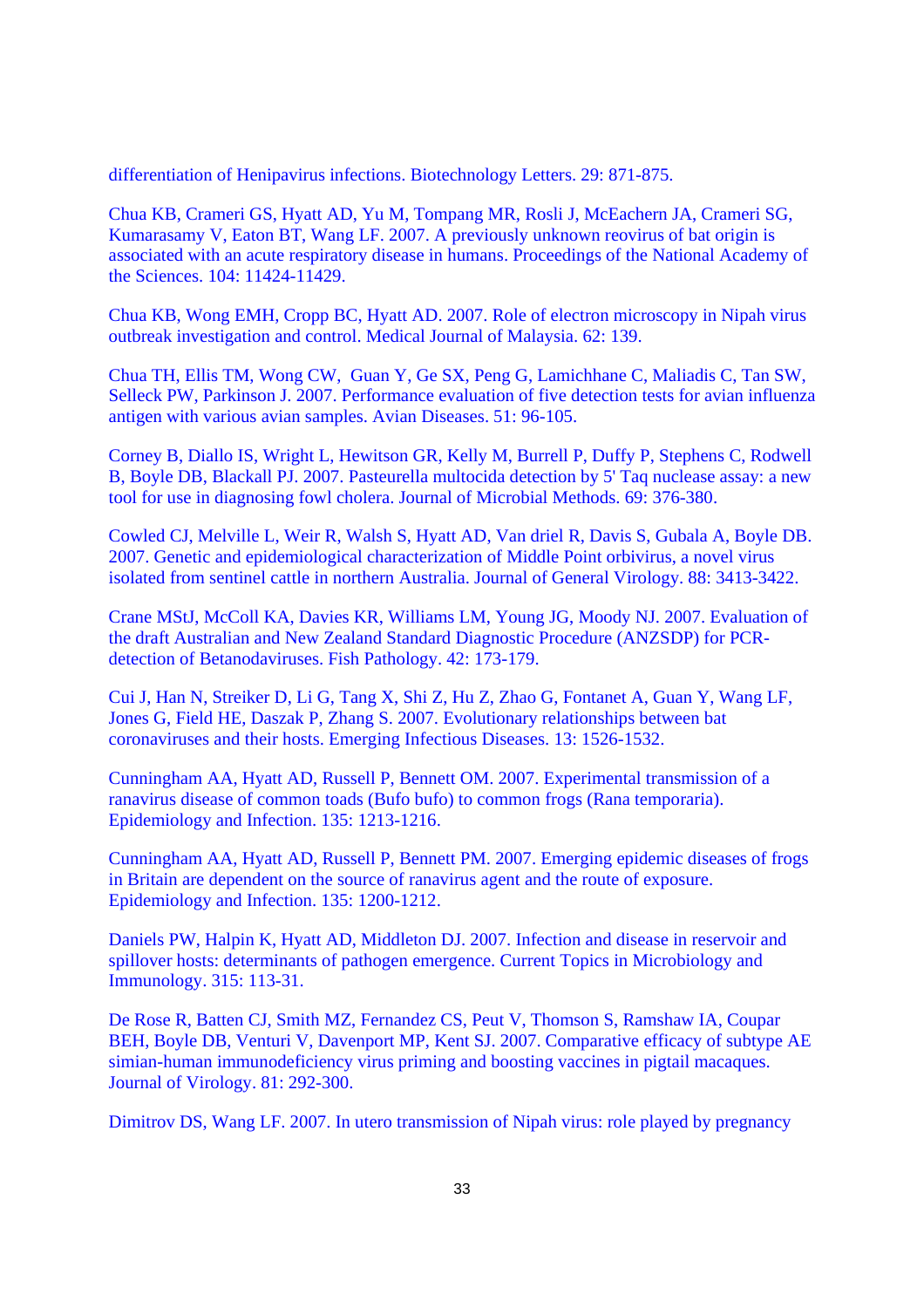and vertical transmission in Henipavirus epidemiology. Journal of Infectious Diseases. 196: 807- 809.

Edgar JA, Boppre M, Kaufmann E. 2007. Insect-synthesised retronecine Ester alkaloids: precursors of the common arctiine (lepidoptera) Pheromone Hydroxydanaidal. Journal of Chemical Ecology. 33: 2266-2280.

Fan B, Chen SL, Kijas JH, Liu B, Yu M, Zhao SH, Zhu MJ, Xiong TA, Li K. 2007. Phylogenetic relationships among chinese indigenous goat breeds inferred from mitochondrial control region sequence. Small Ruminant Research. 73: 262-266.

Ferguson DM, Warner RD, Walker PJ, Knee B. 2007. The effect of cattle marketing method on beef quality and palatability. Australian Journal of Experimental Agriculture. 47: 774-781.

Foord AJ, Muller JD, Yu M, Wang. LF, Heine HG. 2007. Production and application of recombinant antibodies to foot-and-mouth disease virus non-structural protein 3ABC. Journal of Immunological Methods. 321: 142-151.

Garcia G, Cunningham AA, Horton DL, Garner TWJ, Hyatt AD, Hengstberger S, Lopez J, Ogrodowczyk A, Fenton C, Fa JE. 2007. Mountain chickens Leptodactylus fallax and sympatric amphibians appear to ne disease free on Montserrat. Oryx. 41: 398-401.

George N, Henry DA, Yan G, Byrne M. 2007. Variability in feed quality between populations of Acacia saligna (Labill.) H. Wendl. (Mimosoideae) - implications for domestication. Animal Feed Science and Technology. 136: 109-127.

Gerhold RW, Tate CM, Gibbs SEJ, Mead DG, Allison AB, Fischer JR. 2007. Necropsy findings and arbovirus surveillance in mourning doves from the southeastern United States. Journal of Wildlife Diseases. 43: 129-35.

Gleason FH, Mozley-Standridge SE, Porter D, Boyle DG, Hyatt AD. 2007. Preservation of Chytridiomycota in culture collections. Mycological Research. 111: 129-36.

Hagmaier K, Stock N, Precious B, Childs K, Wang LF, Goodbourn S, Randall RE. 2007. Mapuera virus, a rubulavirus that inhibits interferon signalling in a wide variety of mammalian cells without degrading STATs. Journal of General Virology. 88: 956-66.

Halpin K, Hyatt AD, Plowright RK, Epstein JH, Daszak P, Field HE, Wang LF, Daniels PW. 2007. Emerging viruses: coming in on a wrinkled wing and a prayer. Clinical Infectious Diseases. 44: 711-7.

Halpin K, Mungall BA. 2007. Recent progress in Henipavirus research. Comparative Immunology, Microbiology and Infectious Diseases. 30: 287-307.

Hampson K, Dushoff J, Bingham J, Bruckner G, Ali YH, Dobson A. 2007. Synchronous cycles of domestic dog rabies in sub-Saharan Africa and the impact of control efforts. Proceedings of the National Academy of Sciences of the United States of America. 104: 7717-7722.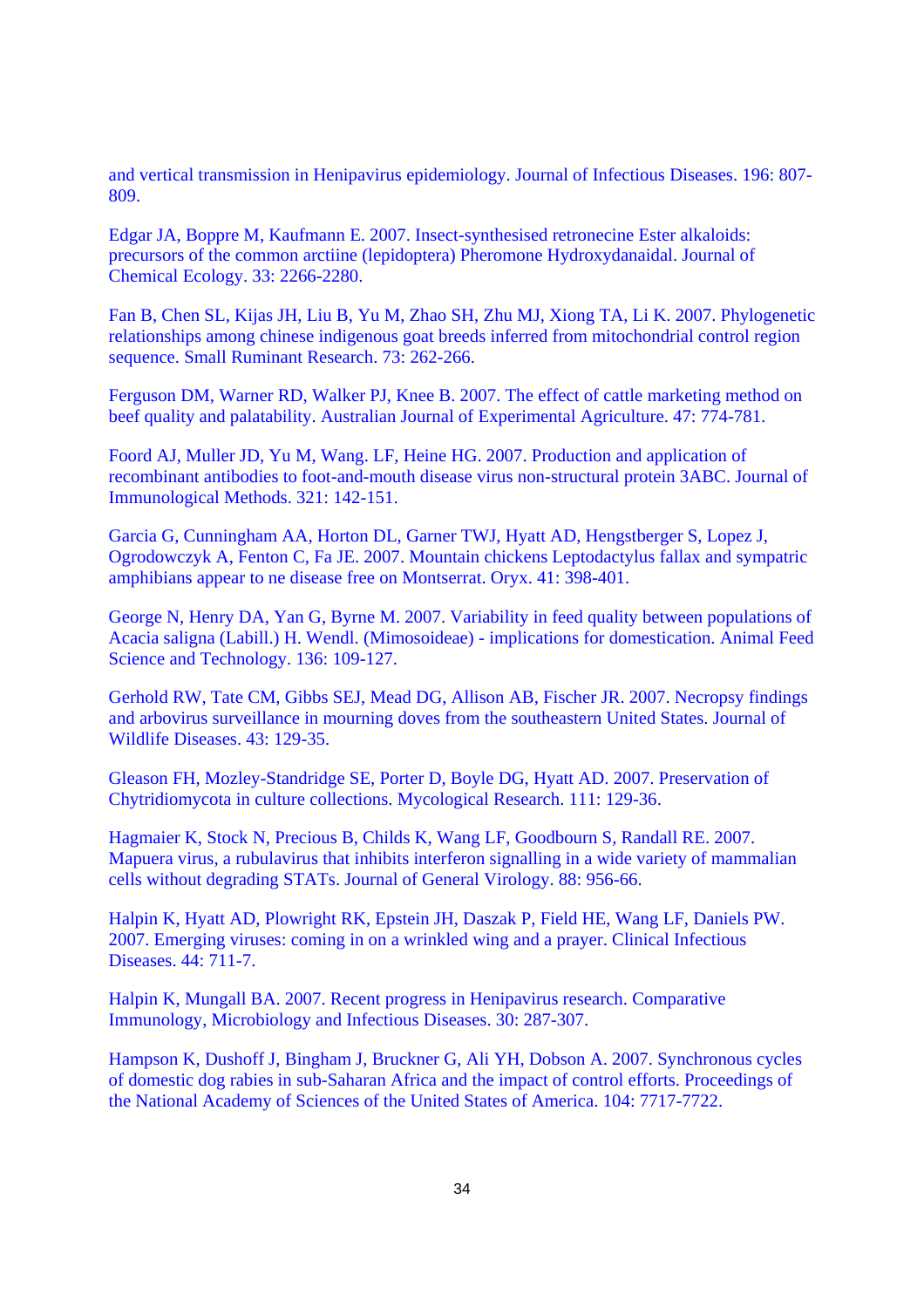Heine HG, Trinidad L, Selleck PW, Lowther SL. 2007. Rapid detection of highly pathogenic avian influenza H5N1 by TaqMan RT-PCR. Avian Diseases. 51: 370-372.

Henry DA. 2007. Developing disease outbreak control model. Faming Ahead. 180: 32.

Hurt AC, Selleck PW, Komadina N, Shaw R, Brown L, Barr IG. 2007. Susceptibility of highly pathogenic A(H5N1) avian influenza viruses to the neuraminidase inhibitors and adamantanes. Antiviral Research. 73: 228-231.

Hutchinson S, Evans D, Corino G, Kattenbelt J. 2007. An evaluation of the action of thioesterases on the surface of wool. Enzyme and Microbial Technology. 40: 1794-1800.

Hyatt AD, Boyle DG, Olsen V, Boyle DB, Berger L, Obendorf D, Dalton A, Kriger K, Hero M, Hines H, Phillott R, Campbell R, Marantelli G, Gleason F, Colling A. 2007. Diagnostic Assays and sampling protocols for the detection of Batrachochytrium dendrobatidis. Diseases of Aquatic Organisms. 73: 175-192.

Ingham AB, Moore RJ. 2007. Recombinant production of antimicrobial peptides in heterologous microbial systems. Biotechnology and Applied Biochemistry. 47: 1-9.

Janardhana V, Ford ME, Bruce MP, Broadway MM, O'Neil TE, Karpala AJ, Asif M, Browning GF, Tivendale KA, Noormohammadi AH, Lowenthal JW, Bean AGD. 2007. IFN-gamma enhances immune responses to E. coli Infection in the chicken. Journal of Interferon and Cytokine Research. 27: 937-946.

Jeggo MH. 2007. The changing world of biocontainment and biosecurity. Developments in Biologicals. 128: 47-51.

Jenkins KA, Bean AGD, Lowenthal JW. 2007. Avian genomics and the innate immune response to viruses. Cytogenetic and Genome Research. 117: 207-212.

Juozapaitis M, Serva A, Kucinskaite I, Zvirbliene A, Slibinskas R, Staniulis J, Sasnauskas K, Shiell BJ, Bowden TR, Michalski WP. 2007. Generation of Menangle virus nucleocapsid-like particles in yeast Saccharomyces cerevisiae. Journal of Biotechnology. 130: 441-447.

Juozapaitis M, Serva A, Zvirbliene A, Slibinskas R, Staniulis J, Sasnauskas K, Shiell BJ, Wang LF, Michalski WP. 2007. Generation of Henipavirus nucleocapsid proteins in yeast Saccharomyces cerevisiae. Virus Research. 124: 95-102.

Karlen GAM, Hemsworth., Gonyou HW, Fabrega E, Strom ADG, Smits RJ. 2007. The welfare of gestating sows in conventional stalls and large groups on deep litter. Applied Animal Behaviour Science. 105: 87-101.

Khounsy S, Gleeson LJ, Van Aken D, Westbury HA, Blacksell SD. 2007. Diagnosis of classical swine fever in a limited resource setting: The influence of pig breed on methodology and sample selection. Tropical Animal Health and Production. 39: 21-25.

Kitching P, Hammond JM, Jeggo MH, Charleston B, Paton D, Rodrigues L, Heckert R. 2007.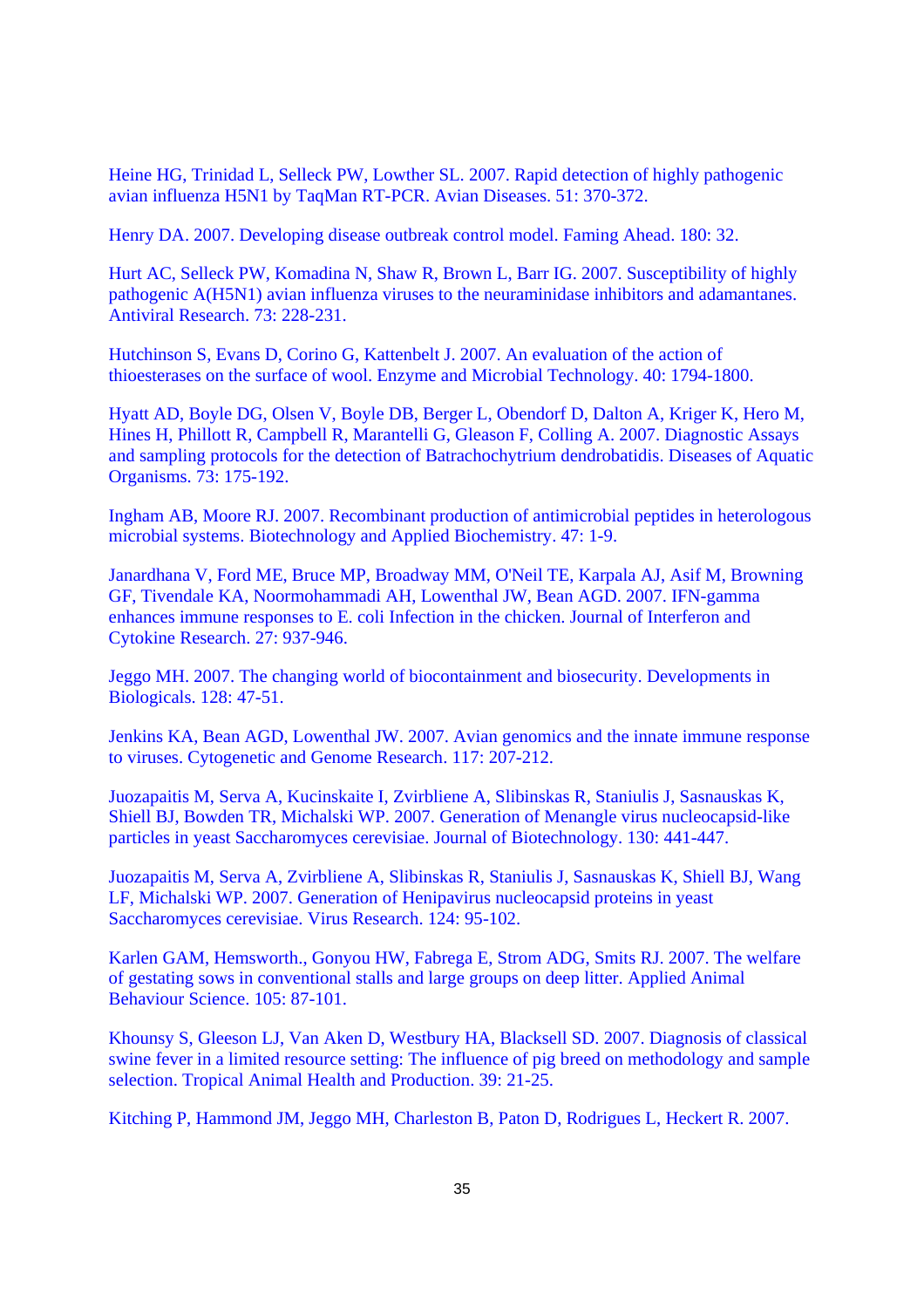Global FMD control - Is it an option. Vaccine. 25: 5660-5664.

Kite V, Boyle DB, Heine HG, Pritchard LI, Garner M, East I. 2007. A serological and virological survey for evidence of infection with Newcastle disease virus in Australian chicken farms. Australian Veterinary Journal. 85: 236-42.

Kowalski MC, Cahill D, Doran TJ, Colegate SM. 2007. Development and application of polymerase chain reaction-based assays for Rathayibacter toxicus and a bacteriophage associated with annual ryegrass (Lolium rigidum) toxicity. Australian Journal of Experimental Agriculture. 47: 177-183.

Lambeth LS, Moore RJ, Muralitharan MS, Doran TJ. 2007. Suppression of bovine viral diarrhoea replication by small interfering RNA and short hairpin RNA-mediated RNA interference. Veterinary Microbiology. 119: 132-143.

Layton DS, Strom ADG, O'Neil TE, Broadway MM, Stephenson GL, Morris KR, Muralitharan MS, Sandrin MS, Ierino FL, Bean AGD. 2007. Development of an anti-porcine CD34 monoclonal antibody that identifies hematopoietic stem cells. Experimental Haematology. 35: 171-178.

Magoffin DE, Halpin K, Rota PA, Wang LF. 2007. Effects of single amino acid substitutions at the E residue in the conserved GDNE motif of the Nipah virus polymerase L protein. Archives of Virology. 152: 827-832.

Magoffin DE, Mackenzie JS, Wang LF. 2007. Genetic analysis of J-virus and Beilong virus using minireplicons. Virology. 364: 103-111.

McColl KA, Chamberlain T, Lunt RA, Newberry KM, Westbury HA. 2007. Susceptibility of domestic dogs and cats to Australian bat lyssavirus (ABLV). Veterinary Microbiology. 123: 15- 25.

McColl KA, Sunarto A, Williams LM, Crane MStJ. 2007. Koi Herpesvirus: dreaded pathogen or white knight? Aquaculture Health International. 9: 4-6.

McKean SC, Davies JK, Moore RJ. 2007. Expression of Phospholipase D, the major virulence factor of Corynebacterium pseudotuberculosis, is regulated by environmental factors and plays a role in macrophage death. Microbiology. 153: 2203-2211.

McKean SC, Davies JK, Moore RJ. 2007. Probing the heat shock response of Corynebacterium pseudotuberculosis: the major virulence factor, phospholipase D, is down-regulated at  $43^{\circ}$ c. Research in Microbiology. 158: 279-286.

McKimm-Breschkin JL, Selleck PW, Usman TB, Johnson MA. 2007. Reduced sensitivity of influenza A (H5N1) to oseltamivir. Emerging Infectious Diseases. 13: 1354-1357.

McNeilly CL, Beagley KW, Moore RJ, Haring V, Timms P, Hafner LM. 2007. Expression library immunization confers partial protection against Chlamydia muridarum genital infection. Vaccine. 25: 2643-55.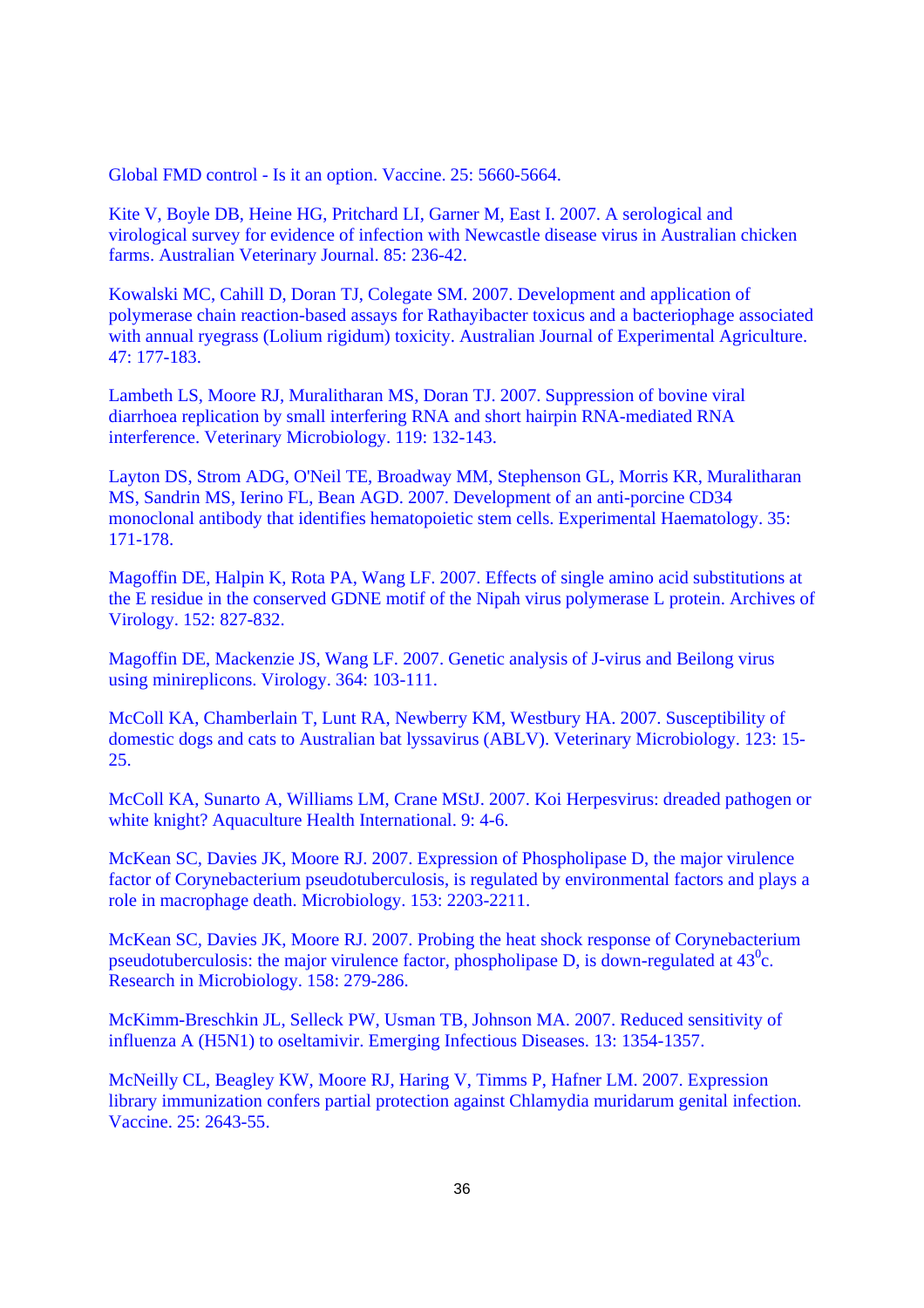Middleton DJ, Bingham J, Selleck PW, Lowther SL, Gleeson LJ, Lehrbach P, Robinson S, Rodenberg J, Kumar M, Andrew ME. 2007. Efficacy of inactivated vaccines against H5N1 avian influenza in ducks. Virology. 359: 66-71.

Middleton DJ, Morrissy CJ, van der Heide BM, Russell GM, Braun MA, Westbury HA, Halpin K, Daniels PW. 2007. Experimental Nipah virus infection in pteropid bats (Pteropus poliocephalus). Journal of Comparative Pathology. 136: 266-272.

Mohan CV, Walker PJ. 2007. Inter-calibration of White Spot Syndrome Virus PCR Laboratories in India. Aquaculture Health International. 8: 16.

Mungall BA, Middleton DJ, Crameri GS, Halpin K, Bingham J, Eaton BT, Broder CC. 2007. Vertical transmission and fetal replication on Nipah virus in an experimentally infected cat. Journal of Infectious Diseases. 196: 812-816.

Pallister JA, Goldie S, Coupar BEH, Shiell BJ, Michalski WP, Siddon N, Hyatt AD. 2007. Bohle iridovirus as a vector for heterologous gene expression. Journal of Virological Methods. 146: 419-423.

Pallister JA, Gould A, Harrison D, Hyatt AD, Jancovich J, Heine HG. 2007. Development of real-time PCR assays for the detection and differentiation of Australian and European ranaviruses. Journal of Fish Diseases. 30: 427-438.

Pan Y, Shiell BJ, Wan J, Coventry MJ, Michalski WP, Lee A, Roginski H. 2007. The molecular characterisation and antimicrobial properties of amidated bovine beta-lactoglobulin. International Dairy Journal. 17: 1450-1459.

Pan Y, Shiell BJ, Wan J, Coventry MJ, Roginski H, Lee A, Michalski WP. 2007. The molecular characterisation and antimicrobial activity of amidated bovine lactoferrin. International Dairy Journal. 17: 606-616.

Pan Y, Wan J, Roginski H, Lee A, Shiell BJ, Michalski WP, Coventry MJ. 2007. Comparison of the effects of acylation and amidation on the antimicrobial and antiviral properties of lactoferrin. Letters in Applied Microbiology. 44: 229-234.

Pant G, Selleck PW. 2007. Surveillance for Avian Influenza in Nepal 2004-2005. Avian Diseases. 51: 352-354.

Patch JR, Crameri GS, Wang LF, Eaton BT, Broder CC. 2007. Quantitative analysis of Nipah virus proteins released as virus-like particles reveals central role for the matrix protein. Virology Journal. 4: 1-36.

Pearl CA, Bull EL, Bowerman J, Adams MJ, Hyatt AD, Wente WH. 2007. Occurrence of the amphibian pathogen Batrachochytrium dendrobatidis in the pacific northwest. Journal of Herpetology. 41: 145-149.

Porotto M, Carta P, Deng Y, Kellogg GE, Whitt M , Lu M, Mungall BA, Moscona A. 2007. Molecular determinants of antiviral potency of paramyxovirus entry inhibitors. Journal of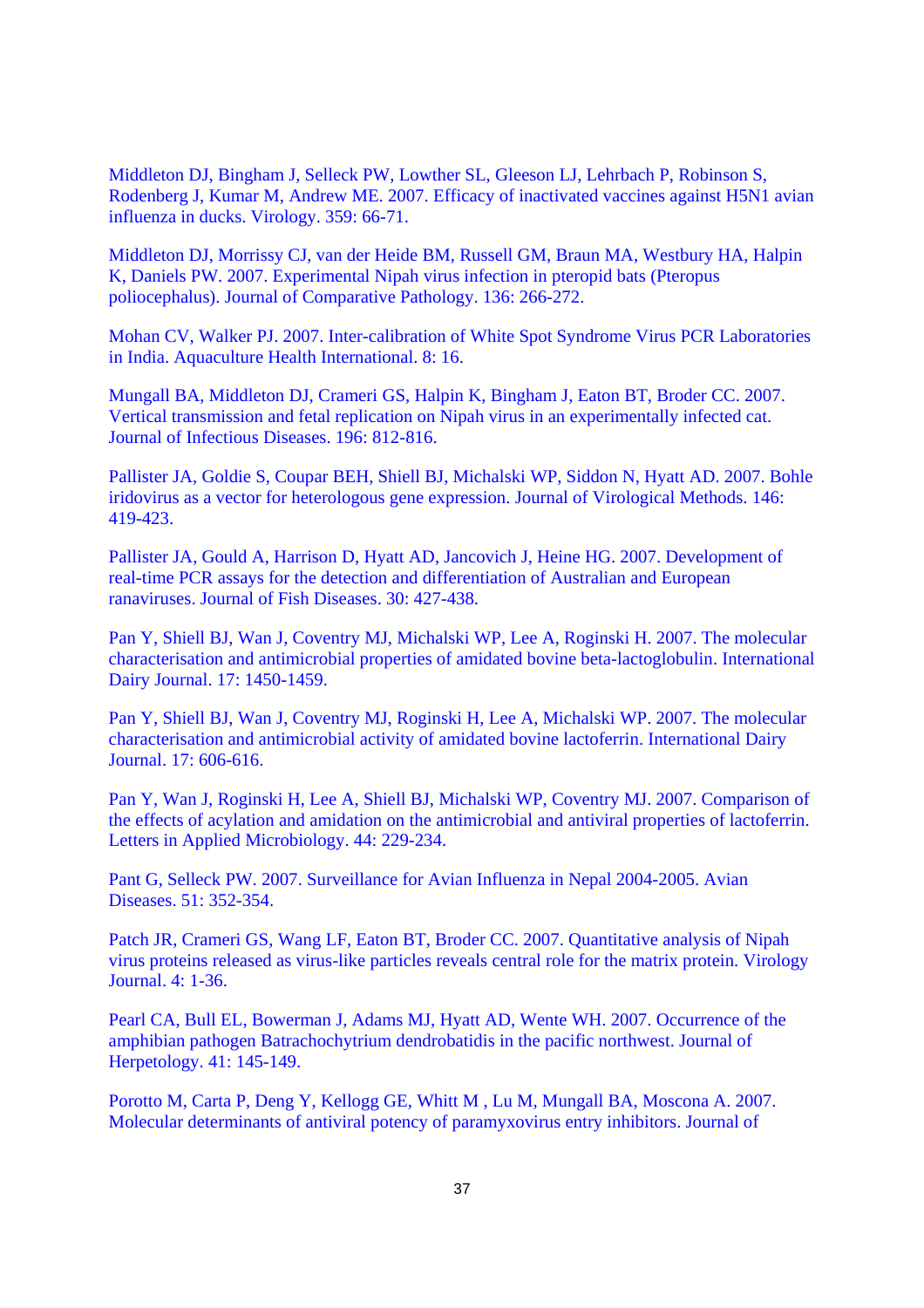Virology. 81: 10567-10574.

Pyecroft SB, Pearse AM, Loh R, Swift K, Belov K, Fox N, Noonan E, Hayes D, Hyatt AD, Wang LF, Boyle DB, Church J, Middleton DJ, Moore RJ. 2007. Towards a case definition for Devil Facial Tumour Disease: What is it? Ecohealth. 4: 346-351.

Quan PL, Palacios G, Jabado OJ, Conlan S, Hirschberg DL, Pozo F, Jack PJ, Cisterna D , Renwick N, Hui J, Drysdale A, Amos-Ritchie R, Baumeister E, Savy V, Lager KM, Richt JA, Boyle DB, Garcia-Sastre A, Casas I, Perez-Brena P, Briese T, Lipkin WI. 2007. Detection of respiratory viruses and subtype identification of influenza A viruses by GreeneChipResp oligonucleotide microarray. Journal of Clinical Microbiology. 45: 2359-2364.

Robinson K, Bell LW, Bennett RG, Henry DA, Tibbett M, Ryan MH. 2007. Perennial legumes native to Australia - a preliminary investigation of nutritive value and response to cutting. Australian Journal of Experimental Agriculture. 47: 170-176.

Seimon TA, Seimon A, Daszak P, Halloy S, Schlogel LM, Aguilar CA, Sowell P, Hyatt AD, Konecky B, Simmons J. 2007. Upward range extension of Andean anurans and chytridiomycosis to extreme elevations in response to tropical deglaciation. Global Change Biology. 13: 288-299.

Shiell BJ, Tachedjian M, Bruce K, Beddome G, Farn JL, Hoyne PA, Michalski WP. 2007. Expression, purification and characterization of phospholipase B from Moraxella bovis with anomalous electrophoretic behavior. Protein Expression and Purification. 55: 262-272.

Stewart DJ, Vaughan JA, Stiles PL, Noske PJ, Tizard MLV, Prowse SJ, Michalski WP, Butler KL, Jones SL. 2007. A long-term bacteriological and immunological study in Holstein-Friesian cattle experimentally infected with Mycobacterium avium subsp. paratuberculosis and necropsy culture results for Holstein-Friesian cattle, Merino sheep and Angora goats. Veterinary Microbiology. 122: 83-96.

Tizard MLV, Moore RJ, Lambeth LS, Lowenthal JW, Doran TJ. 2007. Manipulation of small RNAs to modify the chicken transcriptome and direct productivity traits. Cytogenetic and Genome Research. 117: 158-164.

Wang LF, Eaton BT. 2007. Bats, civets and the emergence of SARS. Current Topics in Microbiology and Immunology. 315: 325-44.

Wang LF, Hansson E, Yu M, Chua KB, Mathe NA, Crameri GS, Rima BK, Moreno-Lopez J, Eaton BT. 2007. Full-length genome sequence and genetic relationship of two paramyxoviruses isolated from bats and pigs in the Americas. Archives of Virology. 152: 1259-1271.

Wang YH, Reverter A, Kemp DH, McWilliam SM, Ingham AB, Davis CK, Moore RJ, Lehnert SA. 2007. Gene expression profiling of Hereford Shorthorn cattle following challenge with Boophilus microplus tick larvae. Australian Journal of Experimental Agriculture. 47: 1397-1407.

Wells JW, Cowled CJ, Darling D, Guinn BA, Farzaneh F, Noble A, Galea-Lauri J. 2007. Semiallogeneic dendritic cells can induce antigen-specific T-cell activation, which is not enhanced by concurrent alloreactivity. Cancer Immunology, Immunotherapy. 56: 1861-1873.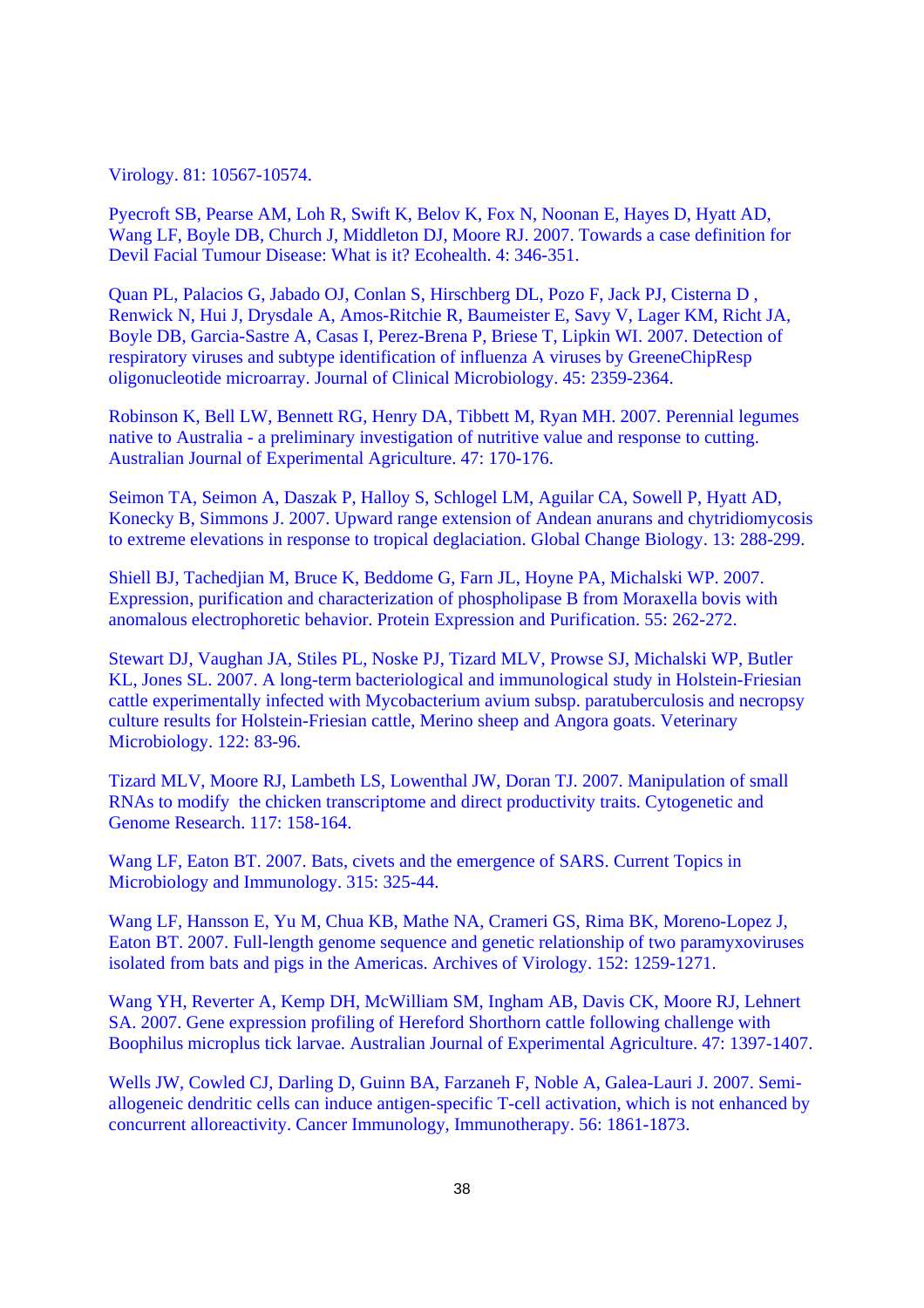Wells JW, Cowled CJ, Giorgini A, Kemeny DM, Noble A. 2007. Regulation of allergic airway inflammation by class I-restricted allergen presentation and CD8 T-cell infiltration. Journal of Allergy and Clinical Immunology. 119: 226-34.

Wilcox BR, Yabsley MJ, Ellis AE, Stallknecht DE, Gibbs SEJ. 2007. West Nile Virus antibody prevalence in American Crows (Corvus brachyrhynchos) and fish crows (Corvus ossifragus) in Georgia, USA. Avian Diseases. 51: 125-128.

Wise TG, Schafer DJ, Lambeth LS, Tyack SG, Bruce MP, Moore RJ, Doran TJ. 2007. Characterization and comparison of chicken U6 promoters for the expression of short hairpin RNAs. Animal Biotechnology. 18: 153-162.

Wu LP, Wang NC, Chang YH, Tian XY, Na DY, Zhang LY, Zheng L, Lan T, Wang LF, Liang GD. 2007. Duration of antibody responses after severe acute respiratory syndrome. Emerging Infectious Diseases. 13: 1562-1564.

Yaiw KC, Bingham J, Crameri GS, Mungall BA, Hyatt AD, Eaton BT, Shamala D, Wang LF, Wong KT. 2007. Experimental Tioman virus infection in pigs. Malaysian Journal of Pathology. 29: 202.

Yaiw KC, Crameri GS, Wang LF, Chong HT, Chua KB, Tan CT, Goh KJ, Shamala D, Wong KT. 2007. Serological evidence of possible human infection with Tioman virus, a newly described paramyxovirus of bat origin. Journal of Infectious Diseases. 196: 884-886.

Yaiw KC, Ong KC, Chua KB, Bingham. J., Wang LF, Shamala D, Wong KT. 2007. Tioman virus infection in experimentally infected mouse brain and its association with apoptosis. Journal of Virological Methods. 143: 140-146.

Zhu Z, Chakroborti S, He Y, Roberts A, Sheahan T, Xiao A, Hensley LE, Prabakaran P, Rockx B, Sidorov IA, Corti D, Vogel L, Feng Y, Kim JO, Wang LF, Baric L, Lanzavecchia A, Curtis KM, Nabel GJ, Subbarao K, Jiang S, Dimitrov DS. 2007. Potent cross-reactive neutralization of SARS coronavirus isolates by human monoclonal antibodies. Proceedings of the National Academy of the Sciences of the United States of America. 104: 12123-12128.

#### **Book Chapters**

Bossart KN, Broder CC. 2007. Paramyxovirus entry. Pohlmann, S, Simmons, G. (eds). Viral entry into host cells Landes Bioscience, Austin, Texas, USA.

Boyle DB. 2007. Genus Avipoxvirus. Mercer, AA, Schmidt, A, Weber, O. (eds). Poxviruses. Mercer AA, Schmidt A, Weber O. (eds). Birkhauser Advances in Infectious Diseases. Birkhauser Verlag, Basel, Switzerland. Pp. 217-251.

Daniels PW, Halpin K, Hyatt AD, Middleton DJ . 2007. Infection and disease in reservoir and spillover hosts: determinants of pathogen emergence. Childs, JE, Mackenzie, JS, Richt, JA. (eds). Wildlife and emerging zoonotic diseases: the biology, circumstances and consequences of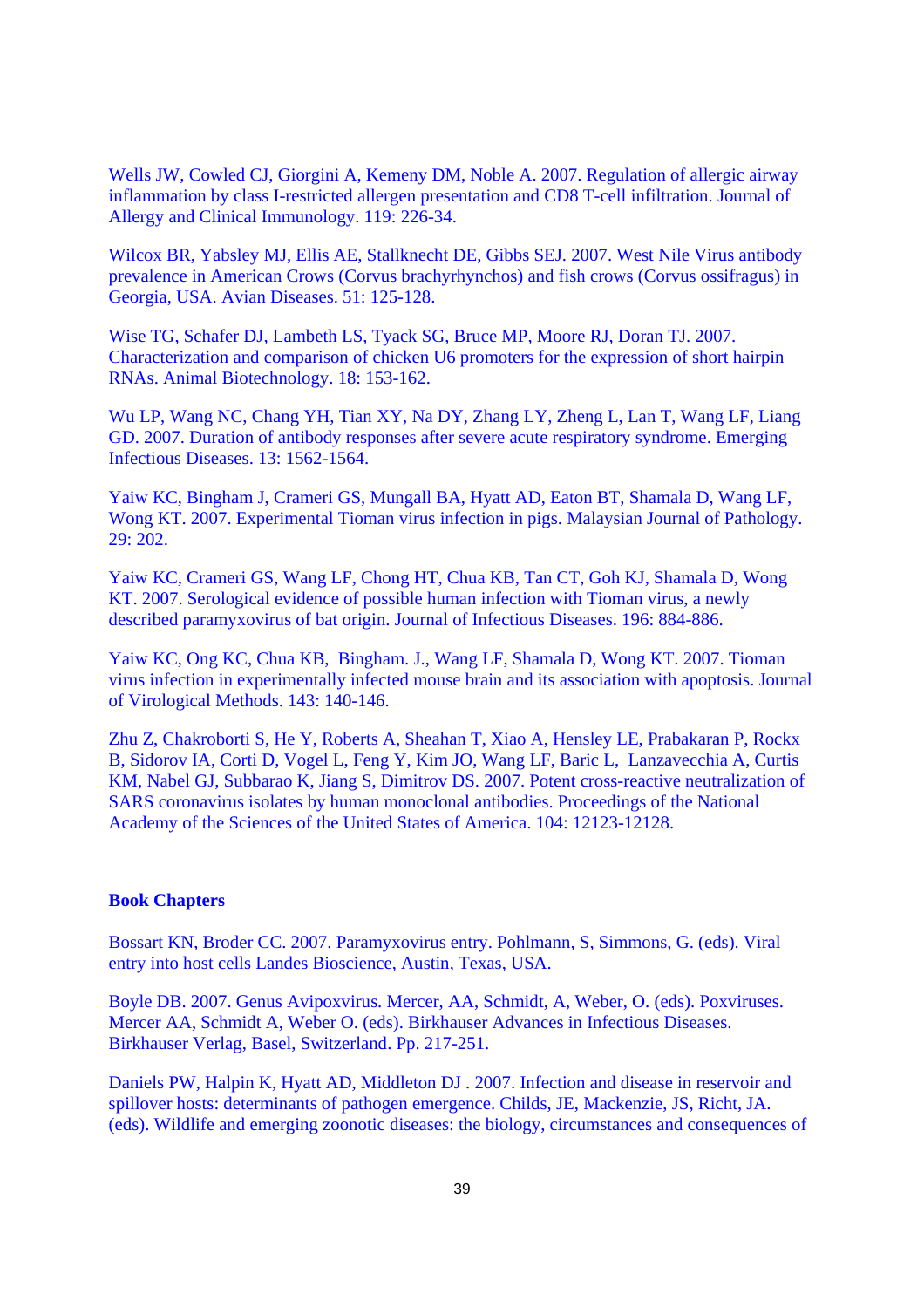cross-species transmission Current Topics in Microbiology and Immunology. Springer, Berlin. Pp. 113-132.

Doran TJ, Lambeth LS. 2007. Transforming livestock with transgenics: is designed resistance to viral diseases the way forward? Swain, DL, Charmley, E, Steel, JW, Coffey, SG. Redesigning animal agriculture: the challenge of the 21st century CABI, Wallingford, UK.

Eaton BT, Mackenzie JS, Wang LF. 2007. Henipaviruses. Knipe, DM, Griffin, DE, Lamb, RA, Straus, SE, Howley, PM, Martin, MA, Roizman, B. (eds). Field's virology Lippincott,Williams & Wilkins, Philadelphia, USA. Pp. 1587-1600.

Wang LF, Eaton BT. 2007. Bats, civets and the emergence of SARS. Childs, JE, Mackenzie, JS, Richt, JA. (eds). Wildlife and emerging zoonotic diseases: the biology, circumstances and consequences of cross-species transmission Current Topics in Microbiology and Immunology. Springer, Berlin. Pp. 325-344.

### **Book Whole**

Heine HG, Trinidad L. 2007. Implementation and Validation of Avian Influenza Virus TaqMan Assays on Various Platforms in Different State Veterinary Diagnostic Laboratories. CSIRO Livestock Industries, Geelong, Vic.

### **Conference Proceedings**

Aljofan M, Mungall BA. 2007. Development of a high throughput antiviral screening assay for Nipah virus at BSL-4. 4th Scientific Meeting of the Australian Virology Group. Fraser Island, QLD. The Group.

Alvarez AC, Brunck M, Virtue ER, Lai R, Gibbs A, Chen W, Bletchly C, Heine HG, Barnard RT. 2007. One-step reverse transcription PCR amplification of the neuraminidase gene from multiple subtypes of influenza a. Annual National Workshop Australian Biosecurity CRC for Emerging Infectious Disease. Novotel, St Kilda, Vic. The Workshop.

Babiuk SL, Bowden TR, Parkyn GR, Dalman B, Boyle DB, Kitching P, Copps JS. 2007. Characterization of a live sheep pox virus vaccine . Keystone Symposia Conference "Challenges of Global Vaccine development T1" . Cape Town, South Africa. The Symposia.

Bannister SC, Tizard MLV, Smith CS, Doran TJ, Sinclair A. 2007. MicroRNA expression profiling of chick embryonic gonads during sex determination. ComBio 2007 Combined Conference Abstracts. Sydney Convention and Exhibition Center, Sydney. The Conference.

Bingham J. 2007. Immunohistochemical detection of infectious pathogens in wildlife. Wildlife Disease Association Australasian Section Annual Conference. Dryandra Woodlands, WA. The Conference.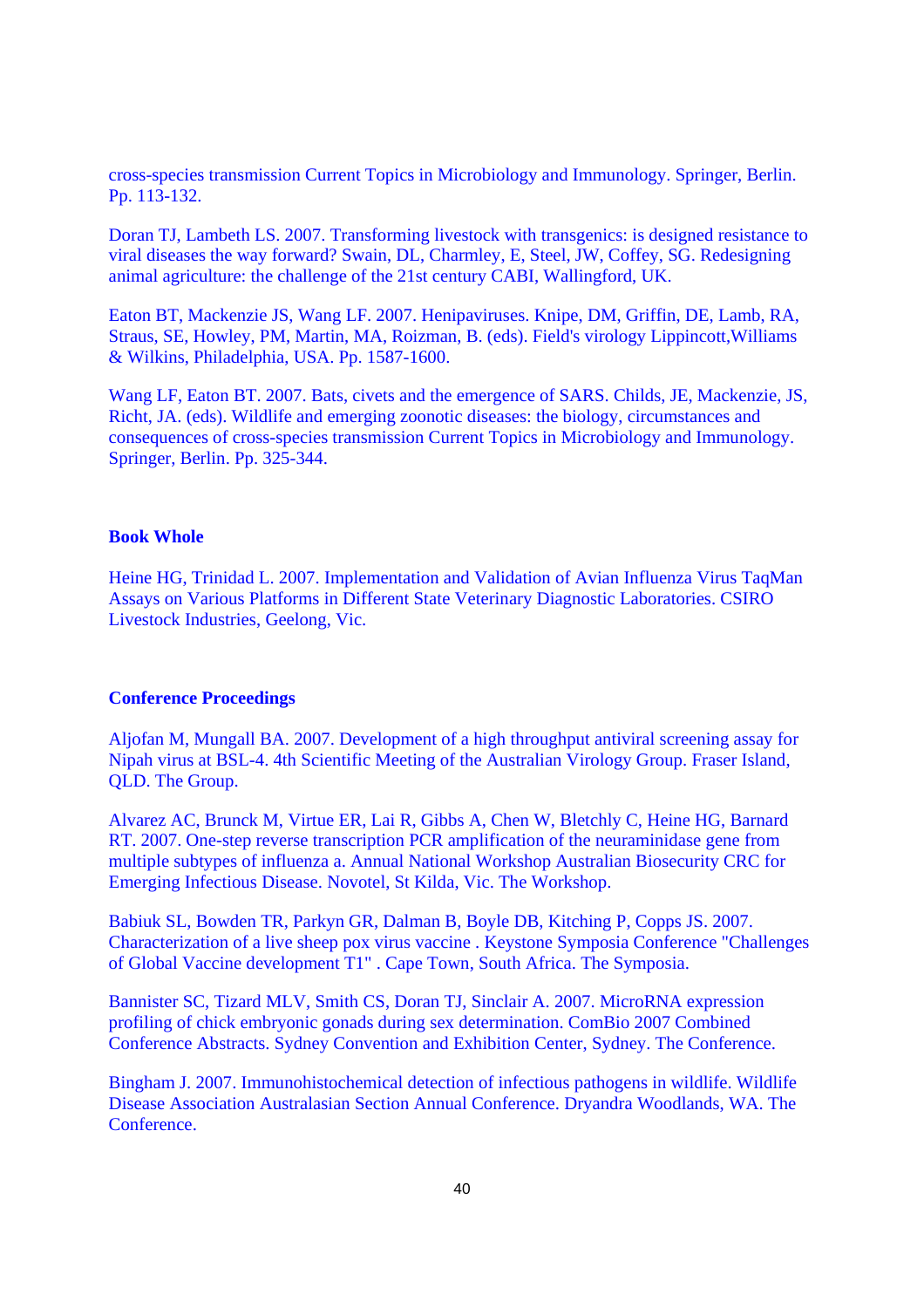Bossart KN, Wang LF. 2007. Novel multiplexed assays for Henipavirus serology. Henipavirus Research Adoption Forum. Rydges Lakeside, Canberra. The Forum.

Bossart KN. 2007. A comprehensive approach to Henipavirus surveillance based on ecology, immunology and molecular pathogenesis. Workshop on Converging Technologies for Biosecurity. Australian Academy of Technological Sciences and Engineering, Melbourne. The Workshop.

Bowden TR, Babiuk SL, Anderson MP, Parkyn GR, Kitching RP, Copps JS, Boyle DB. 2007. Capripoxvirus tropism and shedding: a quantitative time-course study in experimentally infected sheep and goats. WAVLD 2007 Preparing for the animal health challenges of the future: 13th International World Association of Veterinary Laboratory Diagnosticians Symposium: symposium proceedings. Crown Promenade, Melbourne. The Symposium.

Bowden TR, Coupar BEH, Babiuk SL, White JR, Boyd V, Duch CJ, Anderson PJ, Stevens V, Parkyn GR, Kitching RP, Copps JS, Boyle DB. 2007. An indirect ELISA, based on recombinant Capripoxvirus antigens for detection of antibodies to sheeppox and goatpox viruses. 4th Scientific Meeting of the Australian Virology Group. Fraser Island, QLD. The Meeting.

Bowden TR. 2007. Bringing diagnostic capabilities for diseases caused by capripoxviruses - Sheep pox, Goat pox and lumpy skin disease into the modern era. ASM 2007 Annual Scientific Meeting of the Australian Society for Microbiology. Adelaide Convention Centre, Adelaide. The Convention.

Boyle DB, Bowden TR, Boyd V, Duch CJ, Anderson MAP, Stevens V, White JR, Coupar BEH, Babiuk SL, Parkyn GR, Kitching RP, Copps JS. 2007. An indirect ELISA, based upon recombinant Capripoxvirus antigens, for serological detection of Sheeppox, goatpox and lumpy skin disease. WAVLD 2007 Preparing for the animal health challenges of the future: 13th International World Association of Veterinary Laboratory Diagnosticians Symposium: symposium proceedings. Crown Promenade, Melbourne. The Symposium.

Boyle DB, Bulach D, Spiro D, Janies D. 2007. Understanding the genotypes of avian influenza viruses circulating in Australia. Annual National Workshop Australian Biosecurity CRC for Emerging Infectious Disease. Novotel St Kilda, Vic. The Workshop.

Boyle DB, Jack PJM. 2007. Pathogen detection and characterisation by microarrays. Devil Facial Tumour Disease Senior Scientist's Scientific Forum. Life Sciences Lecture Theatre, Sandy Bay Campus, University of Tasmania. The Forum.

Boyle DB. 2007. Biosecurity from test development to border protection. BioGeelong Symposium. Deakin Management Centre, Geelong. The Symposium.

Boyle DB. 2007. On wings and the wind: Pathogen entry to and exit from Australia. Annual National Workshop Australian Biosecurity CRC for Emerging Infectious Disease. Novotel St Kilda, Vic. The Workshop.

Buller NB, McLetchie HM, Fenwick S, Nicholls P, Gudkovs N, Jones JB, Alderman D. 2007. Diagnostic tests for the detection of A. invadans (epizootic ulcerative syndrome) and A. astaci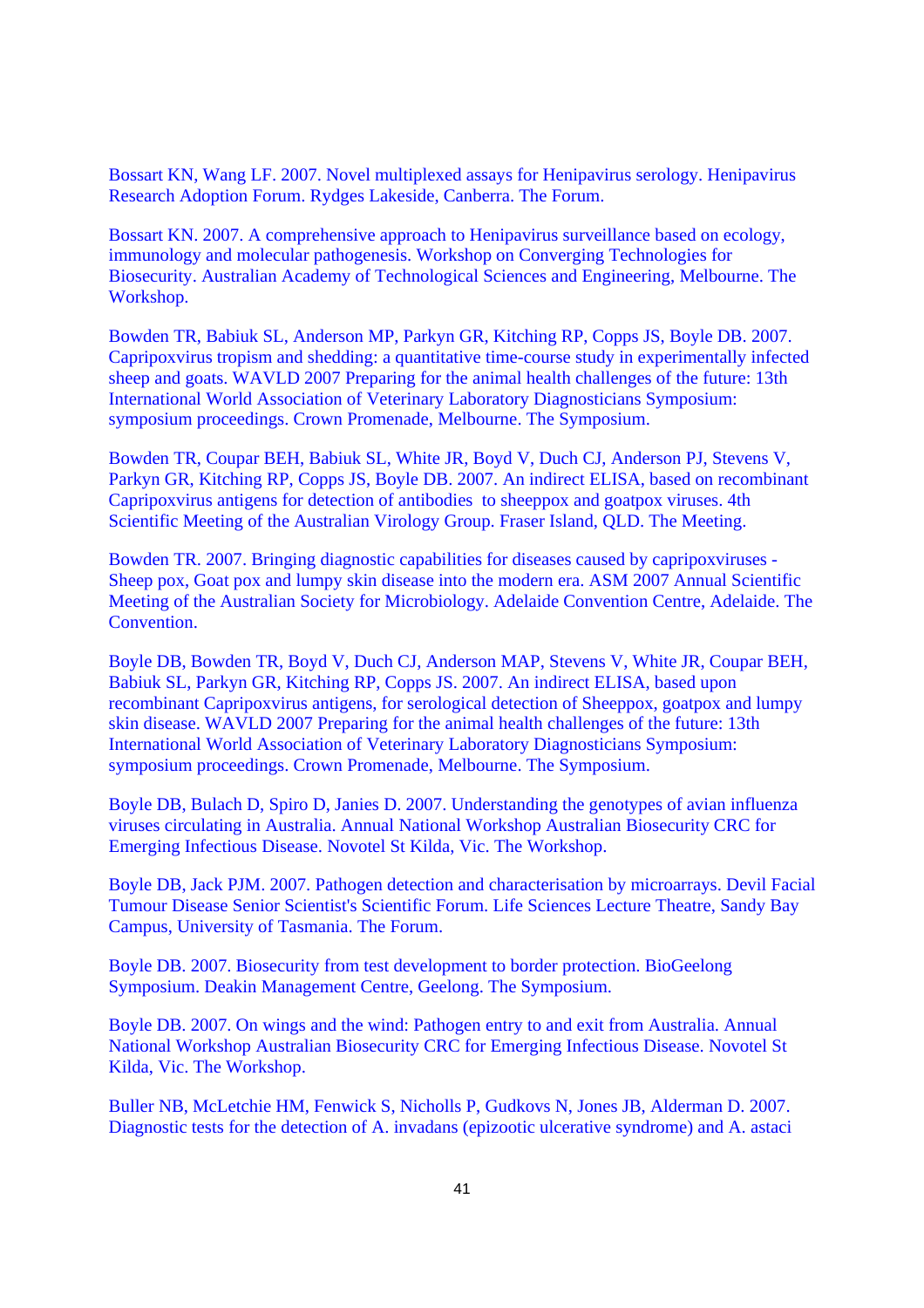(crayfish plague). Third FRDC Aquatic Animal Health Subprogram Scientific Conference. The Rydges Esplanade Resort, Cairns, QLD. The Conference.

Calisher C, Wang LF. 2007. Diagnosis and control of emerging viral infections. 25th International Congress of Chemotherapy (ICC) and the 17th European Congress of Clinical Microbiology and Infectious Diseases. Munich, Germany. The Congress.

Carson J, Higgins M, Wilson T, Gudkovs N, Bryant T. 2007. Phenotyping as a practical basis for the identification of Vibrionaveae: finding a purpose for bacterial taxonomy. Third FRDC Aquatic Animal Health Subprogram Scientific Conference. The Rydges Esplanade Resort, Cairns, QLD. The Conference.

Castillo-Alvarez LA, Brunck M, Lai R, Virtue ER, Gibbs A, Chen W, Bletchly C, Heine HG, Barnard RT. 2007. One-step reverse-transcription PCR amplification of the neurominidase gene from multiple subtypes of Influenza A. 4th Scientific Meeting of the Australian Virology Group. Fraser Island, QLD. The Meeting.

Castillo-Alvarez LA, Brunck M, Lai R, Virtue ER, Gibbs A, Chen W, Bletchly C, Heine HG, Barnard RT. 2007. One-step reverse-transcription PCR amplification of the Neurominidase gene segment from multiple subtypes of Influenza A. 4th Scientific Meeting of the Australian Virology Group. Fraser Island, QLD. The Meeting.

Chua TH, Ellis TM, Wong CW, Guan Y, Ge SX, Peng G, Lamichhane C, Maliadis C, Tan SW, Selleck PW, Parkinson J. 2007. Performance evaluation of five detection tests for avian influenza antigen with various avian samples. WAVLD 2007 Preparing for the animal health challenges of the future: 13th International World Association of Veterinary Laboratory Diagnosticians Symposium: symposium proceedings. Crown Promenade, Melbourne. The Symposium.

Colling A. 2007. Assay validation: from theory to practice. AAHL Seminar Series. Geelong, Vic. CSIRO Livestock Industries.

Conlan JV, Colling A, Morrissy CJ, Gleeson LJ, Wilks CR, Khounsy S. 2007. Application of immunomagnetic bead technology for improved diagnosis of Classical Swine Fever in a low technology setting. WAVLD 2007 Preparing for the animal health challenges of the future: 13th International World Association of Veterinary Laboratory Diagnosticians Symposium: symposium proceedings. Crown Promenade, Melbourne. The Symposium.

Corbeil S, Liggins G, Upston J, Crane MStJ. 2007. Detection of perkinsus olensi in abalone tissues by TaqMan real-time PCR assay. Third FRDC Aquatic Animal Health Subprogram Scientific Conference. The Rydges Esplanade Resort, Cairns, QLD. The Conference.

Cowled CJ, Melville L, Weir R, Walsh S, Boyle D.B. 2007. The discovery and characterisation of middle point orbivirus, a novel virus isolated from sentinel cattle in Northern Australia. Annual National Workshop Australian Biosecurity CRC for Emerging Infectious Disease. Novotel St Kilda, Vic. The Workshop.

Cowled CJ, Melville L, Weir R, Walsh S, Boyle DB. 2007. The discovery and characterisation of Middle point orbivirus, a novel virus isolate from Sentinel cattle in Northern Australia. 4th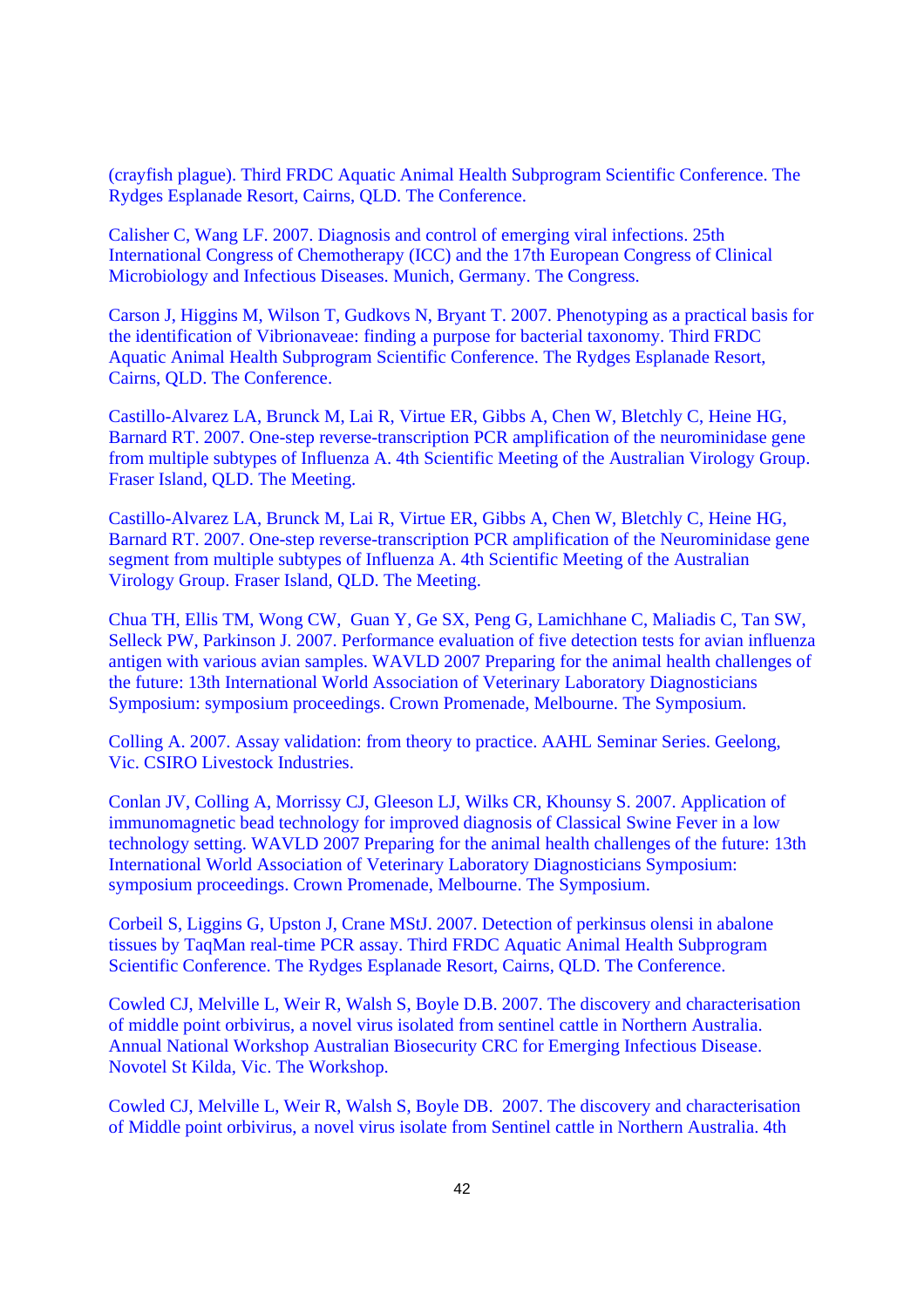Scientific Meeting of the Australian Virology Group. Fraser Island, QLD. The Meeting.

Crameri GS, Hyatt AD, Yu M, McEachern JA, Crameri SG, Wang LF. 2007. Melaka virus and other emerging bat orthoreoviruses. 4th Scientific Meeting of the Australian Virology Group. Fraser Island, QLD. The Meeting.

Crameri GS, Yu M, Smith CS, McEachern J.A., Bingham J, De Jong C, Field HE, Eaton BT, Wang LF. 2007. The role of bats in the emergence of SARS Coronavirus. Annual National Workshop Australian Biosecurity CRC for Emerging Infectious Disease. Novotel St Kilda, Vic. The Workshop.

Crane MStJ. 2007. Aquatic Animal Health Status in Australia. Third FRDC Aquatic Animal Health Subprogram Scientific Conference. The Rydges Esplanade Resort, Cairns, QLD. The **Conference** 

Crane MStJ. 2007. FRDC Aquatic Animal Health Subprogram. Third FRDC Aquatic Animal Health Subprogram Scientific Conference. The Rydges Esplanade Resort, Cairns, QLD. The Conference.

Crockford M, Jones B, Whittington R, Crane MStJ, Wilcox G, McColl KA. 2007. Pilchard Herpesvirus infection in wild pilchards. Third FRDC Aquatic Animal Health Subprogram Scientific Conference. The Rydges Esplanade Resort, Cairns, QLD. The Conference.

Cummins DM, Tyack SG, Johnson MA, Doran TJ, Hammond JM. 2007. Porcine adenovirus as a delivery vector for short hairpin RNA (shRNA). RNAI Europe 2007. Barcelona, Spain. The Conference.

Cummins DM, Tyack SG, Johnson MA, Doran TJ, Hammond JM. 2007. Porcine adenovirus as a delivery vector for short hairpin RNA (shRNA). 4th Annual RNAI Europe. Barcelona, Spain. The Conference.

Daniels PW, Pritchard LI, Lunt RA. 2007. BTV in Australia: relationships with the Asia/Pacific Episystem. OIE Ad hoc working group on BT. Teramo, Italy. The Group.

Daniels PW, Staff at the Australian Animal Health Laboratory. 2007 . Diagnosis and characterization of Equine Influenza (EI) in Australia: A/Equine/Sydney/2888-8/2007 H3N8. WAVLD 2007 Preparing for the animal health challenges of the future: 13th International World Association of Veterinary Laboratory Diagnosticians Symposium: symposium proceedings. Crown Promenade, Melbourne. The Symposium.

Daniels PW. 2007. Bluetongue in Europe. AVA Annual Conference. Melbourne Convention Centre, Melbourne. The Conference.

Daniels PW. 2007. Nipah and Hendra viruses and Pteropid bats: more outbreaks, new observations, future challenges. IMED 2007 International Meeting on Emerging Diseases and Surveillance. Vienna, Austria. The Meeting.

Di Rubbo A, Halpin K, Meers J, Michalski WP. 2007. Developing tools for serological studies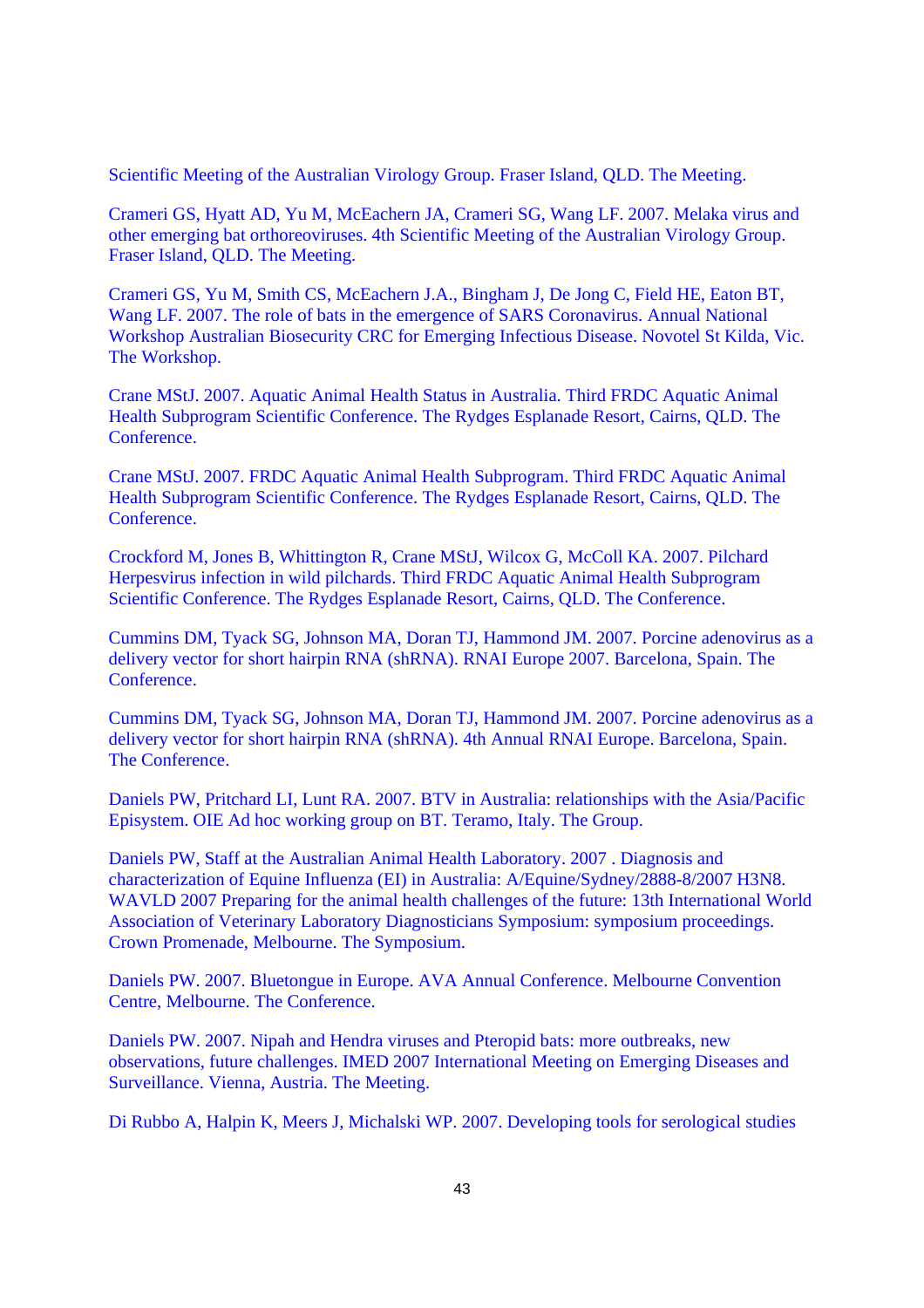on Pteropid bats (Flying foxes). Annual National Workshop Australian Biosecurity CRC for Emerging Infectious Disease. Novotel St Kilda, Vic. The Workshop.

Di Rubbo A. 2007. Developing tools for serological studies on Pteropid bats (Flying Foxes). Annual National Workshop Australian Biosecurity CRC for Emerging Infectious Disease. Novotel St Kilda, Vic. The Workshop.

# **Dissertation**

Durr PA, Zupanovic I, Watson J, Wright L, Johnson MA. 2007. Beyond the laboratory gate: enhancing a laboratory information management system (LIMS) for exotic animal disease preparedness. WAVLD 2007 Preparing for the animal health challenges of the future: 13th International World Association of Veterinary Laboratory Diagnosticians Symposium: symposium proceedings. Crown Promenade, Melbourne. The Symposium.

Eaton BT. 2007. Advances in diagnostics: implications for the Epidemiologist. Australian College of veterinary scientists Epidemiology Chapter Meeting. Morton Room, Gold Coast International Hotel, Surfers Paradise, QLD. The Meeting.

Foord AJ, Heine HG. 2007. Adaption of real time pcr assays for detection of new and evolving avian influenza virus strains. WAVLD 2007 Preparing for the animal health challenges of the future: 13th International World Association of Veterinary Laboratory Diagnosticians Symposium: symposium proceedings. Crown Promenade, Melbourne. The Symposium.

Gibbs SEJ, Widowati N, Axell A, Lunt RA, Groocock C , Lauerman LH, Foord AJ, Pritchard LI, Taylor TK, Selleck PW, Johnson MA, Sirega A, Poermadjaja, Daniels PW. 2007. Indonesia veterinary laboratory capacity building project for highly pathogenic avian influenza. WAVLD 2007 Preparing for the animal health challenges of the future: 13th International World Association of Veterinary Laboratory Diagnosticians Symposium: symposium proceedings. Crown Promenade, Melbourne. The Symposium.

Gibbs SEJ. 2007. West Nile Virus - experiences in North America, lessons for Australia? Wildlife Disease Association (Australasian Section) Annual Conference "Health monitoring and disease investigation in population management and species recovery programs". Dryandra Woodland, WA. The Conference.

Gillespie, M. J. 2007 Gene expression in the lactating pigeon crop Burwood, Vic. Deakin **University** 

Gubala A, Davis S, Weir R, Proll D, Barnard RT, Melville L, Boyle DB. 2007. Characterization of Australian Rhabdoviruses isolated from insects and animals. Annual National Workshop Australian Biosecurity CRC for Emerging Infectious Disease. Novotel St Kilda, Vic. The Workshop.

Gubala A, Davis S, Weir R, Proll D, Barnard RT, Melville L, Boyle DB. 2007. Characterization of Australian Rhabdoviruses isolated from insects and animals. 4th Scientific Meeting of the Australian Virology Group. Fraser Island, QLD. The Meeting.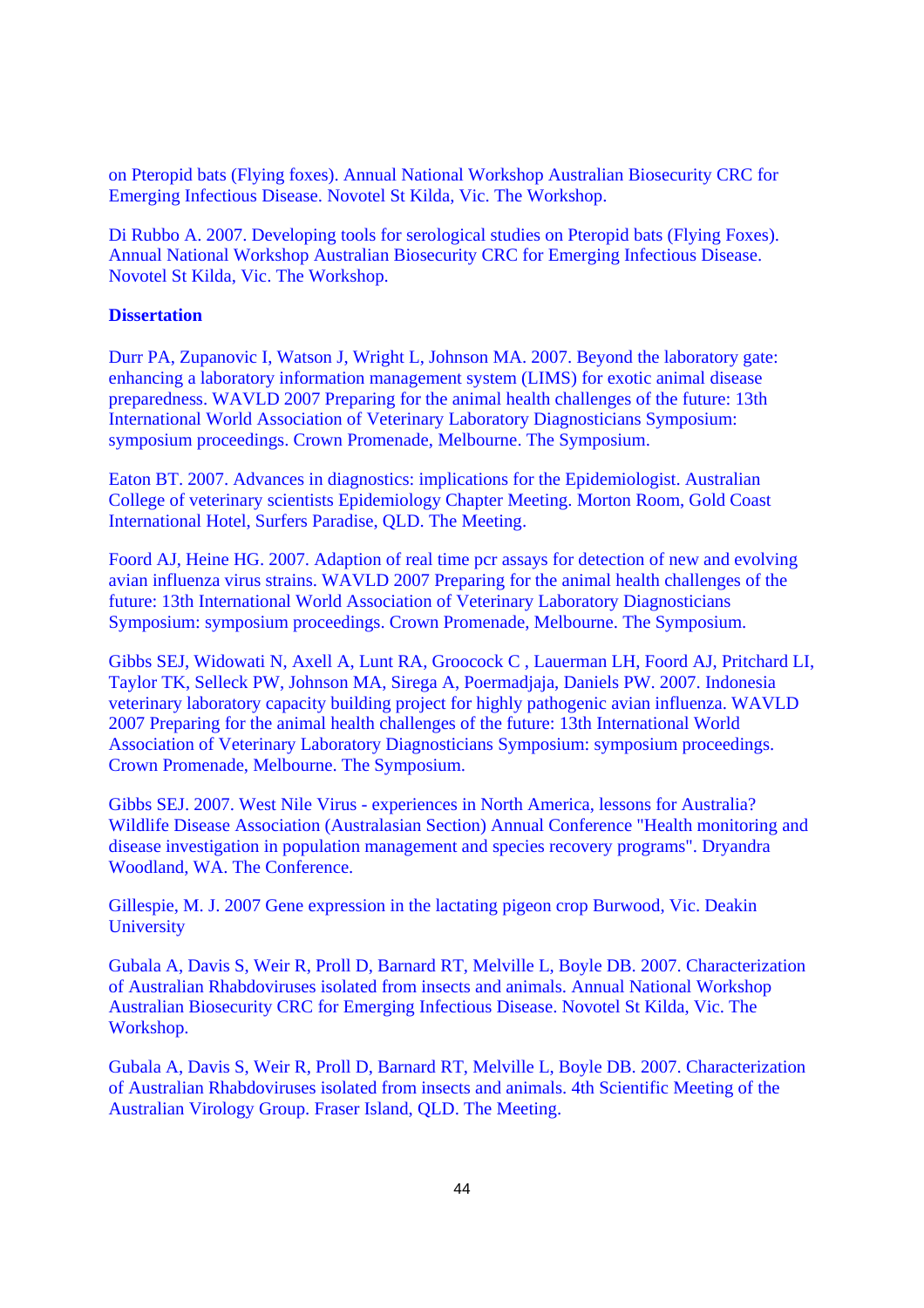Gudkovs N, Pradeep B, Stalin Raj V, Slater J, Sittidilokratna N, Mohan CV, Walker PJ. 2007. Application of PCR for improved shrimp health management in the Asian region. Third FRDC Aquatic Animal Health Subprogram Scientific Conference. The Rydges Esplanade resort, Cairns, QLD. The Conference.

Guo P, Hinton TM, Thomas J, Lowenthal JW, Bean AGD. 2007. Conservation of Th1 therapeutic activities against viral immunosuppression in chickens. ASI Annual Scientific Meeting Manly 2007 Australasian Society for Immunology. Manly Pacific Sydney. The Meeting.

Halpin K, Heine HG, Johnson MA, Stevens V, Trinidad L, Davies K, Selleck PW. 2007. Development and consolidation of an EQU program for the molecular diagnosis of Avian Influenza. WAVLD 2007 Preparing for the animal health challenges of the future: 13th International World Association of Veterinary Laboratory Diagnosticians Symposium: symposium proceedings. Crown Promenade, Melbourne. The Symposium.

Hammond JM. 2007. Production of FMDV diagnostic reagents to improve outbreak preparedness - Recombinant AGS. WAVLD 2007 Preparing for the animal health challenges of the future: 13th International World Association of Veterinary Laboratory Diagnosticians Symposium: symposium proceedings. Crown Promenade, Melbourne. The Symposium.

Hancock T, Johnson DL, Klippel J, Middleton DJ. 2007. Animal husbandry and welfare progression in high biocontainment facility: a challenging mix. ANZLAA Conference Australian and New Zealand Laboratory Association Bridging the Gap. Holiday Inn, Adelaide. The **Conference** 

Heine HG, Foord AJ. 2007. Molecular diagnosis of Equine Influenza H3N8. 4th Scientific Meeting of the Australian Virology Group. Fraser Island, QLD. The Meeting.

Heine HG, Gleeson LJ, Fusheng G, Sims L, Trinidad L, Lowther SL, Bingham J, Selleck PW. 2007. Identification of a novel hemagglutinin cleavage site in a highly pathogenic avian influenza from North Korea. WAVLD 2007 Preparing for the animal health challenges of the future: 13th International World Association of Veterinary Laboratory Diagnosticians Symposium: symposium proceedings. Crown Promenade, Melbourne. The Symposium.

Higgins M, Carson J, Gudkovs N. 2007. Development of an improved identification matrix for Aeromonas Salmonicida. WAVLD 2007 Preparing for the animal health challenges of the future: 13th International World Association of Veterinary Laboratory Diagnosticians Symposium: symposium proceedings. Crown Promenade, Melbourne. The Symposium.

Higgins M, Carson J, Gudkovs N. 2007. Development of an improved identification matrix for Aeromonas salmonicida. Third FRDC Aquatic Animal Health Subprogram Scientific Conference. The Rydges Esplanade Resort, Cairns, QLD. The Conference.

Hinton TM, Mitter N, Mahoney T, Doran TJ. 2007. Development of a new generation Marek's disease virus vaccines. 4th Scientific Meeting of the Australian Virology Group. Fraser Island, QLD. The Meeting.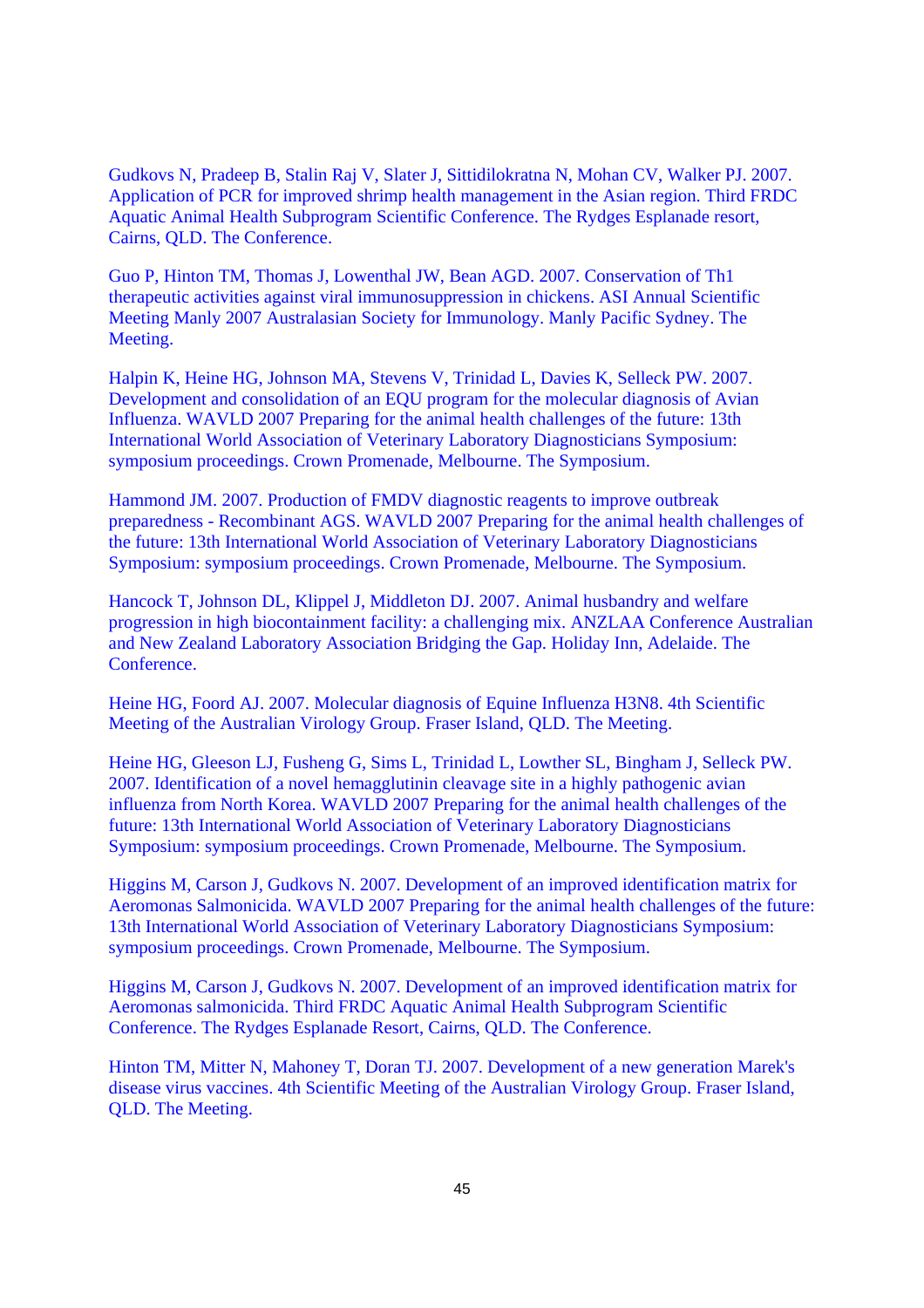Hyatt AD, Boyle DG, Olsen V. 2007. Detection of Bd: methods and recommendations. Amphibian declines and Chytridiomycosis: translating science into urgent action. Tempe, Arizona. The Conference.

Hyatt AD, Hayes D, Olsen V, Boyle DG. 2007. In search of viruses: an electron microscopical study. Devil Facial Tumour Disease Senior Scientist's Scientific Forum. Life Sciences Lecture Theatre, Sandy Bay Campus, University of Tasmania. The Forum.

Hyatt AD. 2007. Diagnostic Electron Microscopy: historical review and future. WAVLD 2007 Preparing for the animal health challenges of the future: 13th International World Association of Veterinary Laboratory Diagnosticians Symposium: symposium proceedings. Crown Promenade, Melbourne. The Symposium.

Hyatt AD. 2007. Frogs and viruses. AVA Annual Conference. Melbourne Convention Centre, Melbourne. The Convention.

Hyatt AD. 2007. Opening Address. Australian Microbeam Analysis Society AMAS IX - 9th Biennial Symposium. Brighton Savoy, Brighton, Vic. The Symposium.

Hyatt AD. 2007. Successes and the future: a diagnostic perspective. Integrated Research Challenges in Environmental Biology Emerging Wildlife Diseases: threats to amphibian biodiversity. Arizona State University, Arizona, USA. The University.

Hyatt AD. 2007. Time for change: Future requirements for the study of infectious diseases and identification of infectious agents. AMAS IX The Ninth Biennial Symposium. Brighton Savoy, Brighton, Vic. Australian Microscopy and Microanalysis Society.

Jack PJM, Amos-Ritchie R, Reverter A, Pritchard LI, Palacios G, Briese T, Boyle DB. 2007. Microarray-based detection of viruses causing vesicular or vesicular-like lesions in livestock animals. Annual National Workshop Australian Biosecurity CRC for Emerging Infectious Disease. Novotel St Kilda, Vic. The Workshop.

Jeggo MH. 2007. Labs of the future. WAVLD 2007 Preparing for the animal health challenges of the future: 13th International World Association of Veterinary Laboratory Diagnosticians Symposium: symposium proceedings. Crown Promenade, Melbourne. The Symposium.

Johnson J, Durr PA, Robertson I, Fenwick S. 2007. Investigation of the ecology of live bird markets and their role in the epidemiology of avian influenza in Bali and Lombok. Annual National Workshop Australian Biosecurity CRC for Emerging Infectious Disease. Novotel St Kilda, Vic. The Workshop.

Karpala AJ, Broadway MM, Lowenthal JW, Doran TJ, Bean AGD. 2007. Cellular responses to dsRNA are TLR3 dependent and can be modulated by type 1 interferon. TLROZ 2007 Pattern recognition receptors in immunity and disease. Melbourne. The Meeting.

Keyburn AL, Boyce JD, Vaz P, Bannam TL, Ford ME, Parker D, Rood JI, Moore RJ. 2007. NetB a novel Clostridium perfringens toxin that is an essential virulence factor for necrotic enteritis in chickens. BacPath9: the molecular biology of bacterial pathogens. Mantra Erskine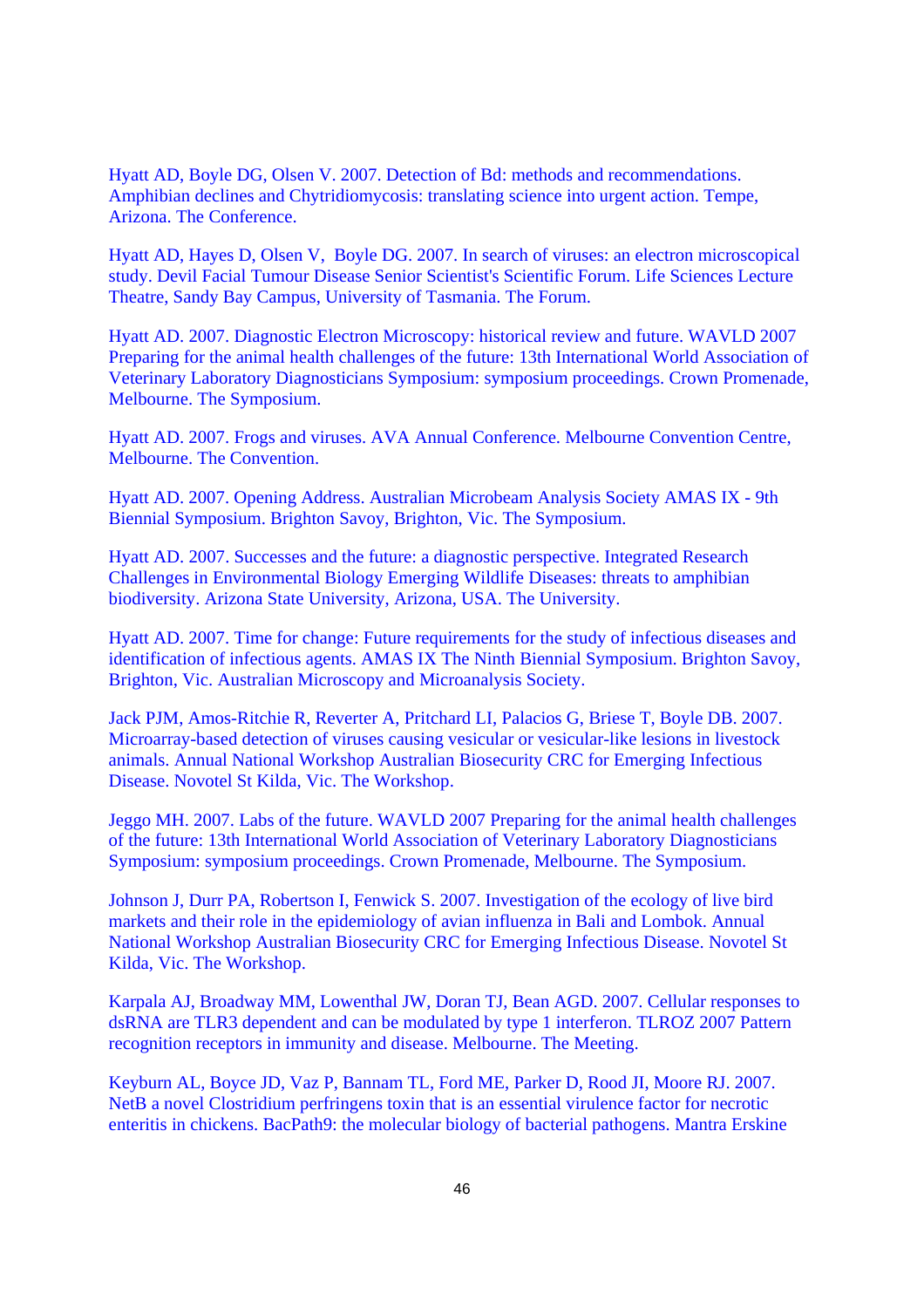Beach Resort, Lorne, Vic. The Conference.

Keyburn AL. 2007. Overturning 30 years of dogma in poultry disease. CRCA Conference. Perth. The Conference.

Klippel J, Johnson DL, Hancock T, Middleton DJ. 2007. The happy ferret: a guide to procedural refinement. ANZLAA Conference Australian and New Zealand Laboratory Association Conference Bridging the Gap. Holiday Inn, Adelaide. The Conference.

Layton DS, Strom ADG, O'Neil TE, Broadway MM, Ierino FL, Bean AGD. 2007. Immunomodulation for Xenotransplantation. CSIRO Transformational biology workshop. CSIRO Discovery Centre, Canberra. The Workshop.

Lowther SL, Rockman S, Klippel J, Hancock T, Middleton DJ. 2007. Tissue localisation of A/Vietnam/1203/04 H5N1 in ferrets during acute disease. 4th Scientific Meeting of the Australian Virology Group. Fraser Island, QLD. The Meeting.

Lunt RA, Linchongsubongkoch, Gleeson LJ, Abila R, Morrissy CJ, Leowijuk C, Edwards SF, Le Blanc Smith PM, Hammond JM. 2007. Advancing the role of a regional reference laboratory for Foot-and-Mouth disease in South East Asia. WAVLD 2007 Preparing for the animal health challenges of the future: 13th International World Association of Veterinary Laboratory Diagnosticians Symposium: symposium proceedings. Crown Promenade, Melbourne. The Symposium.

Lunt RA, White JR, Newberry KM, Pourquier P, Comtet L, Whittle S. 2007 . Development of a commercial ELISA for the detection of serum antibody to Akabane virus. WAVLD 2007 Preparing for the animal health challenges of the future: 13th International World Association of Veterinary Laboratory Diagnosticians Symposium: symposium proceedings. Crown Promenade, Melbourne. The Symposium.

Marsh GA, Rabadan R, Levine AJ, Palese P. 2007. Highly conserved regions of the Influenza A virus polymerase gene segments are critical for efficient vRNA packaging. 4th Scientific Meeting of the Australian Virology Group. Fraser Island, QLD. The Meeting.

Mathe NA, Crameri GS, Shiell BJ, Michalski WP, Wilks C, Wang LF. 2007. Determination of the fusion protein cleavage site of Beilong virus and J virus. Annual National Workshop Australian Biosecurity CRC for Emerging Infectious Disease. Novotel, St Kilda, Vic. The Workshop.

McColl KA, Corbeil S, Williams LM, Lancaster M, Crane MStJ. 2007. Abalone Ganglioneuritis - a transmission trial, and time-course study. Third FRDC Aquatic Animal Health Subprogram Scientific Conference. The Rydges Esplanade Resort, Cairns, QLD. The Conference.

McColl KA, Corbeil S, Williams LM, Lancaster M, Crane MStJ. 2007. Abalone Ganglioneuritis - a transmission trial and time course study. FRDC Scientific Meeting. Cairns, QLD. The Meeting.

McEachern JA, Bossart KN, Tachedjian M, Crameri GS, Zhu Z, Dimitrov DS, Broder CC, Wang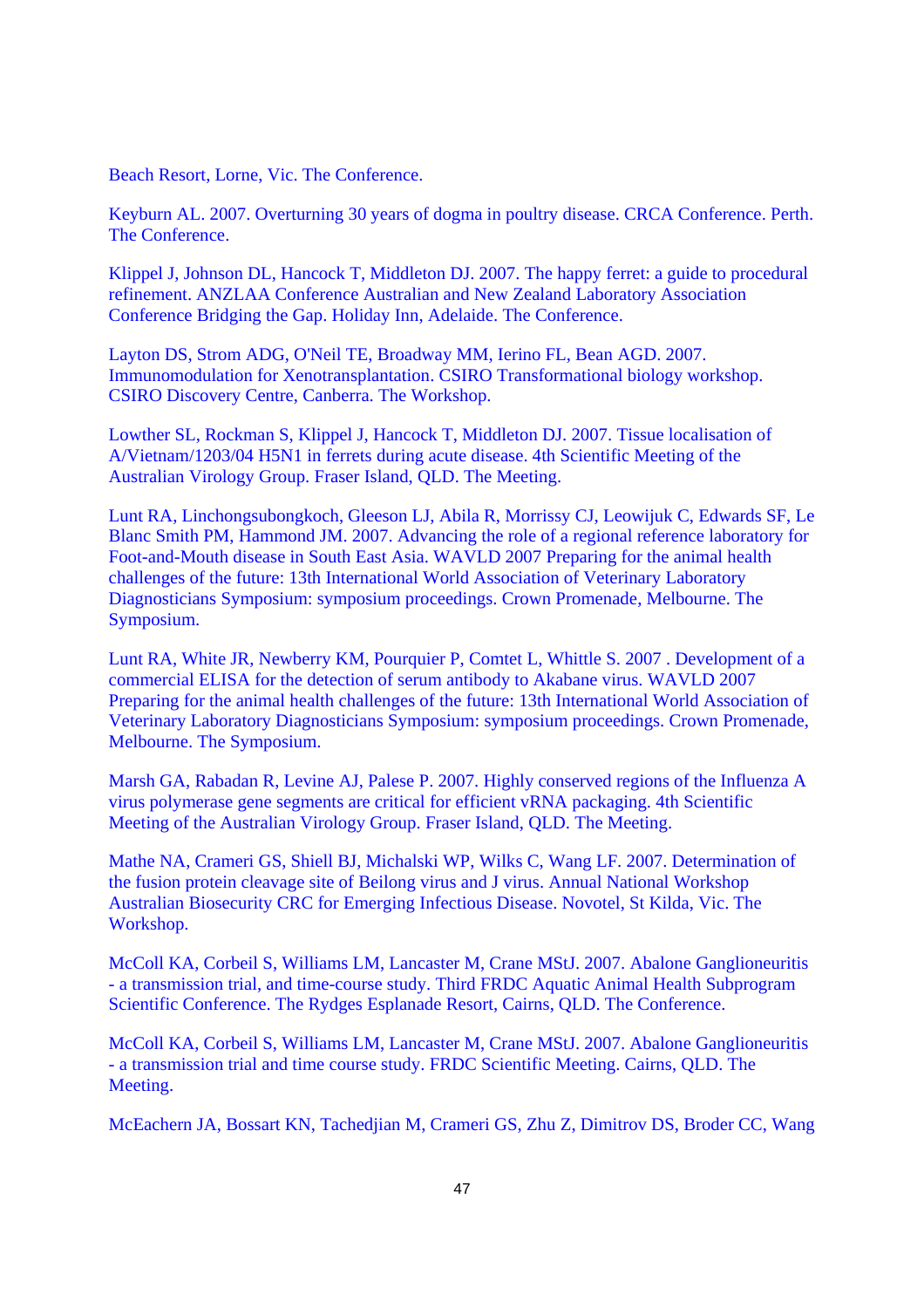LF. 2007. Functional studies of host-specific ephrin-B ligands as Henipavirus receptors. 4th Scientific Meeting of the Australian Virology Group. Fraser Island, OLD. The Group.

McKimm-Breschkin JL, Selleck PW, Usman T, Johnson MA. 2007. Analysis of the sensitivity of H5N1 isolates from the South East Asian region to Oseltamivir and Zanamivir. WAVLD 2007 Preparing for the animal health challenges of the future: 13th International World Association of Veterinary Laboratory Diagnosticians Symposium: symposium proceedings. Crown Promenade, Melbourne. The Symposium.

McKimm-Breschkin JL, Selleck PW, Usman TB, Johnson Ma. 2007. Indonesian H5N1 viruses demonstrate decreased sensitivity to oseltamivir . Options for the Control of Influenza VI Conference. Metro Toronto Convention Centre, Ontario, Canada. The Conference.

Moore RJ, Tizard MLV. 2007. Determination of tumour origin via profiling the microRNA expression patterns. Devil Facial Tumour Disease Senior Scientist's Scientific Forum. Life Sciences Lecture Theatre, Sandy Bay Campus, University of Tasmania. The Forum.

Morrissy CJ, Long NT, Hammond JM, Wright L, Pritchard LI, Schafer DJ, Ha W, Goff W, Hoa DM, Johnson MA, Daniels PW. 2007. Development of an improved capability in support of national biosecurity for the surveillance and control of Foot-and-Mouth disease in cattle and pigs in Vietnam. WAVLD 2007 Preparing for the animal health challenges of the future: 13th International World Association of Veterinary Laboratory Diagnosticians Symposium: symposium proceedings. Crown Promenade, Melbourne. The Symposium.

Morrissy CJ, McEachern JA, Colling A, Wright L, Long NT, Goff W, Hammond JM, Johnson MA, Crowther J, Hoa DM, Daniels PW. 2007. International validation of a new 3 ABC ELISA for FMD serology. WAVLD 2007 Preparing for the animal health challenges of the future: 13th International World Association of Veterinary Laboratory Diagnosticians Symposium: symposium proceedings. Crown Promenade, Melbourne. The Symposium.

Morrissy CJ, Schafer DJ, Wright L, Hammond JM, Bingham J, Hong NTT, Neumann E, Middleton DJ, Goff W, Ha W, Jaros P. 2007. Development of Porcine Circovirus (PCV) diagnostic capability at AAHL allowing the detection and nucleotide sequence analysis of PCV from disease outbreaks. WAVLD 2007 Preparing for the animal health challenges of the future: 13th International World Association of Veterinary Laboratory Diagnosticians Symposium: symposium proceedings. Crown Promenade, Melbourne. The Symposium.

Muller JD, Foord AJ, Heine HG, McEachern JA, Bossart KN, Yu M, Wilks C, Wang LF. 2007. Antigenicity studies and development of serological tests for Foot and Mouth Disease Virus. Annual National Workshop Australian Biosecurity CRC for Emerging Infectious Disease. Novotel St Kilda, Vic. The Workshop.

Muller JD, Foord AJ, Heine HG, Yu M, Wilks CR, Wang LF. 2007. Development and evaluation of a recombinant antibody-based competitive ELISA for FMD. WAVLD 2007 Preparing for the animal health challenges of the future: 13th International World Association of Veterinary Laboratory Diagnosticians Symposium: symposium proceedings. Crown Promenade, Melbourne. The Symposium.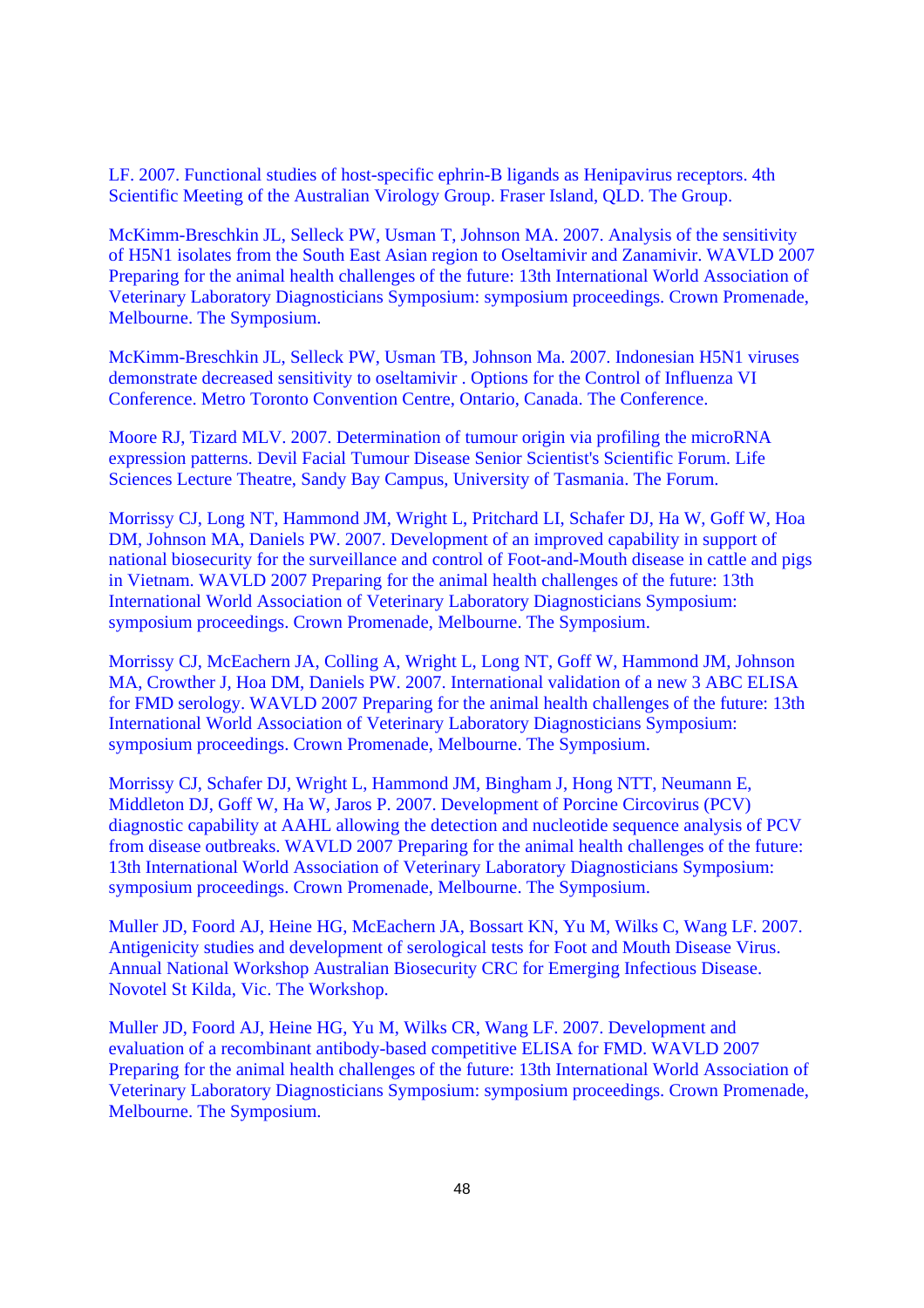Mungall BA, Middleton DJ, Eisen D. 2007. Plasma-derived mannose-binding lectin has in vitro activity against Henipa viruses. 1st Congress of the Society of Innate Immunity. Antalya, Turkey. The Congress.

Mungall BA, Middleton DJ, Halpin K, Daniels PW, Bingham J. 2007. Experimental models for Henipavirus infection: bats, cats and pseudo-rats. WAVLD 2007 Preparing for the animal health challenges of the future: 13th International World Association of Veterinary Laboratory Diagnosticians Symposium: symposium proceedings. Crown Promenade, Melbourne. The Symposium.

Mungall BA, Schopman NCT, Lambeth LS, Doran TJ. 2007. Inhibition of Henipavirus infection by RNA interference. The 4th Scientific meeting of the Australian Virology Group. Fraser Island, QLD. The Group.

Newberry KM, Lunt RA, McColl KA, Chamberlain T. 2007. A virus neutralization test for the detection of antibody to Australian Bat Lyssavirus. WAVLD 2007 Preparing for the animal health challenges of the future: 13th International World Association of Veterinary Laboratory Diagnosticians Symposium: symposium proceedings. Crown Promenade, Melbourne. The Symposium.

Pritchard LI, Foord AJ, Taylor TK, Axell A, Lunt RA, Hammond JM, Groocock C, Lauerman LH, Daniels PW. 2007. A review of training in molecular diagnostic techniques for Avian Influenza in South East Asia. WAVLD 2007 Preparing for the animal health challenges of the future: 13th International World Association of Veterinary Laboratory Diagnosticians Symposium: symposium proceedings. Crown Promenade, Melbourne. The Symposium.

Retallick MAS, Bacic A, Colegate SM, Hoffmann P, Michalski WP. 2007. Identifying Candidate biomarkers of Tunicaminyluracil toxin exposure in rat serum using a toxicoproteomic approach. ComBio 2007 Combined Conference Abstracts. Sydney Convention and Exhibition Centre, Sydney. The Conference.

Schlogel LM, Picco A, Kilpatrick AM, Hyatt AD, Daszak P. 2007. Presence of Batrachochytrium dendrobatidis and amphibian ranaviruses in U.S. Markets. Amphibian declines and Chytridiomycosis: translating science into urgent action. Tempe, Arizona, USA. The Conference.

Selleck PW. 2007. Influenza. ASM 2007 Annual Scientific Meeting of the Australian Society for Microbiology. Adelaide Convention Centre, Adelaide. The Meting.

Shiell BJ, Tachedjian M, Vaughan JA, Beddome G, Farn JL, Michalski WP. 2007. Analysis of recombinant Phospholipase B from Moraxella Bovis with Anomalous Electrophoretic behavior. 4th International Peptide Symposium in conjunction with 7th Australian Peptide Conference and 2nd Asia-Pacific International Peptide Symposium. Cairns, Great Barrier Reef, QLD. The Symposium.

Smith CS, De Jong C, Crameri GS, McEachern JA, Yu M, Tachedjian M, Henning J, Meers J, Wang LF, Field HE. 2007. Investigation of SARS-like coronaviruses in Australasian bats. Annual National Workshop Australian Biosecurity CRC for Emerging Infectious Disease.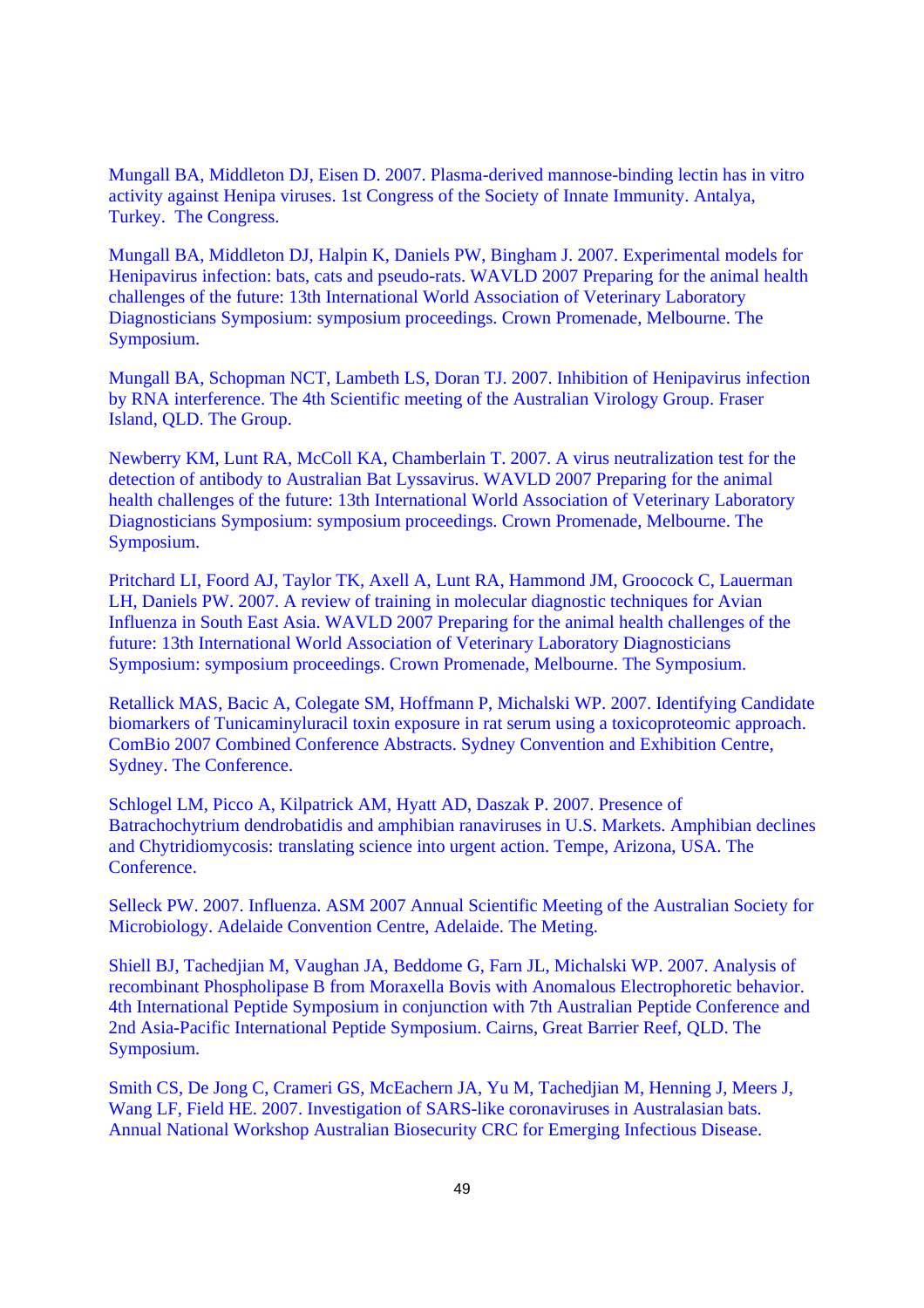Novotel St Kilda, Vic. The Workshop.

Tachedjian M, Bulach D, Smith CS, De Jong C, Middleton DJ, Field HE, Wang LF. 2007. Molecular and immunological investigations of bat-virus interactions: sequencing the bat transcriptome. Annual National Workshop Australian Biosecurity CRC for Emerging Infectious Disease. Novotel St Kilda, Vic. The Workshop.

Thalmann C, Yu M, Barnard RT, Wang LF. 2007. Molecular characterisation of Broome virus. Annual National Workshop Australian Biosecurity CRC for Emerging Infectious Disease. Novotel, St Kilda, Vic. The Workshop.

Tizard MLV, Cottee P, Glazov EA, Dalrymple BP, Moore RJ. 2007. Discovery and application of microRNAs in the chicken: a model system with an economic benefit. CSIRO Transformational biology workshop. CSIRO Discovery Centre, Canberra. The Workshop.

Tyrrell KL, White JR, McLure SJ, Lello J. 2007. Effects of dynamic 'communal' interactions on disease processes and individual agent diagnosis where multiple infectious agents are present in sheep. WAVLD 2007 Preparing for the animal health challenges of the future: 13th International World Association of Veterinary Laboratory Diagnosticians Symposium: symposium proceedings. Crown Promenade, Melbourne. The Symposium.

Tyrrell KL, White JR. 2007. Development of a high throughput robotics-based ELISA for the detection of antibodies specific for parasite worm species in sheep. WAVLD 2007 Preparing for the animal health challenges of the future: 13th International World Association of Veterinary Laboratory Diagnosticians Symposium: symposium proceedings. Crown Promenade, Melbourne. The Symposium.

Virtue ER, Marsh G, Purcell D, Wang LF. 2007. Identification of virulence factors for Henipavirus infection. Annual National Workshop Australian Biosecurity CRC for Emerging Infectious Disease. Novotel, St Kilda, Vic. The Workshop.

Walker PJ. 2007. Emerging diseases and health management in aquaculture. Indaqua 2007. Chennai Trade Centre, Chennai, India. The Conference.

Wang LF, Yu M, Tachedjian M, Crameri GS, McEachern J.A. 2007. Role of receptor specificity in SARS-CoV emergence. 4th Scientific Meeting of the Australian Virology Group. Fraser Island, QLD. The Meeting.

Wang LF. 2007. Bats, Civets and the emergence of SARS. 16th Combined Biological Sciences Meeting. UWA University Club, University of Western Australia, Perth. UWA.

Wang LF. 2007. Identification of infectious pathogens via molecular biological approaches. Devil Facial Tumour Disease Senior Scientist's Scientific Forum. Life Sciences Lecture Theatre, Sandy Bay Campus, University of Tasmania. The Forum.

Wang LF. 2007. Virus-host cell interaction. ASM 2007 Annual Scientific Meeting of the Australian Society for Microbiology. Adelaide Convention Centre, Adelaide. The Meeting.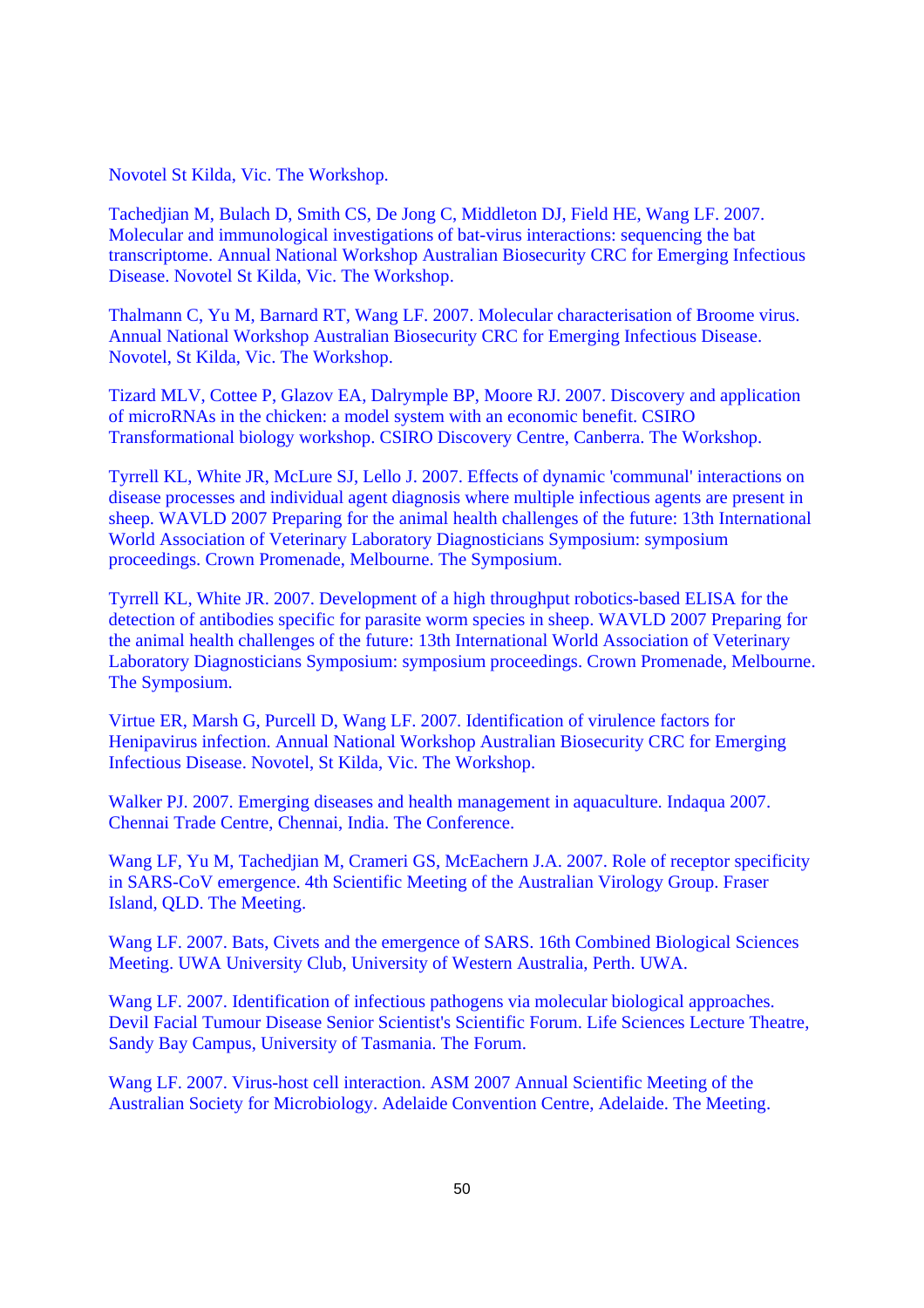Wang LF. 2007. Wildlife hosts of SARS-coronavirus and related viruses. 25th International Congress of Chemotherapy (ICC) and the 17th European Congress of Clinical Microbiology and Infectious Diseases (EUCCMID). Munich, Germany. The Congress.

Wang LF. 2007. Zoonotic viruses of bat origin - discovery and diagnosis. WAVLD 2007 Preparing for the animal health challenges of the future: 13th International World Association of Veterinary Laboratory Diagnosticians Symposium: symposium proceedings. Crown Promenade Melbourne. The Symposium.

White JR, Hewitson GR, McDonald TS, Hansson E, Heine HG, Foord AJ, Diallo IS. 2007. An evaluation of commercially available nucleic acid extraction methods for the processing and subsequent qPCR analysis of samples infected with Avian Influenza virus. WAVLD 2007 Preparing for the animal health challenges of the future: 13th International World Association of Veterinary Laboratory Diagnosticians Symposium: symposium proceedings. Crown Promenade, Melbourne. The Symposium.

Wijegoonawardane PM, Cowley JA, Kiatpathomchai W , Nielsen L, Walker PJ. 2007. Natural recombination amongst genotypic variants of the yellow head virus complex and its implications for genotype assignment and pcr-based diagnostics. Third FRDC Aquatic Animal Health Subprogram Scientific Conference. The Rydges Esplanade Resort, Cairns, QLD. The Conference.

Williams LM, Crane MStJ, Kort AB, Schuller KA, Ellis DC. 2007. Virus susceptibility of Southern Bluefin Tuna (Thunnus maccolyii) gonad and kidney cell lines. Third FRDC Aquatic Animal Health Subprogram Scientific Conference. The Rydges Esplanade Resort, Cairns, QLD. The Conference.

Wise TG, Doran TJ. 2007. Inhibition of avian influenza virus H5N1 using chicken RNA polymerase III shRNA vectors. 4th Scientific Meeting of the Australian Virology Group. Fraser Island, QLD. The Meeting.

Wong F, Lancaster M, Crane MStJ, Corbeil S, Hyatt AD, Tan J, Savin K, Cogan N, Sawbridge T, Warner S. 2007. Characterisation of the herpes-like virus infecting Australian populations of abalone Haliotis SPP. by whole genome pyrosequencing. WAVLD 2007 Preparing for the animal health challenges of the future: 13th International World Association of Veterinary Laboratory Diagnosticians Symposium: symposium proceedings. Crown Promenade, Melbourne. The Symposium.

Wong MH, Yaiw KC, Hyatt AD, Van Driel R, Eaton BT, Crameri SG, Wang LF, Ng ML, Devi S, Wong KT. 2007. Tioman and Menangle viruses infection in human neuronal, endothelial and African Monkey Kidney Cells. 6th ASEAN Microscopy Conference. Impiana Cherating Hotel, Pahang, Malaysia. The Conference.

Yaiw KC, Bingham J, Crameri GS, Mungall BA, Hyatt AD, Eaton BT, Shamala D, Wang LF, Wong KT. 2007. Experimental Tioman virus infection in pigs. 24th World Congress of pathology and Laboratory Medicine Meeting the challenges of globalisation and miniaturisation. Sunway Pyramid Convention Centre Petaling Jaya, Selangor, Malaysia. The Congress.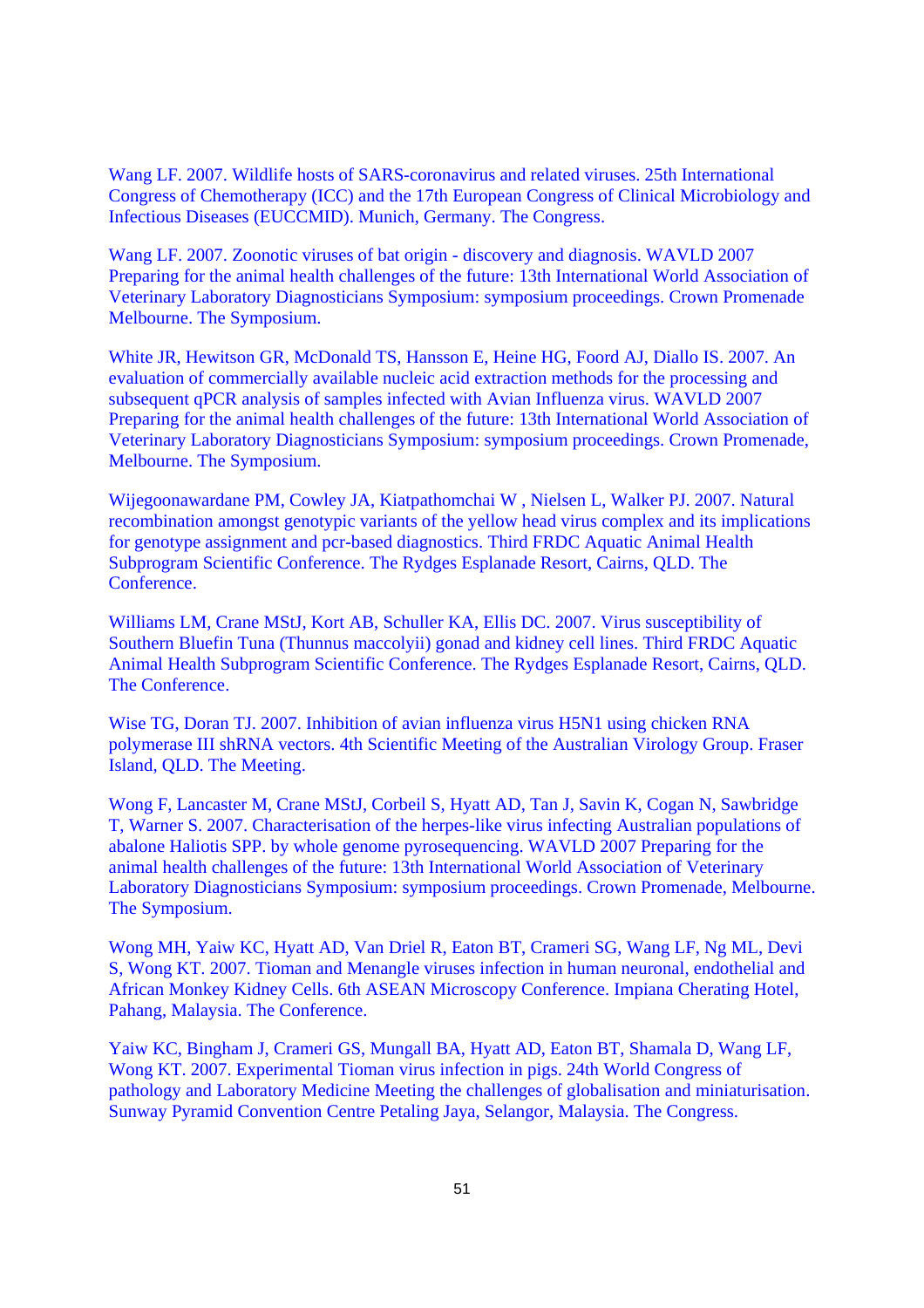Yu M, Tachedjian M, McEachern JA, Crameri GS, Selleck K, Field HE, Wang LF. 2007. Functional analysis of bat ACE2 molecules on engineered HELA cell surface as receptor for SARS-COV. Annual National Workshop Australian Biosecurity CRC for Emerging Infectious Disease. Novotel St Kilda, Vic. The Workshop.

## **(B) Human Protection and Performance Division, Defence Science Technology Organisation (DSTO)**

The policy of the Defence Science and Technology Organisation is to publish results of a general scientific value in the open literature. Information that is more specialised and relevant particularly to defence is published in laboratory reports, which are unclassified and available to the public, unless they contain information that might prejudice the security of Australia or information that is commercial-in-confidence. It is envisaged that all results of the biological research will be either unclassified or "commercial-in-confidence".

The Defence Health Services Division encourages the publication of scientific reviews of the literature in the biological defence area. Over the past 12 months, several articles have been published or accepted for publishing in the Australian and international scientific literature. These include:

Liu, C.Q., Tran, H., Alderton, M.R. Nuttall, S.D., Wilkins, M., Streltsov, V.A., Construction, crystal structure and application of a recombinant protein that lacks the collagen-like region of BclA from Bacillus anthracis spores, Biotechnology and Bioengineering July 2007 (in press).

Dawson, R., Liu, C.Q. Properties and Applications of Antimicrobial Peptides in Biodefence Against Biological Warfare Threat Agents, Critical Reviews in Microbiology Oct 2007.

Dorsch, M., Gauci, P., Gubala, A., McAllister, J., Pickering, A., Ramasamy, S., Sait, M., Advances in Anaphylaxis and Treatment of Potential Biological Warfare Agents: A Review of the Open Publications for 2005 and 2006. DSTO Report June 2007.

Hartley, P.G., Alderton, M.R., Dawson, R.M. and Wells, D. 2007, Ricin antitoxins based on lyotropic mesophases containing galactose amphiphiles. *Bioconjugate Chemistry* 18, 152-159.

McAnoy, A.M., Sait, M. and Pantelidis, S. 2007, Establishment of a Vaporous Hydrogen Peroxide Bio-Decontamination Capability. DSTO-TR-1994.

McDowall, L. 2007, Design of Polymers for the Neutralisation of the Plant Toxin Ricin. DSTO-DP-1103.

Polyzos, A., Alderton, M., Dawson, R.M. and Hartley, P.G. 2007, Bio-functionalized surfactant mesophases as polyvalent inhibitors of cholera toxin. *Bioconjugate Chemistry* 18, 1442-1449.

Ross S. and Dawson R.M. 2007, Advances in treatment of chemical agent poisoning: review of the open scientific literature 2006. DSTO-DP-1099*.*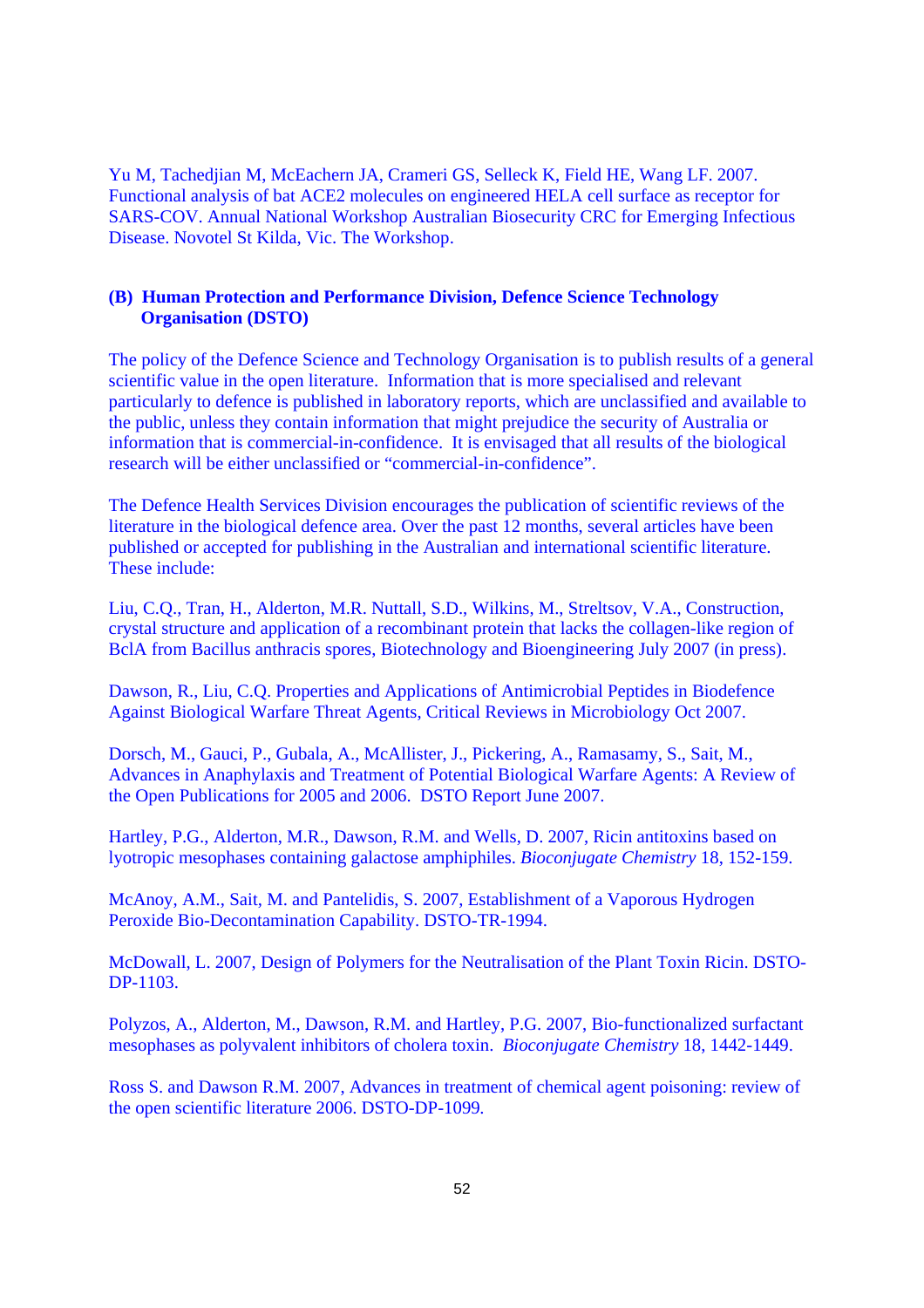Sait, M., McAnoy, A.M., Jamriska, M, Pantelidis, S. and Alderton, M.R. 2007, Detection of aerosolised Geobacillus stearothermophilus spores during Australia Post mail-processing operations. DSTO-CR-2007-0329.

Sait, M., Lewis, J., Pantelidis, S., Peeler, J. and Blackman, L. 2007, Evaluation of the RAZOR PCR instrument for the detection of Ricin. DSTO-CR-2007-0330.

Tran, H. and Liu, C.Q. 2007, Rapid Detection of Ricin by Surface Plasmon Resonance. DSTO-TR-2021.

Tran, H. and Liu, C.Q. 2007, Evaluation of M1M Ricin Detection Kits. DSTO-CR-2007-0071.

Tran, H. and Liu, C.Q. 2007, Evaluation of M1M botulinum neurotoxins A and B detection kits. DSTO-CR-2007-0142.

Tran, H., Leong, C., Loke, W.K., Dogovski, C., Liu, C.Q. 2007, Surface Plasmon Resonance Detection of Ricin and Horticultural Ricin Variants in Environmental Samples, Toxicon.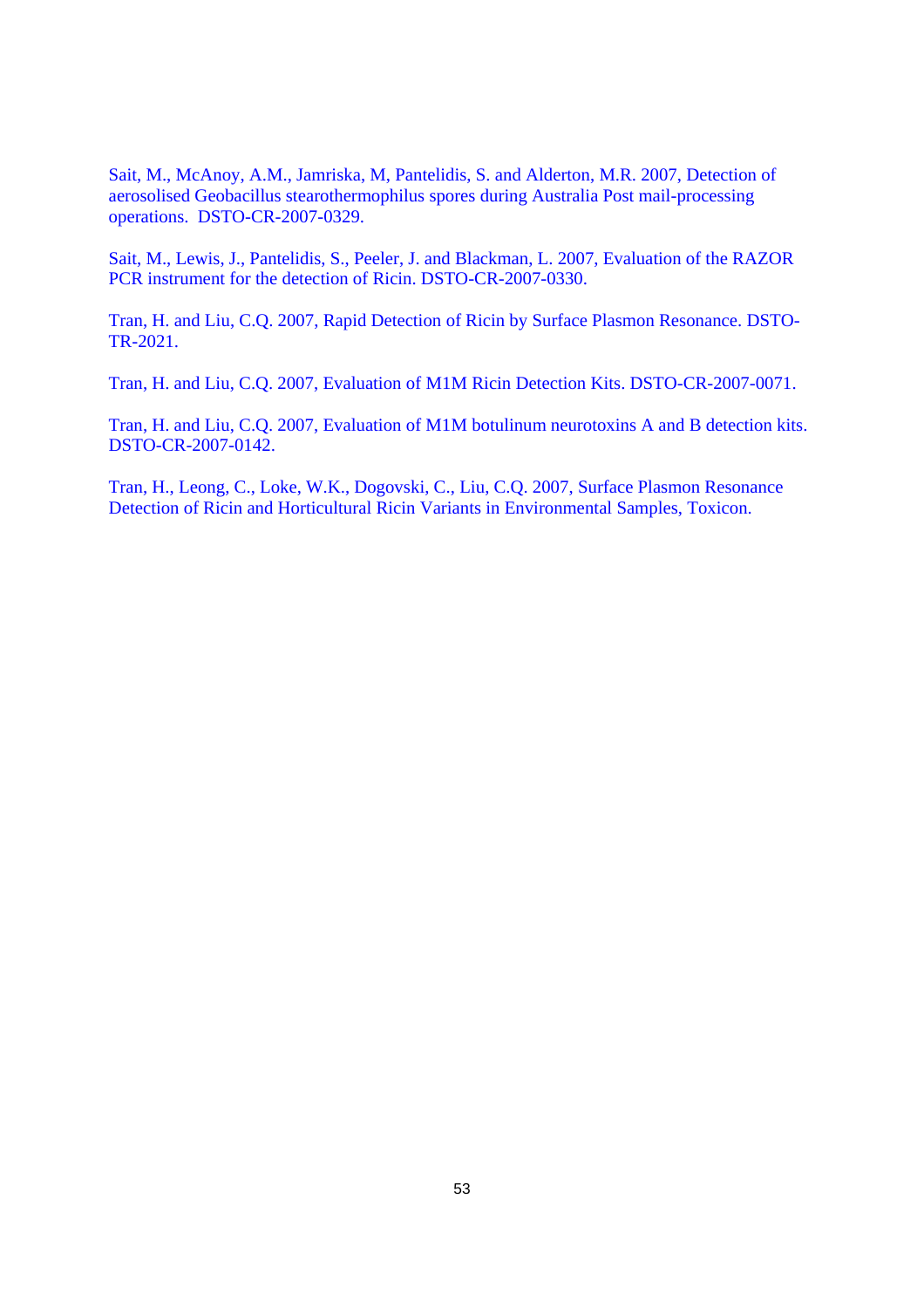### **(C) The National High Security Laboratory (NHSQL)**

The National High Security Laboratory (NHSQL) operates under the auspices of the Victorian Infectious Diseases Reference Laboratory (VIDRL). The laboratory only carries out a limited number of research activities that result in publication.

Gustavo Palacios, Druce J, Du L, Tran T, Birch C, Briese T, Conlan S, Phenix-Lan Q, Hui J, Marshall J, Simons J F, Egholm M, Paddock, C.D. M.P.H.T.M, Sun-Ju S, Goldsmith C.S, Zaki S. R, Catton M, Lipkin M.D. A New Arenavirus in a Cluster of Fatal Transplant-Associated Diseases. N.Engl Med 2008;358 p1-8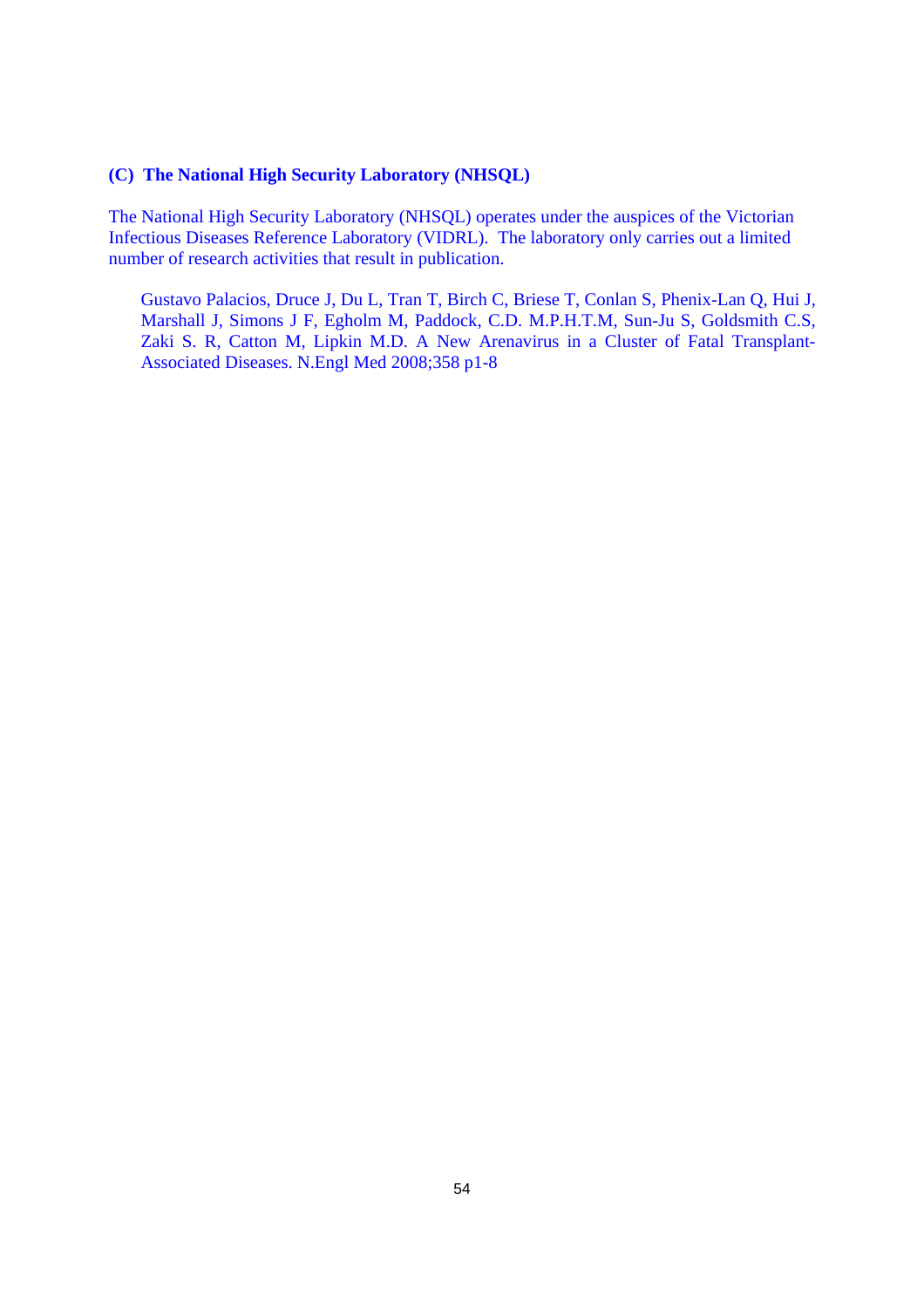# **Active promotion of contacts**

Australia's submissions with respect to the information sought under Form D (Part 1a-g) and Form D (Part 2) are at **Attachments 5.1** and **5.2**, respectively.

# 1. Planned international conferences, symposia, seminars, and other similar forums for exchange

For each such event, the following information should be provided:

|    | a. | name of the conference, etc.                                    |  |
|----|----|-----------------------------------------------------------------|--|
|    | b. | arranging organization(s), etc.                                 |  |
|    | C. | time                                                            |  |
|    | d. | place                                                           |  |
|    | е. | main subject(s) for the conference, etc.                        |  |
|    |    |                                                                 |  |
|    | f. | conditions for participation                                    |  |
|    |    |                                                                 |  |
|    | g. | point of contact for further<br>information, registration, etc. |  |
|    |    |                                                                 |  |
|    |    |                                                                 |  |
| 2. |    | Information regarding other opportunities                       |  |
|    |    |                                                                 |  |
|    |    |                                                                 |  |
|    |    |                                                                 |  |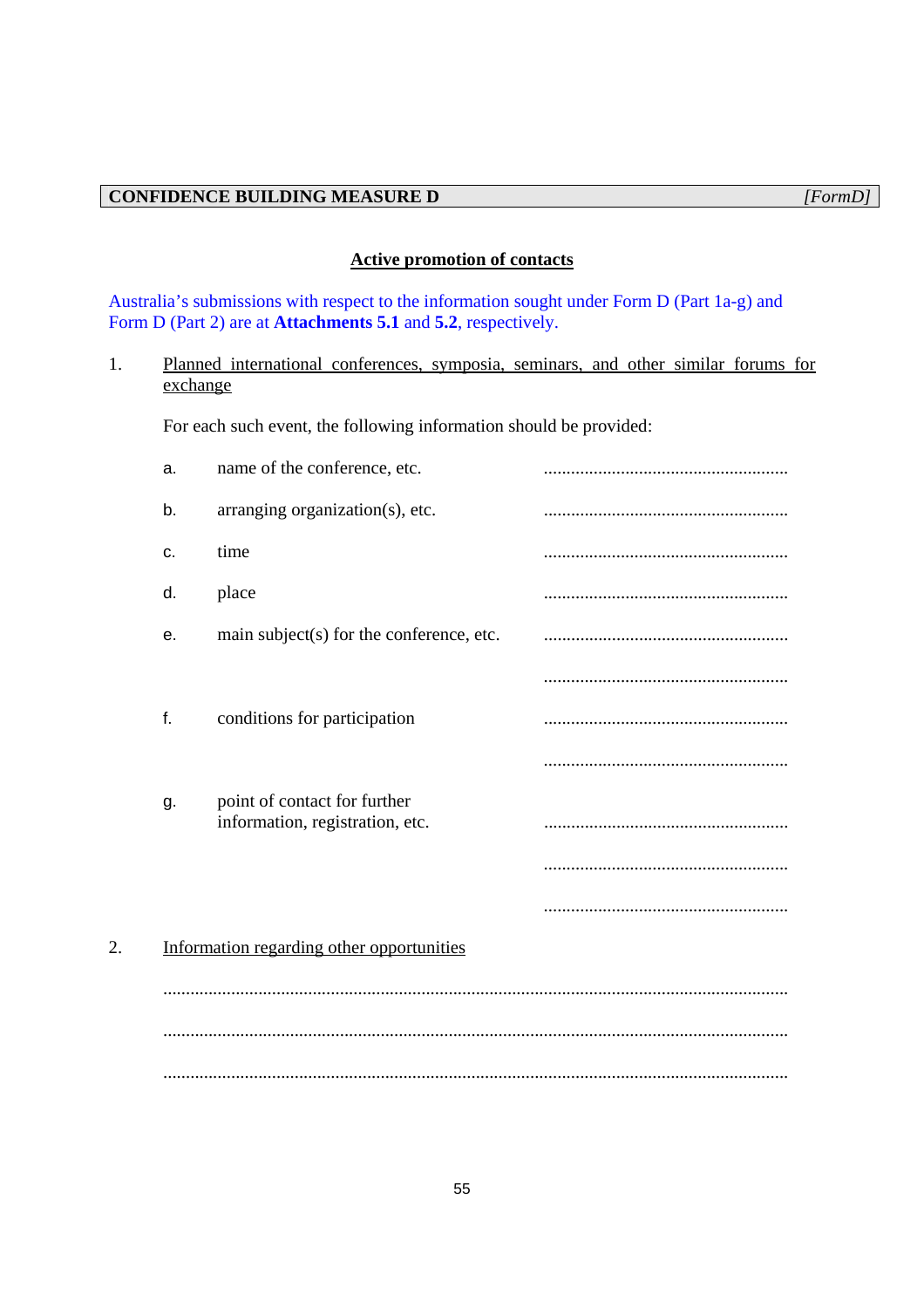# **CONFIDENCE BUILDING MEASURE D** *[Form D, part 1]*

### **Active promotion of contacts**

Australia welcomes *bona fide* professional contact with other researchers in matters directly related to the Biological Weapons Convention. Contact should be made with the facility described in Form A, part 2 (iii).

**1.** Planned international conferences, symposia, seminars, and other similar fora in which Australia participated in 2007

BWC Regional Workshops, including specialised regional workshops on biosafety and biosecurity, have been convened to help BWC States Parties in South East Asia become better engaged with the Geneva-based intersessional program of work and related activities as a means to reduce the possibility of bioterrorism in the region, or the inadvertent assistance by states in the region to biological weapons programs being developed elsewhere.

DSTO is a contributing member of the Technical Cooperation Program (TTCP) CBD Group, and through a CBR MOU with Canada, US and the UK collaborates in matter directly relating to Biological Defence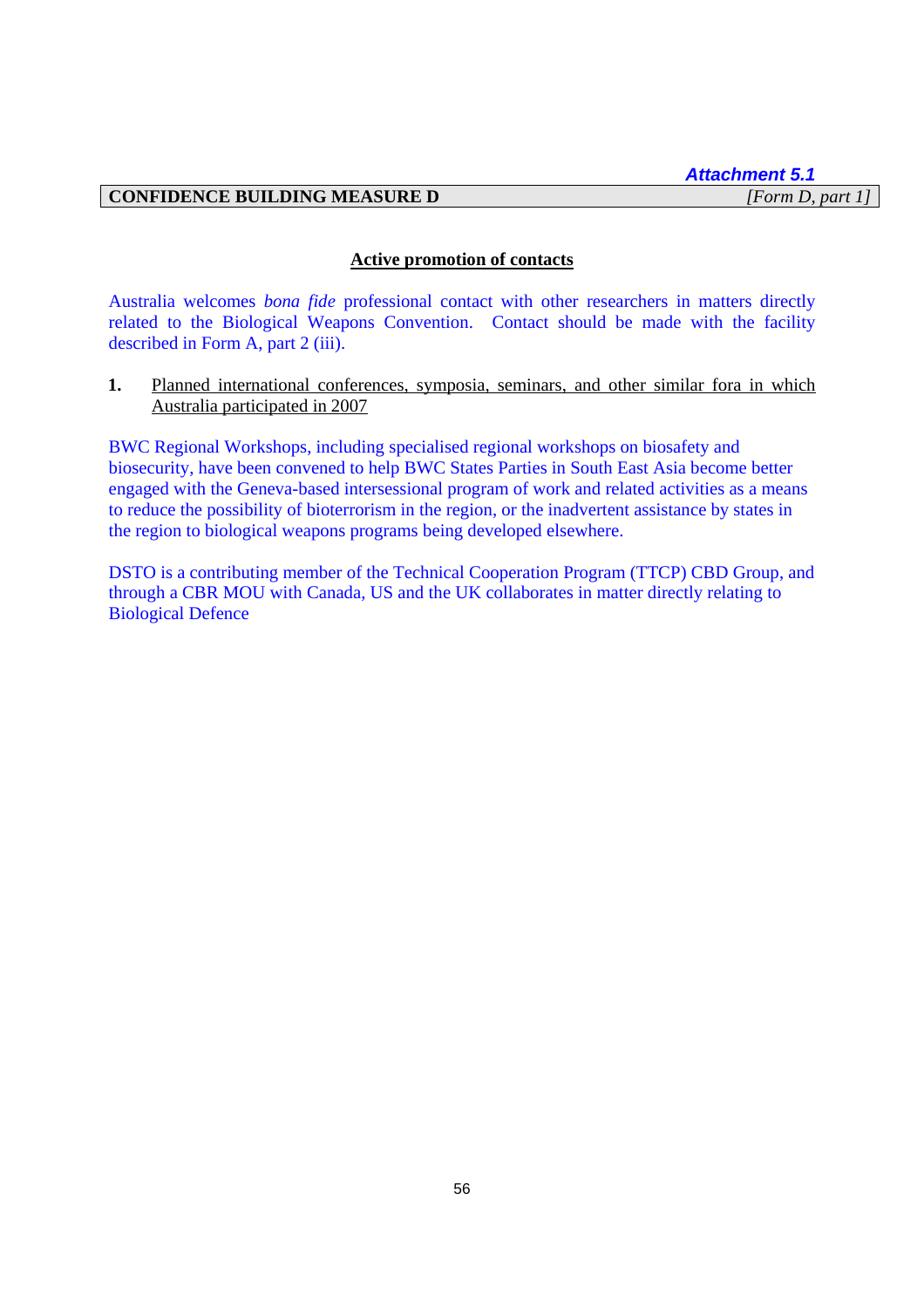# **CONFIDENCE BUILDING MEASURE D**

# **Active promotion of contacts**

**2.** Information regarding other opportunities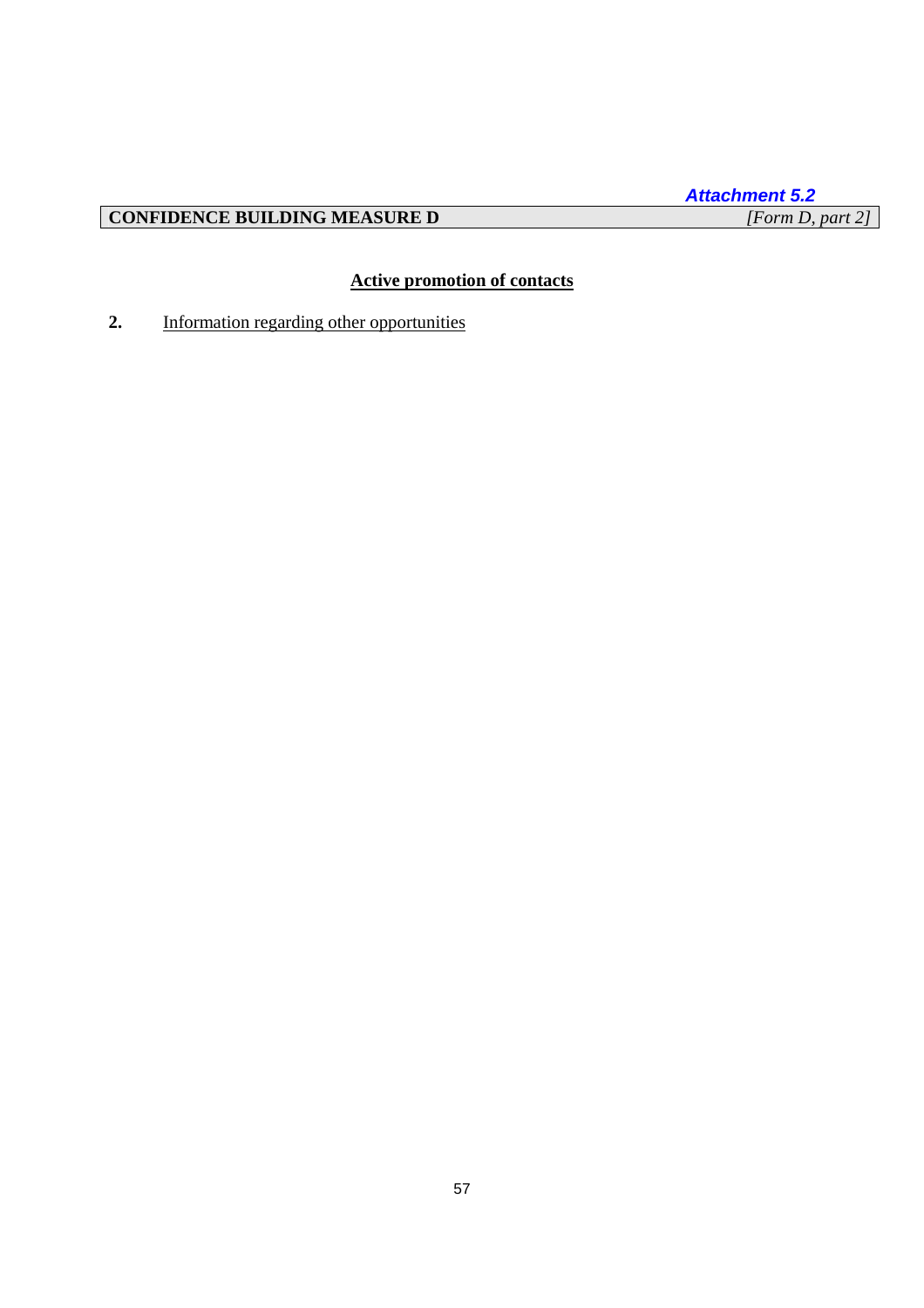| Relating to                                                                                                                                                                                      | Legislation | Regulations | Other measures | Amended since<br>last year |
|--------------------------------------------------------------------------------------------------------------------------------------------------------------------------------------------------|-------------|-------------|----------------|----------------------------|
| (a) Development,<br>production, acquisition<br>or retention of<br>microbial or other<br>biological agents, or<br>toxins, weapons,<br>equipment and mens of<br>delivery specified in<br>Article I | Yes         | <b>Yes</b>  | N <sub>0</sub> | Yes                        |
| (b) Exports of micro-<br>organisms* and toxins                                                                                                                                                   | Yes         | Yes         | Yes            | N <sub>0</sub>             |
| (b) Imports of micro-<br>organisms <sup>*</sup> and toxins                                                                                                                                       | Yes         | Yes         | N <sub>0</sub> | N <sub>0</sub>             |

### **Declaration of legislation, regulations and other measures**

In addition to the above summary, an overview of key Australian Government legislation relevant to the BWC is provided below:

### **Background**

Australia has the following Australian Government legislation, regulations and other measures to declare under this confidence-building measure. Australia has taken a range of legislative and executive measures that ensure compliance with the UN Security Council Resolution 1540 (2004).

Australia is fully committed to the work of the 1540 Committee in ensuring global implementation of this resolution. As well as WMD-dedicated legislation, there is a considerable amount of health, safety and environmental legislation that control access to hazardous biological materials. The Australian Government is reviewing all WMD and hazardous materials controls, with a view to enhancing them if necessary for counter-terrorism purposes.

### *Chemical Weapons (Prohibition) Act 1994* **and associated regulations**

This Act, administered by the Australian Safeguards and Non-Proliferation Office within the Department of Foreign Affairs and Trade, gives effect to Australia's obligations to the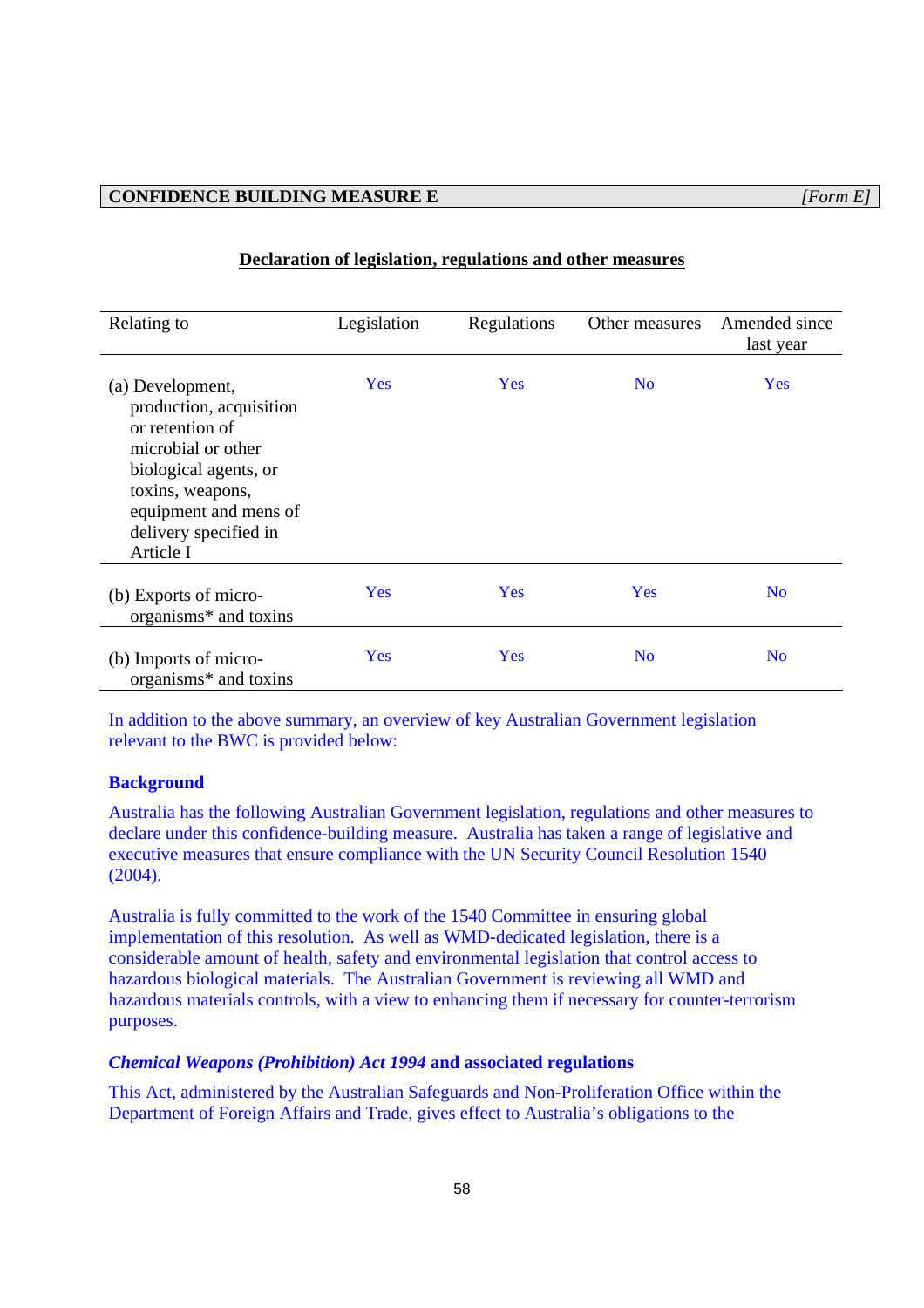Convention on the Prohibition of the Development, Production, Stockpiling and Use of Chemical Weapons and on their Destruction. The Act controls certain chemicals which may be used as weapons, including the natural toxins ricin and saxitoxin. The Act's general purpose criterion also applies to the hostile use of any chemical, including other toxins.

The Act extends to the acts of Australian citizens outside Australia. Contravention of the Act is an indictable offence.

### **Declaration of legislation, regulations and other measures**

Convention on the Prohibition of the Development, Production, Stockpiling and Use of Chemical Weapons and on their Destruction. The Act controls certain chemicals which may be used as weapons, including the natural toxins ricin and saxitoxin. The Act's general purpose criterion also applies to the hostile use of any chemical, including other toxins. The Act extends to the acts of Australian citizens outside Australia. Contravention of the Act is an indictable offence.

#### *Crimes (Biological Weapons) Act 1976*

This Act, which is administered by the Attorney-General, makes it unlawful for Australians to develop, produce, stockpile or otherwise acquire or retain microbial or other biological agents or toxins whatever their origin or method of production, of types and in quantities that have no justification for prophylactic, protective or other peaceful purposes; or weapons, equipment or means of delivery designed to use such agents or toxins for hostile purposes or in armed conflict. The Act extends to the acts of Australian citizens outside Australia. Contravention of the Act is an indictable offence.

### *Crimes (Biological Weapons) Regulations 1980*

These Regulations specify the way in which substances acquired under the Act should be stored, disposed of and analysed.

### *Customs Act 1901* and *Customs (Prohibited Exports) Regulations*

Under the *Customs Act 1901,* the *Customs (Prohibited Exports) Regulations 1958* prohibits the exportation from Australia of defence and dual-use goods listed in the 'Defence and Strategic Goods List' (DSGL) without prior permission from the Minister for Defence or an authorised person. Under the regulations, the Minister for Defence may authorise in writing a person employed in the Department of Defence to approve exports of defence and dual-use goods listed on the DSGL. Applications to export goods listed in the DSGL are considered on a case-by-case basis against published policy criteria to ensure exports of defence and dual-use goods are consistent with Australia's broader national interests and international obligations.

The DSGL is divided into two parts: Part 1 of the DSGL covers defence and related goods, which are those goods and technologies designed or adapted for use by armed forces or goods that are inherently lethal. Part 2 of the DSGL covers those goods that have a dual use. Dual-use goods comprise equipment and technologies developed to meet commercial needs, but which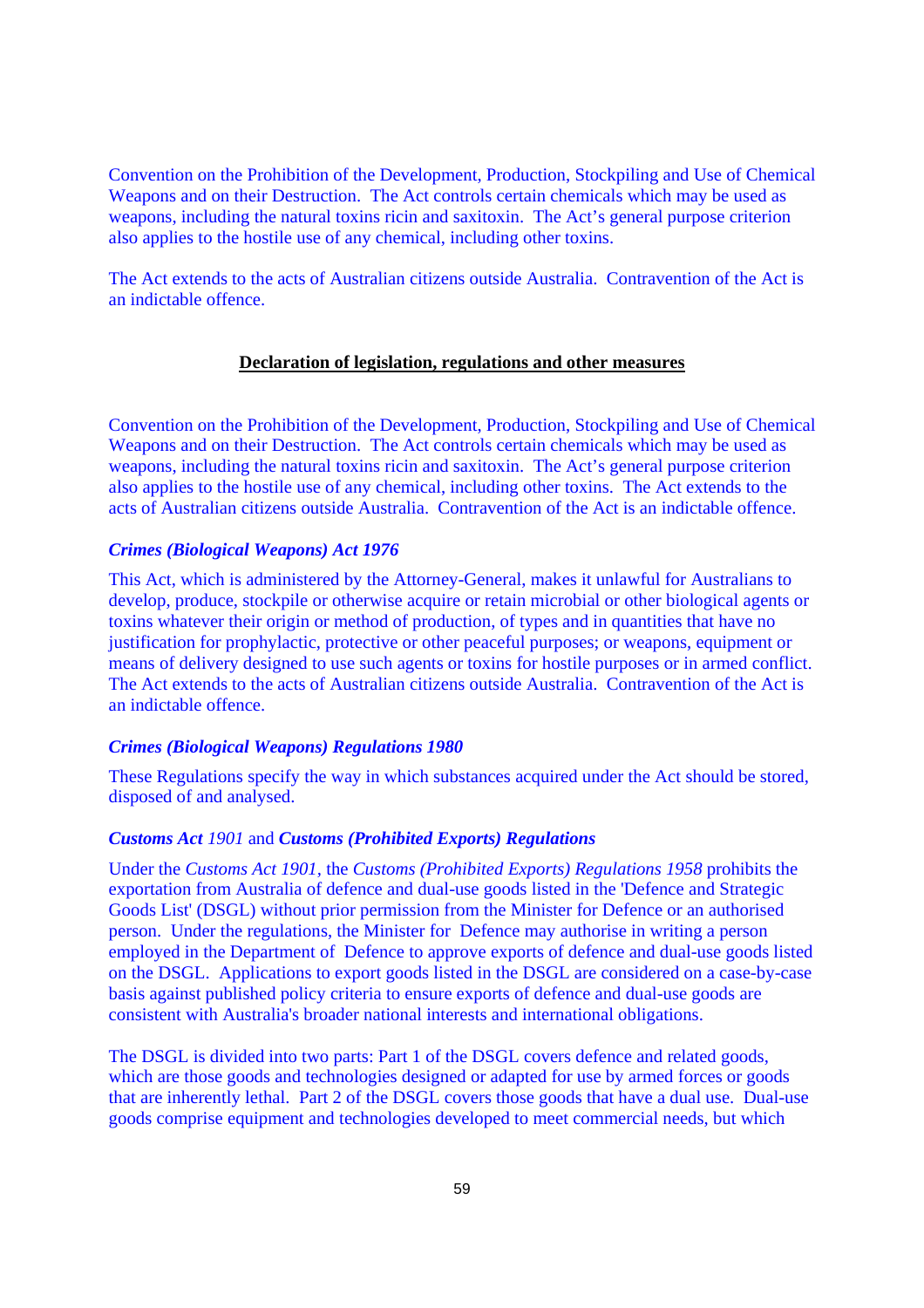may be used either as military components or for the development or production of military systems or weapons of mass destruction. As such, Part 2 includes human pathogens and toxins, animal pathogens, plant pathogens and equipment capable of being used to develop biological weapons.

The DSGL is amended from time to time to reflect changes in the various multilateral nonproliferation and export control regimes of which Australia is a member.

### *National Health Security Act 2007*

The *National Health Security Act* was passed by the Australian Parliament in September 2007. It has two main operative parts; Part 2 of the Act enacts Australia's responsibilities under the International Health Regulations 2005 and formalises surveillance systems in Australia, while Part 3 establishes a regulatory scheme for biological agents of security concern. Part 3 of the Act enables a national authority (based in the Department of Health and Ageing) to regulate organisations that handle security sensitive biological agents. The Act establishes a list of agents to be regulated, a national register that is informed by mandatory reporting, purposes for which the agents may be handled, security (physical, personnel and transport) standards that must be met while handling agents, exemptions from regulation, and an inspection and auditing scheme to monitor compliance with the regulatory scheme.

### *Quarantine Act 1908* **and associated regulations**

The *Quarantine Act 1908* is designed to prevent the introduction of serious pests and diseases affecting humans, plants and animals into Australia. Accordingly, in conjunction with the *Biological Control Act* (see below), it controls the import into Australia of all biological material and may prohibit the import in some circumstances.

Responsibility for human quarantine is administered by the Minister for Health and Ageing through this Act*.* Responsibility for plant and animal quarantine is administered by the Minister for Agriculture, Fisheries and Forestry through this Act. All biological agents require prior permission to import. Under the provisions of section 13 of the Act, goods of biological origin, including human pathogenic microorganisms and toxins, may only be imported into Australia if approval has been given by a Director of Quarantine (Animal/Plant or Human). In giving approval, the Director may require that the importer adhere to certain conditions or requirements, including, but not limited to, the storage, transportation, distribution and disposal of the goods, the use to which the goods may be put, and the personnel authorised to handle or use the goods.

Import conditions vary depending on the nature of the organisms, and on the risks involved. High risk organisms such as serious pathogens of humans, animals and plants which might be considered as potential biological weapons would only be permitted under the most stringent, high security conditions. Very few such imports are approved, and generally those would be for diagnostic research in preparation for emergency responses to specific serious exotic disease incursions.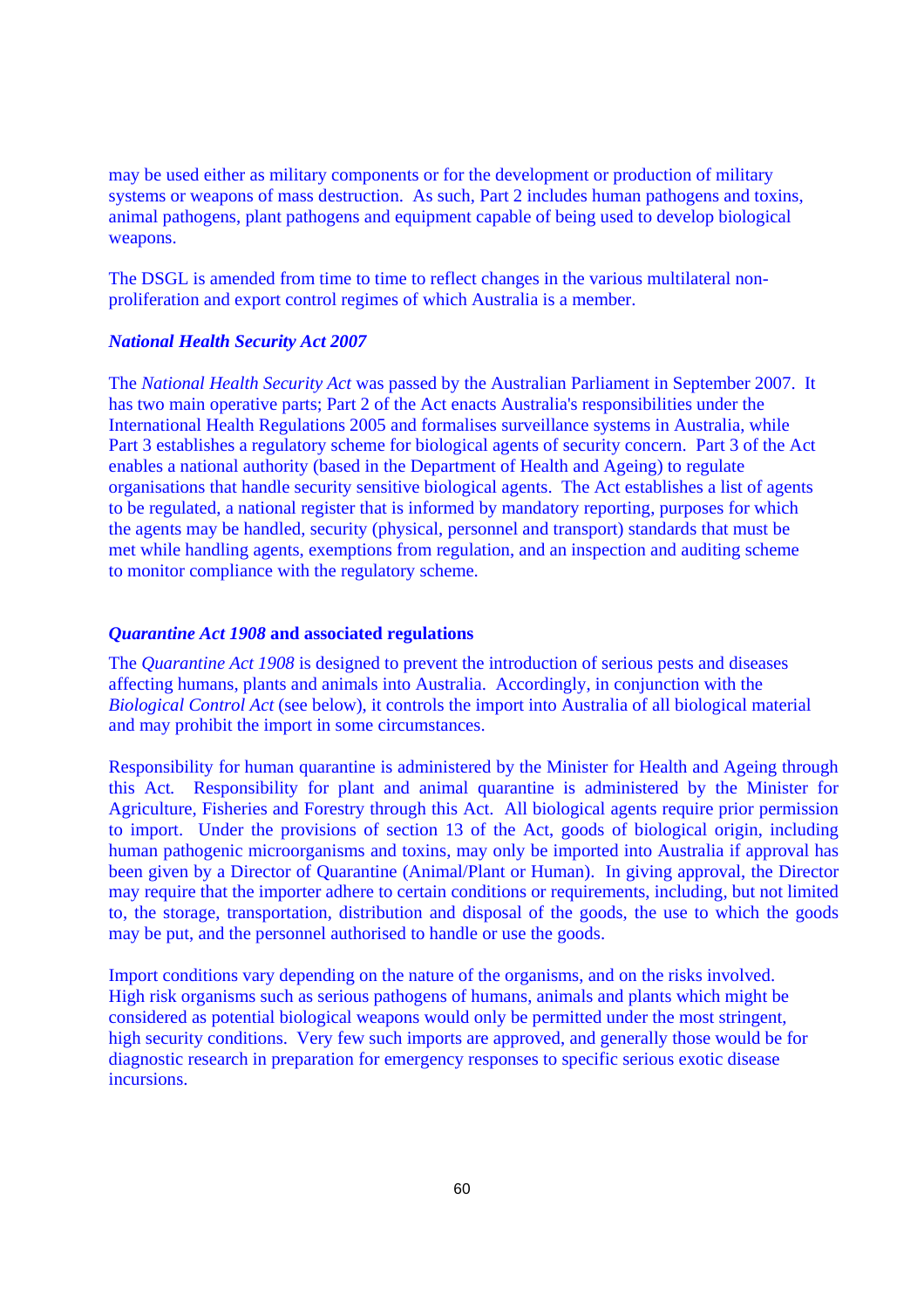Penalties for the importation of controlled goods without a permit, and for breaches of permit requirements, are severe and may include a fine, imprisonment or both.

### *Biological Control Act 1984* **and associated regulations**

This Act is administered jointly by the Bureau of Rural Sciences and the Agriculture Industry Division of the Department of Agriculture, Fisheries and Forestry within the framework of the Federal Government's quarantine policy. It provides powers additional to those of the Quarantine Act in order to regulate the release of biological agents for the control of pests, diseases and weeds. It primarily covers issues of compensation for the release of a biological control agent.

#### *Gene Technology Act 2000* **and associated regulations**

The object of this Act is to protect the health and safety of people and the environment from risks posed by, or as a result of, gene technology by identifying those risks and managing them by regulating certain dealings with genetically modified organisms (GMOs). Dealings include manufacturing, importing or conducting experiments with GMOs and require authorisation under legislation. In addition, there are legislative provisions for accreditation of organisations, certification of facilities and extensive monitoring and enforcement powers.

### *Therapeutic Goods Act 1989* **and associated regulations**

The Therapeutic Goods Administration of the Department of Health and Ageing regulates therapeutic goods for human use under this Act. The Act covers the import, manufacture, supply and export of therapeutic goods and includes pathogenic microorganisms where these are included in vaccines for human use.

Prior to initial supply for human use products must be entered in the Australian Register of Therapeutic Goods. Vaccines are registrable products and undergo evaluation by the Therapeutic Goods Administration prior to entry in the Register.

### *Weapons of Mass Destruction (Prevention of Proliferation) Act 1995* **and associated regulations**

The Act is administered by the Department of Defence and complements the existing controls contained in the *Customs Act 1901* and the *Customs (Prohibited Exports) Regulations*. The WMD Act and the associated Regulations provide the legislative basis for controlling the movement of goods and services that will or may assist in the development of a WMD program. It prohibits the supply or export of goods, not otherwise controlled by the *Customs Act*, or the provision of services, in circumstances where the goods or services may be used to assist in the development, production, acquisition or stockpiling of WMD, including biological weapons or their delivery systems. The prohibitions under the legislation apply where the person involved knows or suspects the connection with a WMD program, including a biological weapons program.

The Act applies extraterritorially as well as within Australia, covering the activities of Australian citizens or residents, as well as bodies incorporated in Australia. It provides a mechanism for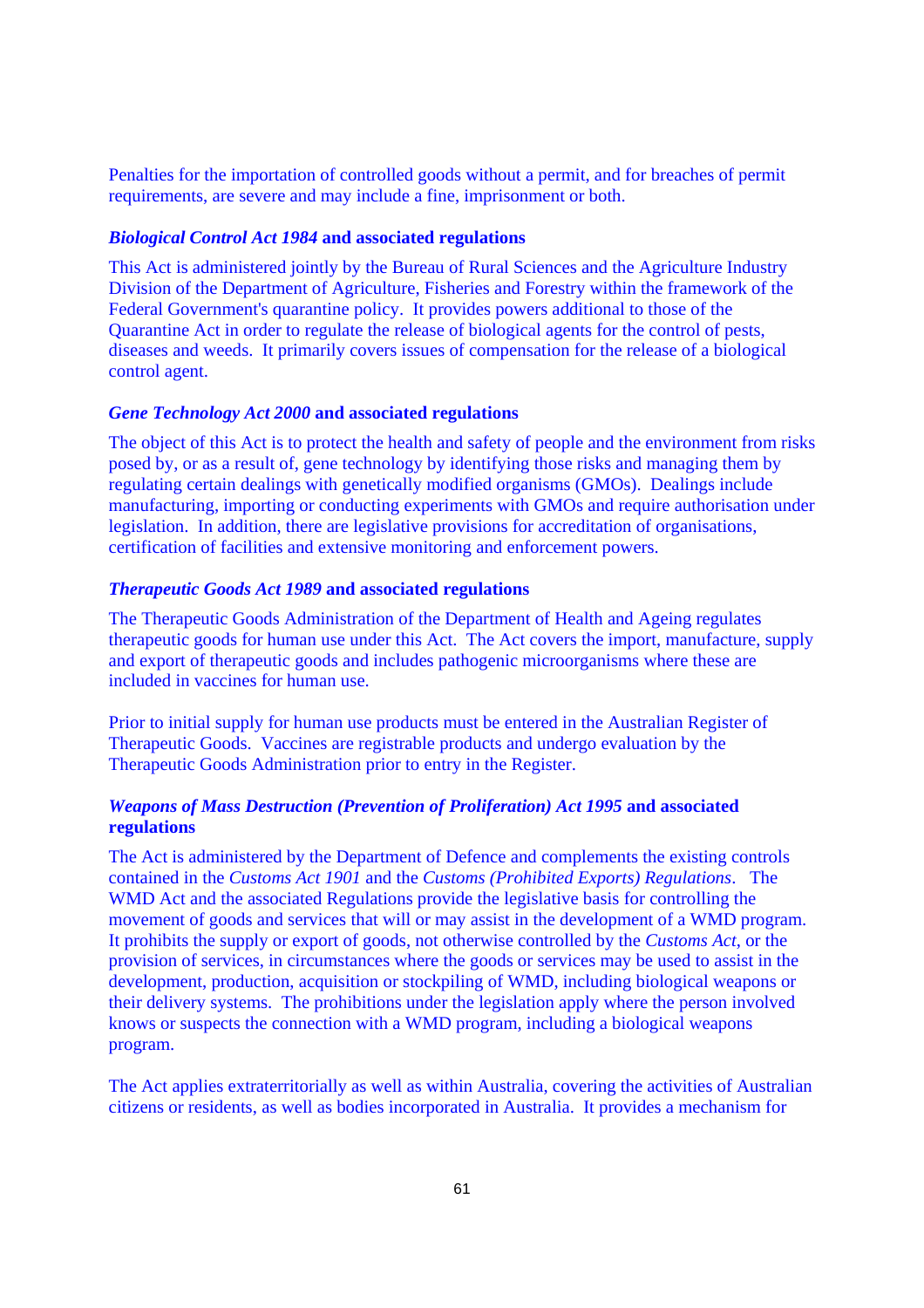exporters to obtain written guidance from the Government on the risk of a particular planned transaction contributing to a biological weapons program.

### **Guidelines to prevent the inadvertent supply of biological weapons-applicable plant, equipment source cultures and expertise**

The Guidelines are a non-statutory, non-proliferation measure, developed by the Department of Foreign Affairs and Trade, to raise the awareness of industry and researchers about the risk of inadvertent involvement in the biological weapons programs of other countries. The Guidelines have been circulated to biological industry, universities, relevant professional associations and government agencies.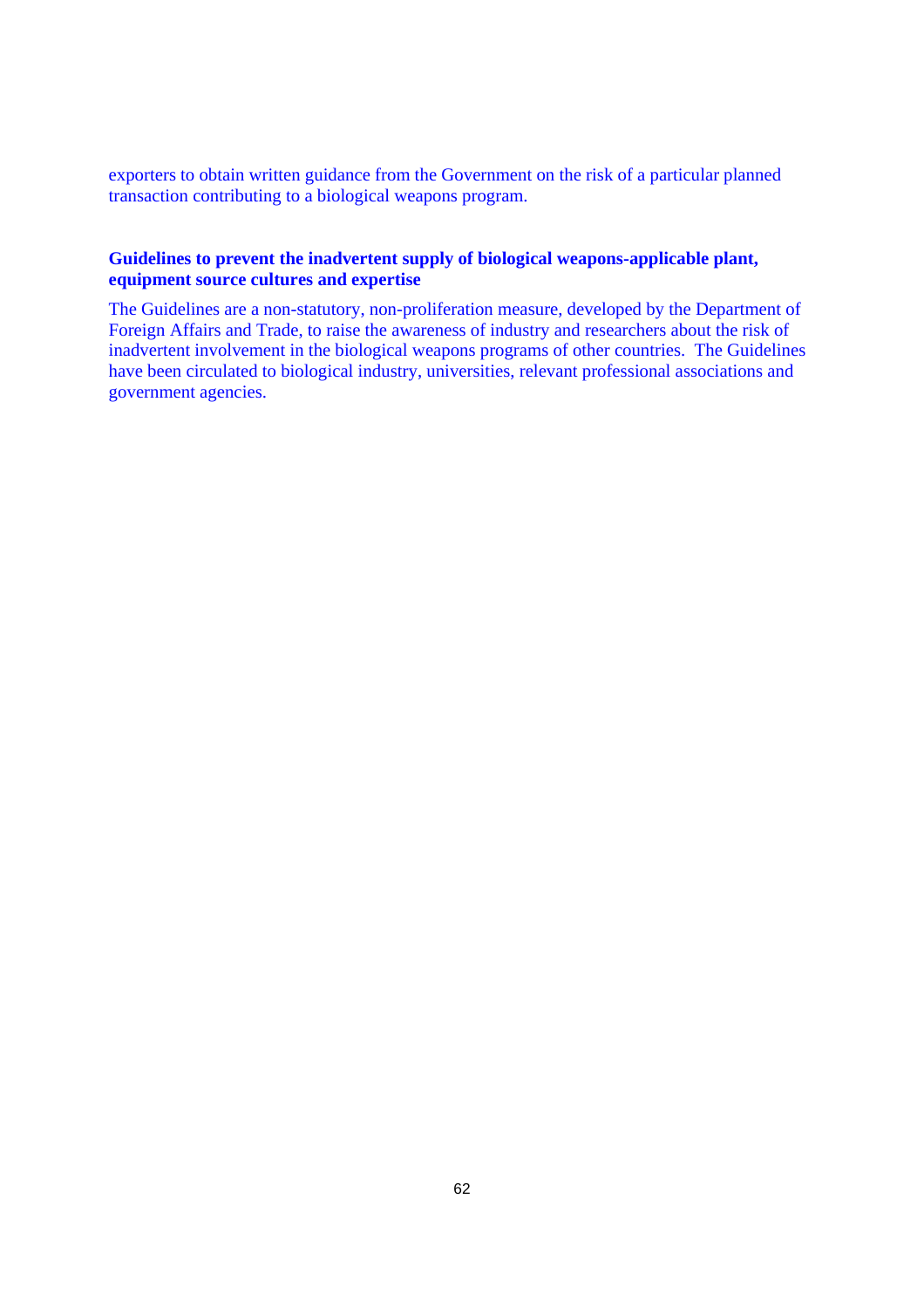# **Declaration of past activities in offensive and/or defensive biological research and development programmes**

In addition to the following information, see **Attachment 6** for explanation of research related to biological warfare defence in Australia.

1. Date of entry into force of the Convention for the State party.

5 October 1977

- 2. Past offensive biological research and development programmes:
	- YES NO

No

- Period(s) of activities Not applicable
- Summary of the research and development activities indicating whether work was performed concerning production, test and evaluation, weaponization, stockpiling of biological agents, the destruction programme of such agents and weapons, and other related research.

Not applicable, but see Attachment 6.

3. Past defensive biological research and development programmes:

 $YES - NO$ No

- Period(s) of activities No, but see Attachment 6.
- Summary of the research and development activities indicating whether or not work was conducted in the following areas: prophylaxis, studies on pathogenicity and virulence, diagnostic techniques, aerobiology, detection, treatment, toxinology, physical protection, decontamination, and other related research, with location if possible.

No, but see Attachment 6.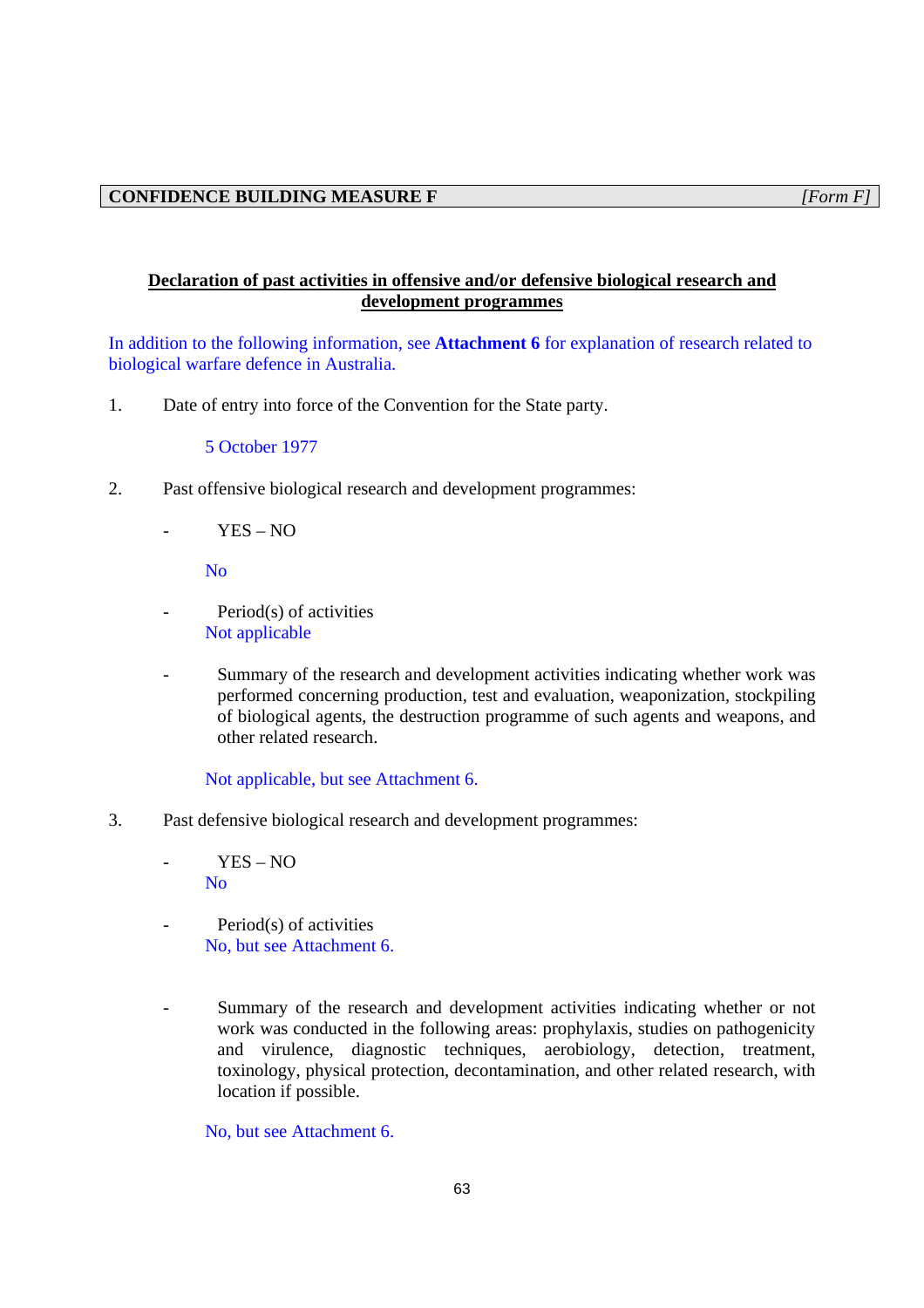*Attachment 6* 

### **CONFIDENCE BUILDING MEASURE F** *[Form F]*

# **Declaration of past activities in offensive and/or defensive biological research and development programmes**

# **EXPLANATORY STATEMENT RESEARCH AND DEVELOPMENT PROGRAMS RELATED TO BIOLOGICAL WARFARE AND DEFENCE IN AUSTRALIA SINCE 1 JANUARY 1946**

Between 1946 and 1994, Australia had no R&D program specifically aimed at defence against biological and toxin weapons. However, some methods for protection against chemical warfare agents could also be used to protect against biological agents. As Australia has had a longstanding R&D program to develop protection against chemical agents, it had, though only incidentally, also been involved in the development of means capable of offering some protection from biological weapons.

# **The Position at the end of World War II**

During World War II, Australia acquired a protective capability against chemical and biological warfare (CBW), which included the equipping of military units with protective clothing, respirators, detection apparatus and decontamination equipment. This capability was associated with the threat of chemical warfare, as almost all of the major combatants possessed chemical weapons.

Australia had no biological weapons and knew little about them. While a need for some defence against them was generally perceived, no major specific steps were taken to achieve this. The tendency was to regard chemical and biological weapons as a single category of threat, with biological weapons treated as the lesser element.

### **The Situation from 1945 to the 1970s**

In the late 1940s and 1950s Defence committees assessed the need for defence against biological agents. The view adopted was that if biological threats arose, Defence authorities would co-opt staff from public health facilities who were trained in microbiology and biological sciences.

In this Australia received limited information on biological defence from the United States of America, the United Kingdom and Canada through the Technical Cooperation Program (TTCP). Under TTCP, there is provision for collaborative research on biological defence, but Australia never participated in that research.

During the 1960s and 1970s some research was conducted in an Australian Defence laboratory on toxins and venoms from Australian animals and plants. The research had no biological warfare focus, and was undertaken solely for the purpose of developing expertise in toxicology. The results of the research were published in scientific journals, contributing to the open scientific literature.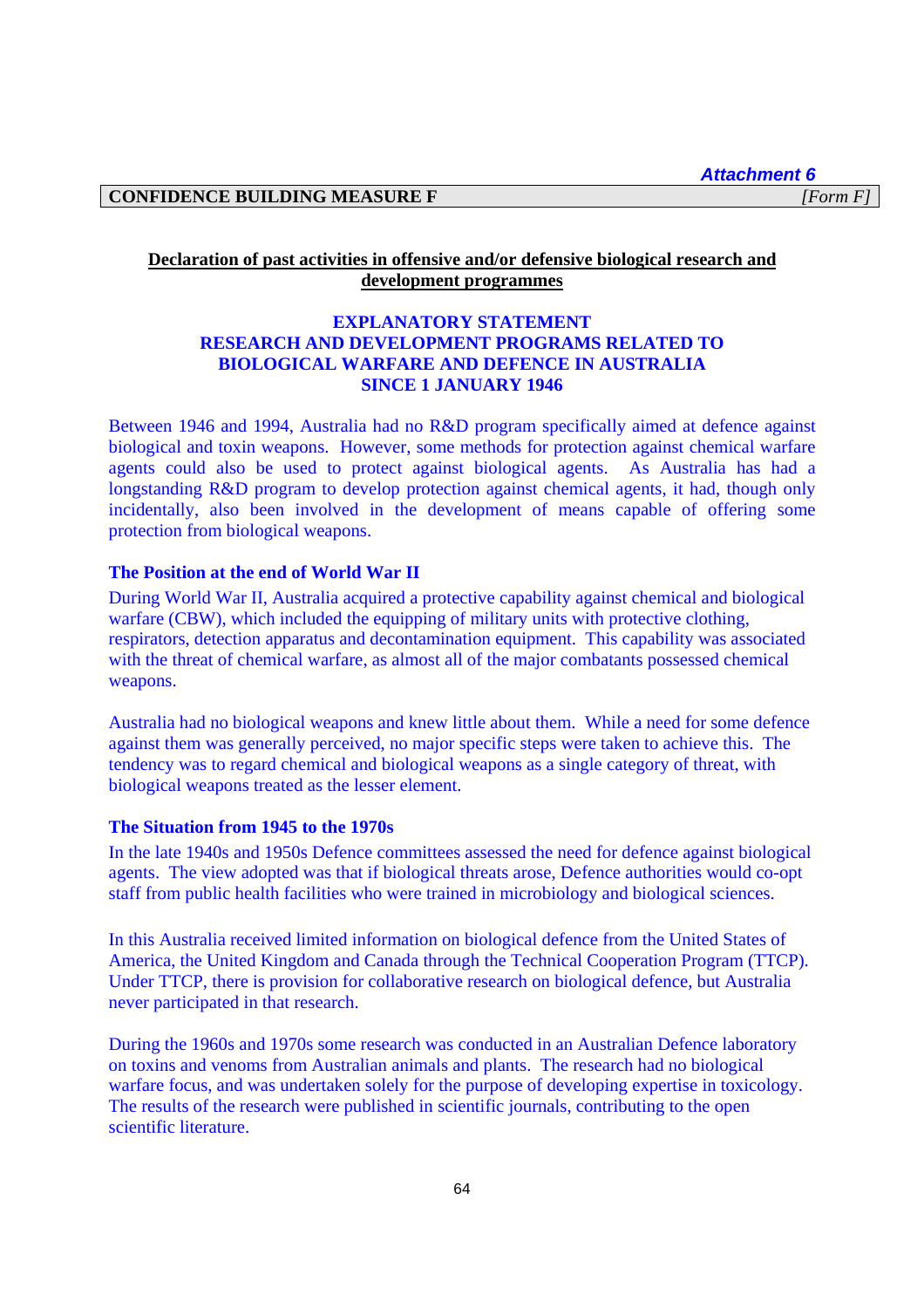### **CONFIDENCE BUILDING MEASURE F** *[Form F continued]*

# **Declaration of past activities in offensive and/or defensive biological research and development programmes**

### **The Situation from 1970 to 1994**

During this period the policy was to maintain a watching brief on developments in biological warfare defence research so that a competency could be maintained to advise on policy and to give direction to training for the Australian Defence Force. This competency was derived from open literature and from Australia's partners under The Technical Cooperation Program (TTCP). No research on defence against toxins (or other biological warfare agents) was undertaken during this period.

Australia did, however, maintain an R&D program into chemical defence and the protective aspects of this program and some incidental common utility in biological defence.

# **1994 – Present**

In 1994, it was recognised that Australia's knowledge of toxins as warfare agents needed to be strengthened if appropriate advice on defensive measures was to be given to the Australian Defence Force and in support of the country's arms control objectives. Consequently, the Government gave approval to commence a modest program of Research into defence against toxins as warfare agents.

It was also recognised that the Government needed advice on defence against biological weapons if it was to pursue its aims of strengthening the Biological Weapons Convention. Consequently, the policy of maintaining only a watching brief on BW defence research was modified to allow research in BW defence that did not involve pathogenic reproducing organisms. Such activities as epidemiological studies, computer simulations and studies of the detection of toxins could then be undertaken.

In 1998, government approval was given for DSTO to undertake biological defence work with reproducing organisms up to Risk Group 3, with interdepartmental oversight of all such activities. This research allows Australia to play a larger part in those TTCP Panels that deal with BW defence research and obtain access to more information held by our cooperative partners. Australia still maintains its active program into researching protective aspects of defence against chemical agents and has expanded the scope to include defence against biological weapons (e.g. incorporation of antibacterials in carbon adsorbents).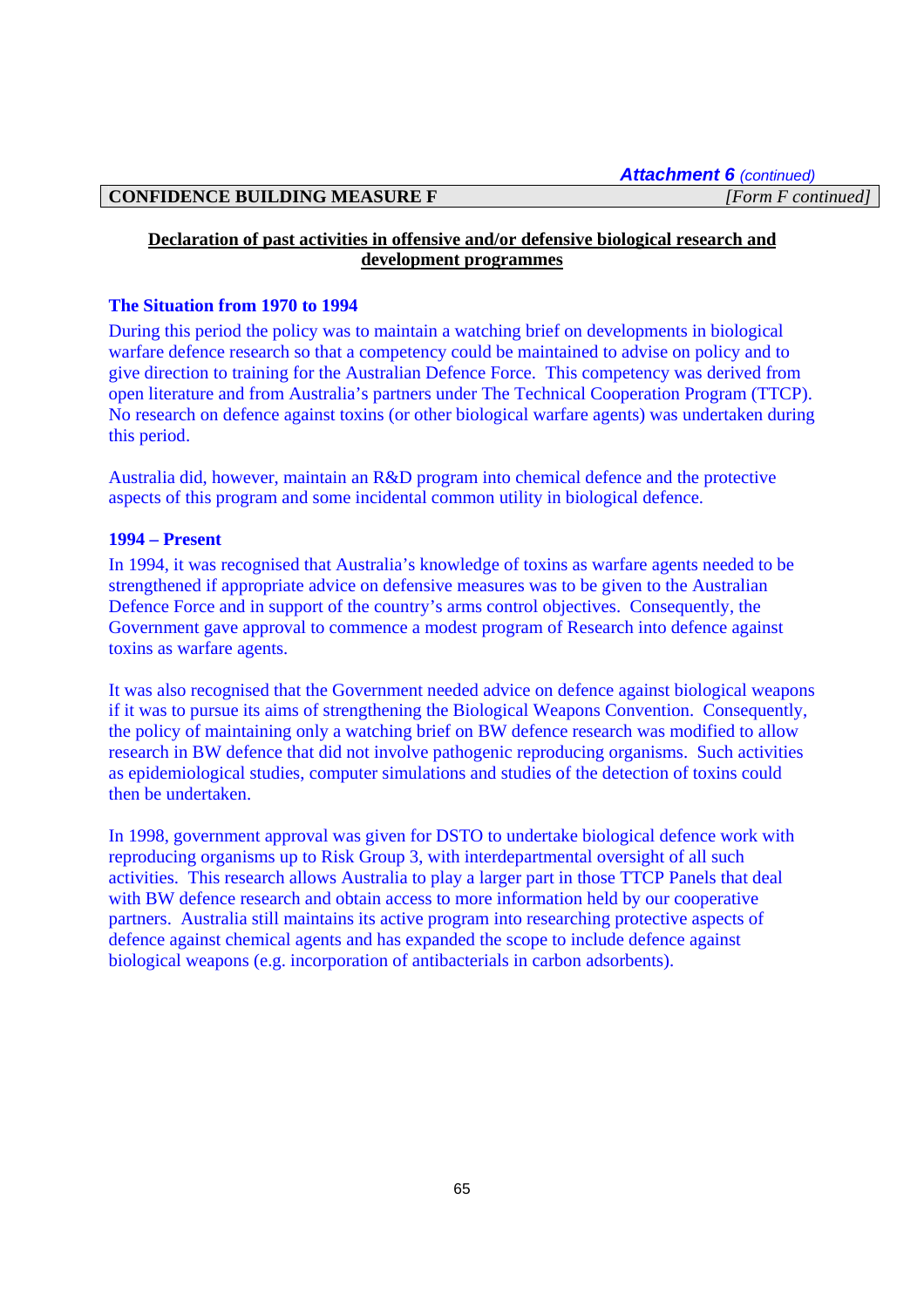### **CONFIDENCE BUILDING MEASURE G** *[Form G]*

### **Declaration of vaccine production facilities**

CSL is the primary manufacturer licensed by the Australian Government pursuant to the *Therapeutic Goods Act 1989* to produce vaccines for the protection of humans included on the Australian Register of Therapeutic Goods (ARTG). The licence requires the manufacturer to comply with principles of Good Manufacturing Practice.

1. Name of facility:

CSL Limited

2. Location (mailing address):

45 Poplar Road Parkville Victoria 3052 Australia

3. General description of the types of diseases covered:

Vaccine products must be entered in the Australian Register of Therapeutic Goods prior to supply of the products for human use. Registered products manufactured by CSL Limited are:

Diphtheria Vaccine Diphtheria & Tetanus Vaccine Influenza Vaccine Plague Vaccine Q fever Vaccine Tetanus Toxoid Vaccine Triple Antigen (Diphtheria, Tetanus, Pertussis) Cholera Vaccine Typhoid Vaccine \*Malarial Vaccine

\* CSL manufactures the Malarial Vaccine for another sponsor, for export to Papua New Guinea only.

Note that Section 3, General Description of the Types of Diseases Covered, CSL Limited sponsor the following vaccines according to the Australian Register of Therapeutic Goods (ARTG):

Cholera Vaccine Diphtheria and Tetanus Vaccine